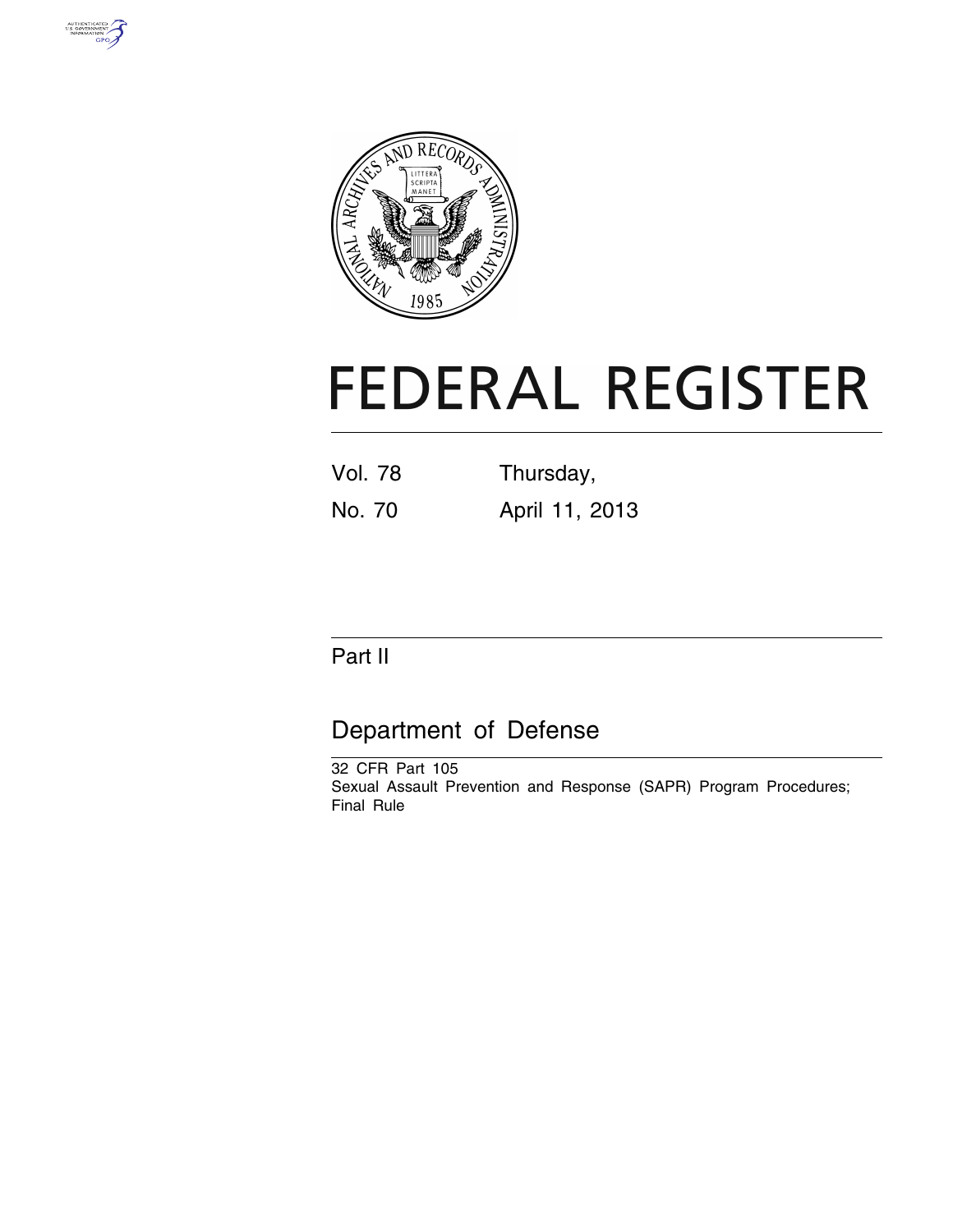## **DEPARTMENT OF DEFENSE**

#### **Office of the Secretary**

**[DoD–2008–OS–0100; 0790–AI36]** 

#### **32 CFR Part 105**

#### **Sexual Assault Prevention and Response (SAPR) Program Procedures**

**AGENCY:** Department of Defense (DoD). **ACTION:** Interim final rule.

**SUMMARY:** This rule implements policy, assigns responsibilities, and provides guidance and procedures for the SAPR Program; establishes the processes and procedures for the Sexual Assault Forensic Examination (SAFE) Kit; establishes the multidisciplinary Case Management Group (CMG) and provides guidance on how to handle sexual assault; establishes SAPR minimum program standards, SAPR training requirements, and SAPR requirements for the DoD Annual Report on Sexual Assault in the Military. The Department of Defense Sexual Assault Prevention and Response (SAPR) program continues to evolve, and the Department is committed to incorporating best practices and Congressional requirements to ensure that sexual assault victims receive the services they need. As part of this commitment and in addition to the Interim Final Rule, the Department is exploring the feasibility and advisability of extending the Restricted Reporting option to DoD civilians and contractors serving overseas.

**DATES:** This rule is effective April 11, 2013. Comments must be received by June 10, 2013.

**ADDRESSES:** You may submit comments, identified by docket number and/or Regulatory Information Number (RIN) number and title, by any of the following methods:

• *Federal Rulemaking Portal: [http://](http://www.regulations.gov) [www.regulations.gov.](http://www.regulations.gov)* Follow the instructions for submitting comments.

• *Mail:* Federal Docket Management System Office, 4800 Mark Center Drive, East Tower, Suite 02G09, Alexandria, VA 22350–3100.

*Instructions:* All submissions received must include the agency name and docket number or RIN for this **Federal Register** document. The general policy for comments and other submissions from members of the public is to make these submissions available for public viewing on the Internet at *[http://](http://www.regulations.gov) [www.regulations.gov](http://www.regulations.gov)* as they are received without change, including any personal identifiers or contact information.

**FOR FURTHER INFORMATION CONTACT:**  Diana Rangoussis, Senior Policy Advisor, DoD Sexual Assault Prevention and Response Office (SAPRO), (571) 372–2648.

**SUPPLEMENTARY INFORMATION:** This rule is being published as an interim final rule to:

(a) Incorporate all applicable Congressional mandates and all applicable recommendations from the Inspector General of the Department of Defense (IG, DoD), Government Accountability Office (GAO), and Defense Task Force on Sexual Assault in the Military Services (DTFSAMS), to include the Defense Sexual Assault Incident Database (DSAID);

(b) Incorporate the NDAA requirement for expedited transfers of military service members who file Unrestricted Reports of sexual assault;

(c) Incorporate the NDAA requirement for document retention in cases of Restricted and Unrestricted Reports of sexual assault;

(d) Incorporate the NDAA requirement for a DoD-wide certification program with a national accreditor to ensure all sexual assault victims are offered the assistance of a certified sexual assault response coordinator (SARC) or SAPR victim advocate (VA);

(e) Incorporate the NDAA requirement for updated SAPR training standards for Service members, and in addition containing specific standards for: accessions, annual, professional military education and leadership development training, pre- and post-deployment, precommand, General and Field Officers and SES, military recruiters, civilians who supervise military, and responders (to include legal assistance attorneys) training;

(f) Training on the new military rule of evidence (MRE) 514 that established the victim advocate privilege in UCMJ cases;

(g) Establish the SAFE Helpline is established as the sole DoD hotline for crisis intervention. DoD sexual assault advocate certification program is mandated pursuant to the mandate in NDAA FY 12;

(h) Establishes requirements for a sexual assault victim safety assessment and the execution of a high-risk team to monitor cases where the sexual assault victim's life and safety may be in jeopardy.

#### **Executive Summary**

**I. Purpose of the Regulatory Action** 

*a. The Need for the Regulatory Action and How the Action Will Meet That Need* 

This rule:

(1) Incorporates all applicable Congressional mandates from 10 U.S.C. 113; 10 U.S.C. chapter 47; and Public Laws 106–65, 108–375, 109–163, 109– 364, 110–417, 111–84, 111–383 and 112–81; and all applicable recommendations from the IG, DoD; GAO; DoD Task Force on Care for Victims of Sexual Assault; and DTFSAMS;

(2) Establishes the creation, implementation, maintenance, and function of DSAID, an integrated database that will meet Congressional reporting requirements, support Service SAPR program management, and inform DoD SAPRO oversight activities;

(3) Increases the scope of applicability of this part by expanding the categories of persons covered by this part to include:

(i) National Guard (NG) and Reserve Component members who are sexually assaulted when performing active service, as defined in 10 U.S.C. 101(d)(3), and inactive duty training. If reporting a sexual assault that occurred prior to or while not performing active service or inactive training, NG and Reserve Component members will be eligible to receive limited SAPR support services from a Sexual Assault Response Coordinator (SARC) and a SAPR Victim Advocate (VA) and are eligible to file a Restricted Report.

(ii) Military dependents 18 years of age and older who are eligible for treatment in the military healthcare system (MHS), at installations in the continental United States (CONUS) and outside the continental United States (OCONUS), and who were victims of sexual assault perpetrated by someone other than a spouse or intimate partner.

(iii) Adult military dependents may file unrestricted or restricted reports of sexual assault.

(iv) The Family Advocacy Program (FAP), consistent with DoDD 6400.1 1 and DoD Instruction (DoDI) 6400.06,2 covers adult military dependent sexual assault victims who are assaulted by a spouse or intimate partner and military dependent sexual assault victims who are 17 years of age and younger.)

(4) The following non-military individuals who are victims of sexual assault are only eligible for limited emergency care medical services at a military treatment facility, unless that individual is otherwise eligible as a Service member or TRICARE (*[http://](http://www.tricare.mil) [www.tricare.mil](http://www.tricare.mil)*) beneficiary of the military health system to receive

<sup>1</sup>Available: *[http://www.dtic.mil/whs/directives/](http://www.dtic.mil/whs/directives/corres/pdf/640001p.pdf)  [corres/pdf/640001p.pdf](http://www.dtic.mil/whs/directives/corres/pdf/640001p.pdf)*.

<sup>2</sup>Available: *[http://www.dtic.mil/whs/directives/](http://www.dtic.mil/whs/directives/corres/pdf/640006p.pdf)  [corres/pdf/640006p.pdf](http://www.dtic.mil/whs/directives/corres/pdf/640006p.pdf)*.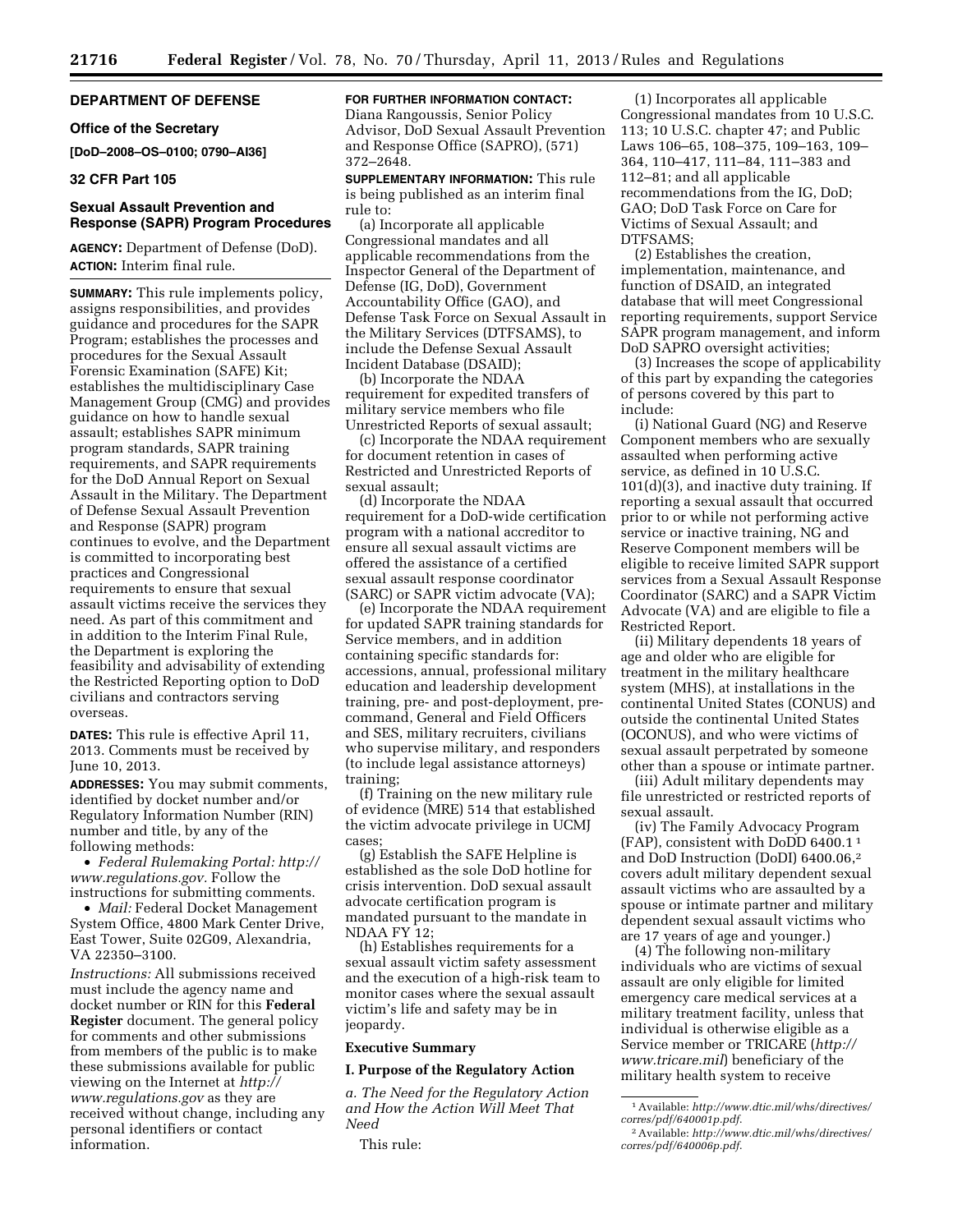treatment in a military medical treatment facility (MTF) at no cost to them. They are only eligible to file an Unrestricted Report. They will also be offered the limited SAPR services to be defined as the assistance of a SARC and SAPR VA while undergoing emergency care OCONUS. These limited medical and SAPR services shall be provided to:

(i) DoD civilian employees and their family dependents 18 years of age and older when they are stationed or performing duties OCONUS and eligible for treatment in the MHS at military installations or facilities OCONUS. These DoD civilian employees and their family dependents 18 years of age and older only have the Unrestricted Reporting option.

(ii) U.S. citizen DoD contractor personnel when they are authorized to accompany the Armed Forces in a contingency operation OCONUS and their U.S. citizen employees. DoD contractor personnel only have the Unrestricted Reporting option. Additional medical services may be provided to contractors covered under this part in accordance with DoDI  $3020.41<sup>3</sup>$  as applicable.

(5) Service members who are on active duty but were victims of sexual assault prior to enlistment or commissioning are eligible to receive SAPR services under either reporting option. The DoD shall provide support to an active duty Service member regardless of when or where the sexual assault took place.

#### *b. Succinct Statement of Legal Authority for the Regulatory Action*

10 U.S.C. 113; 10 U.S.C. chapter 47 (also known and hereafter referred to as ''The Uniform Code of Military Justice''); and Public Laws 106–65, 108– 375, 109–163, 109–364, 110–417, 111– 84, 111–383 and 112–81.

#### **II. Summary of the Major Provisions of the Regulatory Action**

This rule:

(1) Codifies the Expedited Transfer policy which provides sexual assault victims who report their assaults the opportunity to transfer from their installation.

(2) Codifies the Document Retention policy which requires the retention of certain sexual assault records in reported cases for 50 years, and requires the retention for at least 5 years in cases of restricted reports (no command or law enforcement notice). But at the request of a member of the Armed Forces who files a Restricted Report on

an incident of sexual assault, the Department of Defense Form (DD Form) 2910 and DD Form 2911 filed in connection with the Restricted Report be retained for 50 years.

(3) Details for the Congressional reporting requirements for the annual sexual assault in the military services report and the Military Service Academies report are set out.

(4) Provides detailed procedures for the DSAID database.

(5) Establishes the SAFE Helpline as the sole DoD hotline for crisis intervention.

(6) Establishes the DoD sexual assault advocate certification program, pursuant to the mandate in NDAA FY 12.

(7) Revises training requirements for all levels of training and all military personnel. Specific training standards will be codified for first responders to include SARCs, SAPR VAs, medical personnel, commanders, investigators, chaplains, prosecutors, and even legal assistance attorneys.

(8) Mandates training on the new Victim Advocate Privilege found in Military Rule of Evidence 514.

(9) Requires the execution of a highrisk team to monitor cases where the sexual assault victim's life and safety may be in jeopardy.

#### **III. Costs and Benefits**

The preliminary estimate of the anticipated cost associated with this rule for the current fiscal year is approximately \$15 million. Additionally, each of the Military Services establishes its own SAPR budget for the programmatic costs arising from the implementation of the training, prevention, reporting, response, and oversight requirements established by this rule.

The anticipated benefits associated with this rule include:

(1) A complete SAPR Policy consisting of this part and 32 CFR part 103, to include comprehensive SAPR procedures to implement the DoD policy on prevention and response to sexual assaults involving members of the U.S. Armed Forces.

(2) Guidance and procedures with which the DoD may establish a culture free of sexual assault, through an environment of prevention, education and training, response capability, victim support, reporting procedures, and appropriate accountability that enhances the safety and well being of all persons covered by this part and 32 CFR part 103.

(3) A focus on the victim and on doing what is necessary and appropriate to support victim recovery, and also, if a Service member, to support that

Service member to be fully mission capable and engaged.

(4) A requirement that medical care and SAPR services are genderresponsive, culturally competent, and recovery-oriented.

(5) Command sexual assault awareness and prevention programs and DoD law enforcement and criminal justice procedures that enable persons to be held appropriately accountable for their actions, shall be supported by all commanders.

(6) Standardized SAPR requirements, terminology, guidelines, protocols, and guidelines for training materials shall focus on awareness, prevention, and response at all levels, as appropriate.

(7) A 24 hour, 7 day per week sexual assault response capability for all locations, including deployed areas, shall be established for persons covered in this part. An immediate, trained sexual assault response capability shall be available for each report of sexual assault in all locations, including in deployed locations.

(8) Sexual Assault Response Coordinators (SARC), SAPR Victim Advocates (VA), and other responders will assist sexual assault victims regardless of Service affiliation.

(9) Service member and adult military dependent victims of sexual assault shall receive timely access to comprehensive medical and psychological treatment, including emergency care treatment and services, as described in this part and 32 CFR part 103.

(10) Sexual assault victims shall be given priority, and treated as emergency cases. Emergency care shall consist of emergency medical care and the offer of a SAFE. The victim shall be advised that even if a SAFE is declined the victim shall be encouraged (but not mandated) to receive medical care, psychological care, and victim advocacy.

(11) Enlistment or commissioning of persons in the Military Services shall be prohibited and no waivers are allowed when the person has a qualifying conviction for a crime of sexual assault or is required to be registered as a sex offender.

(12) Two separate document retention schedules for records of Service members who report that they are victims of sexual assault, based on whether the Service member filed a Restricted or Unrestricted Report as defined 32 CFR part 103. The record retention system for Restricted Reports shall protect the Service member's desire for confidentiality. Restricted Report cases direct that DD Forms 2910 and DD Form 2911 be retained for at least 5 years, but at the request of a

<sup>3</sup>Available: *[http://www.dtic.mil/whs/directives/](http://www.dtic.mil/whs/directives/corres/pdf/302041p.pdf)  [corres/pdf/302041p.pdf.](http://www.dtic.mil/whs/directives/corres/pdf/302041p.pdf)*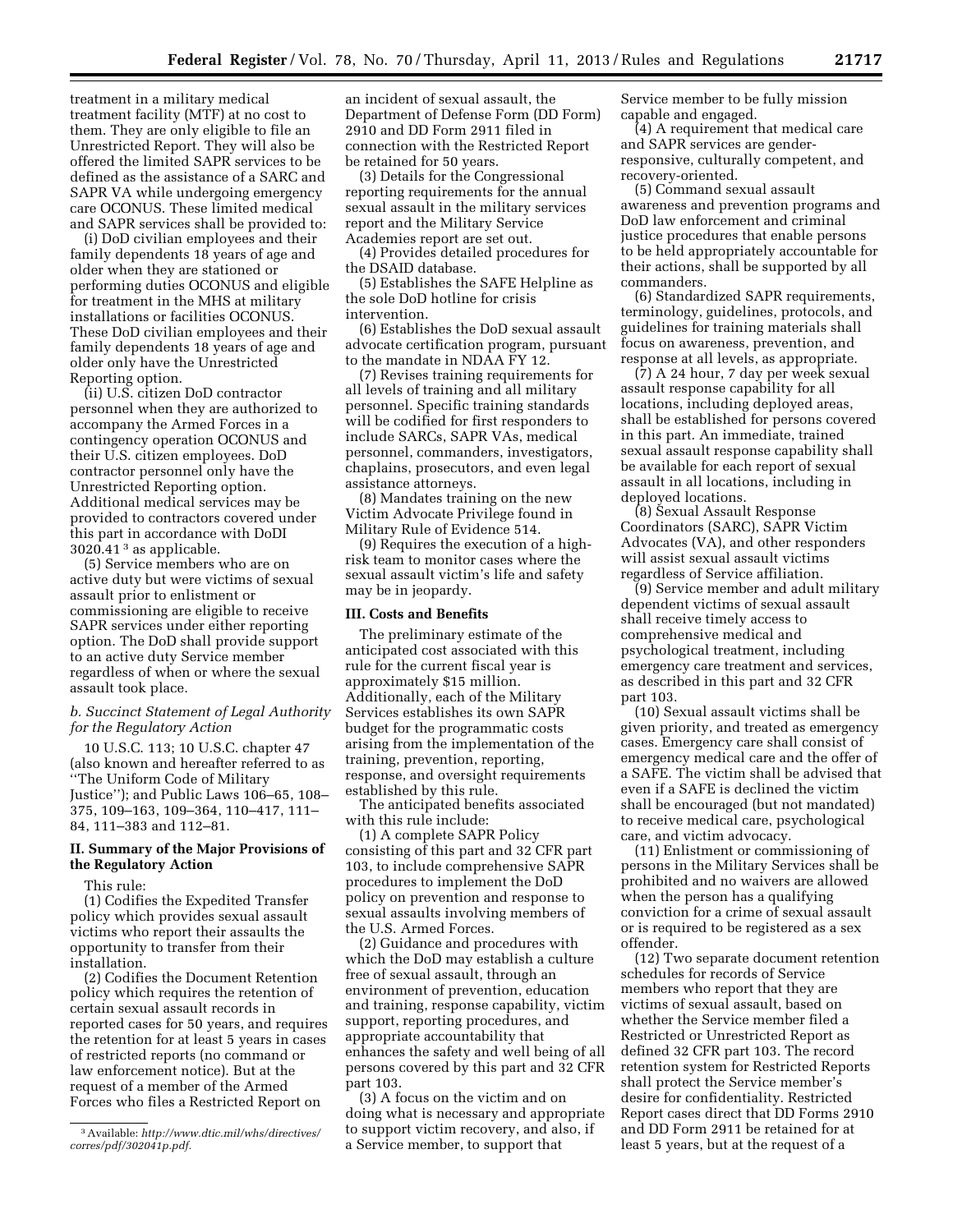member of the Armed Forces who files a Restricted Report on an incident of sexual assault, the DD Forms 2910 and 2911 filed in connection with the Restricted Report be retained for 50 years.

Unrestricted Report cases direct that DD Forms 2910 and 2911 be retained for 50 years.

(13) Expedited reporting of threats and expedited transfer policies for victims making Unrestricted Reports and who request a transfer.

(14) Military Service members who file Unrestricted and Restricted Reports of sexual assault shall be protected from reprisal, or threat of reprisal, for filing a report.

(15) Expanding the applicability of SAPR services to military dependents 18 years and older who have been sexually assaulted and giving the option of both reporting options: Unrestricted or Restricted Reporting.

(16) Service members who are on active duty but were victims of sexual assault prior to enlistment or commissioning are eligible to receive SAPR services under either reporting option. The DoD shall provide support to an active duty Military Service member regardless of when or where the sexual assault took place.

(17) A requirement to establish a DoDwide certification program with a national accreditor to ensure all sexual assault victims are offered the assistance of a SARC or SAPR VA who has obtained this certification.

(18) Training standards for legal assistance attorneys.

(19) Training standards to train the Executive Order 13593, ''2011 Amendments to the Manual for Courtsmartial, United States,'' which established a new military rule of evidence (MRE) 514 that established the victim advocate privilege in UCMJ cases.

(20) Implementing training standards that cover general SAPR training for Service members, and contain specific standards for: accessions, annual, professional military education and leadership development training, preand post-deployment, pre-command, General and Field Officers and SES, military recruiters, civilians who supervise military, and responder trainings.

#### **Regulatory Procedures**

#### *Executive Order 12866, ''Regulatory Planning and Review''*

It has been determined that this rule does not:

(a) Have an annual effect on the economy of \$100 million or more or adversely affect in a material way the economy; a section of the economy; productivity; competition; jobs; the environment; public health or safety; or State, local, or tribal governments or communities;

(b) Create a serious inconsistency or otherwise interfere with an action taken or planned by another Agency; or

(c) Materially alter the budgetary impact of entitlements, grants, user fees, or loan programs, or the rights and obligations of recipients thereof. However, it has been determined that this rule does raise novel legal or policy issues arising out of legal mandates, and the principles set forth in this Executive Order. This rule establishes the legal mandate from the National Defense Authorization Act to require all SARC and SAPR VAs that provide a response to be certified. Training standards for Executive Order 13593, ''2011 Amendments to the Manual for Courtsmartial, United States,'' which establishes a new military rule of evidence that established the victim advocate privilege in UCMJ cases.

#### *Sec. 202, Public Law 104–4, ''Unfunded Mandates Reform Act''*

It has been certified that this rule does not contain a Federal mandate that may result in the expenditure by State, local and tribal governments, in aggregate, or by the private sector, of \$100 million or more in any one year.

#### *Public Law 96–354, ''Regulatory Flexibility Act'' (5 U.S.C. 601)*

It has been certified that this rule is not subject to the Regulatory Flexibility Act (5 U.S.C. 601) because it would not, if promulgated, have a significant economic impact on a substantial number of small entities. This rule provides guidance and procedures for the DoD SAPR Program only.

## *Public Law 96–511, ''Paperwork Reduction Act'' (44 U.S.C. Chapter 35)*

Section 105.15 of this interim final rule contains information collection requirements. DoD has submitted the following proposal to the Office of Management and Budget (OMB) under the provisions of the Paperwork Reduction Act (44 U.S.C. Chapter 35), which has been assigned OMB Control Number 0704–0482. The System of Records Notice for the rule is located at *[http://www.sapr.mil/media/pdf/dsaid/](http://www.sapr.mil/media/pdf/dsaid/DSAID_Federal_Register_SORN.pdf) DSAID*\_*Federal*\_*Register*\_*[SORN.pdf](http://www.sapr.mil/media/pdf/dsaid/DSAID_Federal_Register_SORN.pdf)*. The Privacy Act Information for this rule is located at *[http://www.whs.mil/](http://www.whs.mil/EITSD/documents/DSAID-PIA.pdf)  [EITSD/documents/DSAID-PIA.pdf](http://www.whs.mil/EITSD/documents/DSAID-PIA.pdf)*.

#### *Executive Order 13132, ''Federalism''*

It has been certified that this rule does not have federalism implications, as set forth in Executive Order 13132. This rule does not have substantial direct effects on:

#### (a) The States;

(b) The relationship between the National Government and the States; or

(c) The distribution of power and responsibilities among the various levels of Government.

#### **List of Subjects in 32 CFR Part 105**

Military personnel, crime, health, reporting and recordkeeping requirements.

Accordingly, 32 CFR part 105 is added to read as follows:

## **PART 105—SEXUAL ASSAULT PREVENTION AND RESPONSE PROGRAM PROCEDURES**

Sec.

- 105.1 Purpose.
- 105.2 Applicability.
- 105.3 Definitions.
- 105.4 Policy.
- 105.5 Responsibilities.
	-
- 105.6 Procedures.<br>105.7 Oversight o Oversight of the SAPR program.
- 105.8 Reporting options and Sexual Assault Reporting Procedures.
- 105.9 Commander and management procedures.
- 105.10 SARC and SAPR VA procedures.
- 105.11 Healthcare provider procedures.
- 105.12 SAFE Kit collection and preservation.
- 105.13 Case management for Unrestricted Reports of sexual assault.
- 105.14 Training requirements for DoD personnel.
- 105.15 Defense Sexual Assault Incident Database (DSAID).
- 105.16 Sexual assault annual and quarterly reporting requirements.
- 105.17 Sexual assault offense—
- investigation disposition descriptions. 105.18 Information collection requirements.

**Authority:** 10 U.S.C. 113; 10 U.S.C. chapter 47; and Public Laws 106–65, 108–375, 109– 163, 109–364, 110–417, 111–84, 111–383, and 112–81.

#### **§ 105.1 Purpose**

This part, in accordance with the authority in DoDD 5124.02 1 and 32 CFR part 103:

(a) Establishes policy and implements 32 CFR part 103, assigns responsibilities, and provides guidance and procedures for the SAPR Program (see 32 CFR 103.3), can be found at *[www.dtic.mil/whs/directives/corres/pdf/](http://www.dtic.mil/whs/directives/corres/pdf/649501p.pdf)  [649501p.pdf](http://www.dtic.mil/whs/directives/corres/pdf/649501p.pdf)*;

(b) Establishes the processes and procedures for the Sexual Assault

<sup>1</sup>Available: *[http://www.dtic.mil/whs/directives/](http://www.dtic.mil/whs/directives/corres/pdf/512402p.pdf)  [corres/pdf/512402p.pdf](http://www.dtic.mil/whs/directives/corres/pdf/512402p.pdf)*.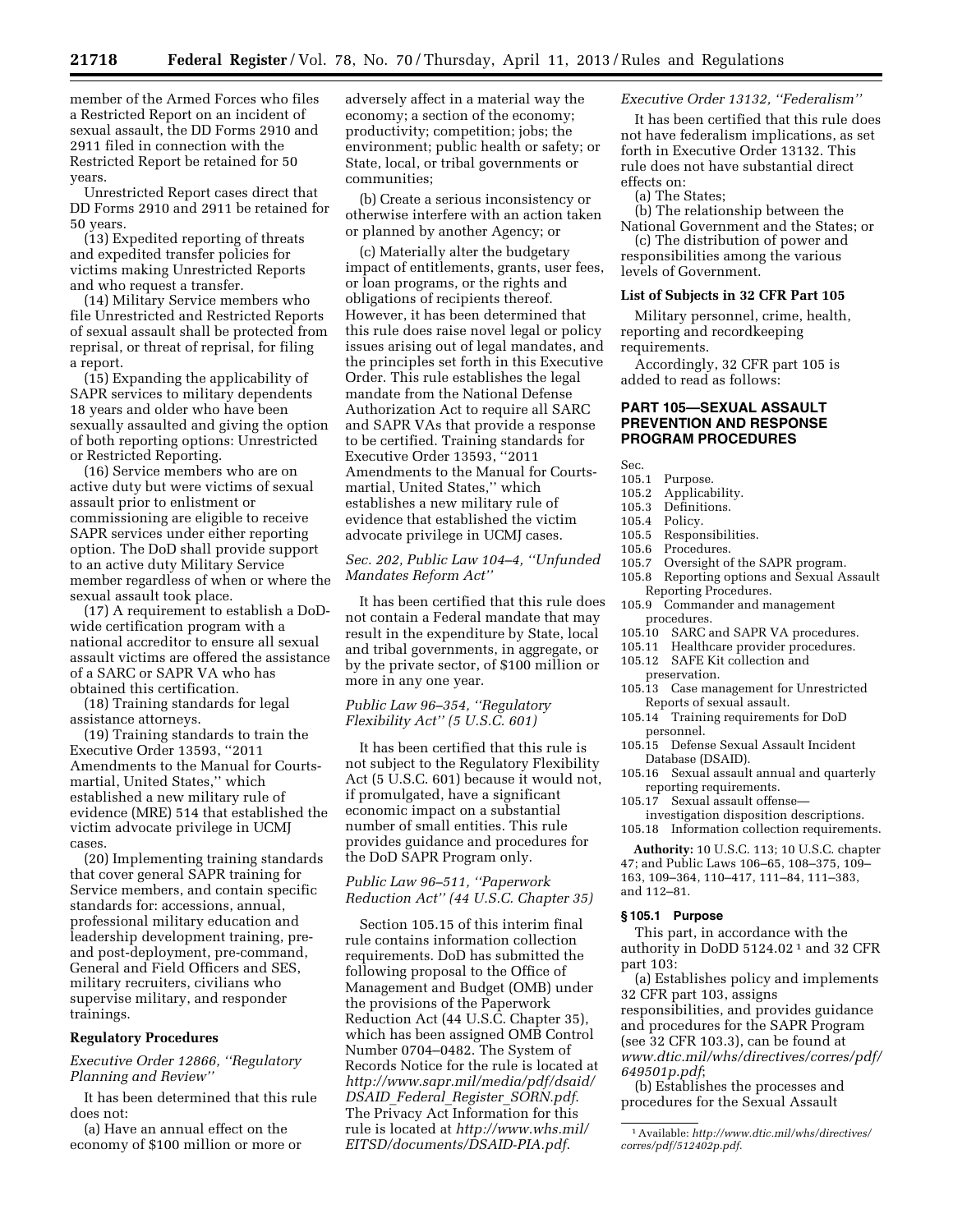Forensic Examination (SAFE) Kit; can be found at *[http://www.sapr.mil/](http://www.sapr.mil/index.php/toolkit) [index.php/toolkit](http://www.sapr.mil/index.php/toolkit)*;

(c) Establishes the multidisciplinary Case Management Group (CMG) (see § 105.3) and provides guidance on how to handle sexual assault;

(d) Establishes Sexual Assault Prevention and Response (SAPR) minimum program standards, SAPR training requirements, and SAPR requirements for the DoD Annual Report on Sexual Assault in the Military consistent with the DoD Task Force Report on Care for Victims of Sexual Assault 2 and pursuant to DoDD 5124.02 and 32 CFR part 103, 10 U.S.C. 113, 10 U.S.C. chapter 47 (also known and hereafter referred to as the ''UCMJ''), and Public Laws 106–65, 108–375, 109– 163, 109–364, 110–417, 111–84, 111– 383, and 112–81; and

(e) Incorporates DTM 11–063, ''Expedited Transfer of Military Service Members Who File Unrestricted Reports of Sexual Assault,'' December 16, 2011, can be found at *[http://www.sapr.mil/](http://www.sapr.mil/media/pdf/policy/DTM-11-063.pdf) [media/pdf/policy/DTM-11-063.pdf](http://www.sapr.mil/media/pdf/policy/DTM-11-063.pdf)* and DTM 11-062, ''Document Retention for Restricted and Unrestricted Reports of Sexual Assault,'' December 16, 2011, can be found at *[http://www.dtic.mil/](http://www.dtic.mil/whs/directives/corres/pdf/DTM-11-062.pdf)  [whs/directives/corres/pdf/DTM-11-](http://www.dtic.mil/whs/directives/corres/pdf/DTM-11-062.pdf)  [062.pdf](http://www.dtic.mil/whs/directives/corres/pdf/DTM-11-062.pdf)*.

(f) Implements DoD policy and assigns responsibilities for the SAPR Program on prevention, response, and oversight to sexual assault according to the policies and guidance in:

(1) DoDD 5124.02, ''Under Secretary of Defense for Personnel and Readiness (USD(P&R)),'' June 23, 2008, can be found at *[http://www.dtic.mil/whs/](http://www.dtic.mil/whs/directives/corres/pdf/512402p.pdf)  [directives/corres/pdf/512402p.pdf;](http://www.dtic.mil/whs/directives/corres/pdf/512402p.pdf)* 

(2) 32 CFR part 103;

(3) Under Secretary of Defense for Personnel and Readiness, ''Task Force Report on Care for Victims of Sexual Assault,'' April 2004, can be found at *[http://www.sapr.mil/media/pdf/](http://www.sapr.mil/media/pdf/research/Task-Force-Report-for-Care-of-Victims-of-SA-2004.pdf)  [research/Task-Force-Report-for-Care-of-](http://www.sapr.mil/media/pdf/research/Task-Force-Report-for-Care-of-Victims-of-SA-2004.pdf)[Victims-of-SA-2004.pdf](http://www.sapr.mil/media/pdf/research/Task-Force-Report-for-Care-of-Victims-of-SA-2004.pdf)*;

(4) Sections 101(d)(3), 113, 504, 4331, chapter 47, and chapter 80 of title 10, U.S.C.;

(5) Public Law 106–65, ''National Defense Authorization Act for Fiscal Year 2000,'' October 5, 1999;

(6) Public Law 108–375, ''Ronald Reagan National Defense Authorization Act for Fiscal Year 2005,'' October 28, 2004;

(7) Public Law 109–163, ''National Defense Authorization Act for Fiscal Year 2006,'' January 6, 2006;

(8) Public Law 109–364, ''John Warner National Defense Authorization Act for Fiscal Year 2007,'' October 17, 2006;

(9) Sections 561, 562, and 563 of Public Law 110–417, ''Duncan Hunter National Defense Authorization Act for Fiscal Year 2009,'' October 14, 2008;

(10) Public Law 111–84, ''National Defense Authorization Act for Fiscal Year 2010,'' October 28, 2009;

(11) Public Law 111–383, ''Ike Skelton National Defense Authorization Act for Fiscal Year 2011,'' January 7, 2011;

(12) Section 585 and 586 of Public Law 112–81, ''National Defense Authorization Act for Fiscal Year 2012,'' December 16, 2011;

(13) DTM 11–063, ''Expedited Transfer of Military Service Members Who File Unrestricted Reports of Sexual Assault,'' December 16, 2011 (hereby cancelled), can be found at *[http://](http://www.sapr.mil/media/pdf/policy/DTM-11-063.pdf)  [www.sapr.mil/media/pdf/policy/DTM–](http://www.sapr.mil/media/pdf/policy/DTM-11-063.pdf) [11–063.pdf](http://www.sapr.mil/media/pdf/policy/DTM-11-063.pdf)*;

(14) DTM 11–062, ''Document Retention in Cases of Restricted and Unrestricted Reports of Sexual Assault,'' December 16, 2011, can be found at *[http://www.sapr.mil/media/pdf/policy/](http://www.sapr.mil/media/pdf/policy/DTM-11-062.pdf)  [DTM–11–062.pdf](http://www.sapr.mil/media/pdf/policy/DTM-11-062.pdf)*;

(15) DoDD 6400.1, ''Family Advocacy Program (FAP),'' August 23, 2004, can be found at *[http://www.dtic.mil/whs/](http://www.dtic.mil/whs/directives/corres/pdf/640001p.pdf)  [directives/corres/pdf/640001p.pdf](http://www.dtic.mil/whs/directives/corres/pdf/640001p.pdf)*;

(16) DoDI 6400.06, ''Domestic Abuse Involving DoD Military and Certain Affiliated Personnel,'' August 21, 2007, as amended, can be found at *[http://](http://www.dtic.mil/whs/directives/corres/pdf/640006p.pdf) [www.dtic.mil/whs/directives/corres/pdf/](http://www.dtic.mil/whs/directives/corres/pdf/640006p.pdf)  [640006p.pdf](http://www.dtic.mil/whs/directives/corres/pdf/640006p.pdf)*;

(17) DoDI 3020.41, ''Operational Contract Support (OCS),'' December 20, 2011, can be found at *[http://](http://www.dtic.mil/whs/directives/corres/pdf/302041p.pdf) [www.dtic.mil/whs/directives/corres/pdf/](http://www.dtic.mil/whs/directives/corres/pdf/302041p.pdf)  [302041p.pdf](http://www.dtic.mil/whs/directives/corres/pdf/302041p.pdf)*;

(18) U.S. Department of Defense, ''Manual for Courts-Martial, United States"

(19) DoDI 5505.18, ''Investigation of Adult Sexual Assault in the Department of Defense,'' January 25, 2013, can be found at *[http://www.dtic.mil/whs/](http://www.dtic.mil/whs/directives/corres/pdf/550518p.pdf)  [directives/corres/pdf/550518p.pdf](http://www.dtic.mil/whs/directives/corres/pdf/550518p.pdf)*;

(20) DoDI 5545.02, ''DoD Policy for Congressional Authorization and Appropriations Reporting Requirements,'' December 19, 2008, can be found at *[http://www.dtic.mil/whs/](http://www.dtic.mil/whs/directives/corres/pdf/554502p.pdf)  [directives/corres/pdf/554502p.pdf](http://www.dtic.mil/whs/directives/corres/pdf/554502p.pdf)*;

(21) DTM 12–004, ''DoD Internal Information Collections,'' April 24, 2012, can be found at *[http://](http://www.dtic.mil/whs/directives/corres/pdf/DTM-12-004.pdf) [www.dtic.mil/whs/directives/corres/pdf/](http://www.dtic.mil/whs/directives/corres/pdf/DTM-12-004.pdf)  [DTM–12–004.pdf](http://www.dtic.mil/whs/directives/corres/pdf/DTM-12-004.pdf)*;

(21) DoD 8910.1–M, ''Department of Defense Procedures for Management of Information Requirements,'' June 30, 1998, can be found at *[http://](http://www.dtic.mil/whs/directives/corres/pdf/891001m.pdf) [www.dtic.mil/whs/directives/corres/pdf/](http://www.dtic.mil/whs/directives/corres/pdf/891001m.pdf)  [891001m.pdf](http://www.dtic.mil/whs/directives/corres/pdf/891001m.pdf)*;

(23) U.S. Department of Justice, Office on Violence Against Women, ''A National Protocol for Sexual Assault Medical Forensic Examinations, Adults/ Adolescents,'' current version, can be found at *[http://www.ncjrs.gov/pdffiles1/](http://www.ncjrs.gov/pdffiles1/ovw/206554.pdf) [ovw/206554.pdf](http://www.ncjrs.gov/pdffiles1/ovw/206554.pdf)*;

(24) DoDI 1030.2, ''Victim and Witness Assistance Procedures,'' June 4, 2004, can be found at *[http://](http://www.dtic.mil/whs/directives/corres/pdf/103002p.pdf) [www.dtic.mil/whs/directives/corres/pdf/](http://www.dtic.mil/whs/directives/corres/pdf/103002p.pdf)  [103002p.pdf](http://www.dtic.mil/whs/directives/corres/pdf/103002p.pdf)*;

(25) DoDD 7050.06, ''Military Whistleblower Protection,'' July 23, 2007, can be found at *[http://](http://www.dtic.mil/whs/directives/corres/pdf/705006p.pdf) [www.dtic.mil/whs/directives/corres/pdf/](http://www.dtic.mil/whs/directives/corres/pdf/705006p.pdf)  [705006p.pdf](http://www.dtic.mil/whs/directives/corres/pdf/705006p.pdf)*;

(26) Section 102 of title 32, U.S.C.;

(27) Section 8(c) of Public Law 100– 504, ''The Inspector General Act of 1978,'' as amended;

(28) DoD 6025.18–R, ''DoD Health Information Privacy Regulation,'' January 24, 2003, can be found at *[http://](http://www.dtic.mil/whs/directives/corres/pdf/602518r.pdf) [www.dtic.mil/whs/directives/corres/pdf/](http://www.dtic.mil/whs/directives/corres/pdf/602518r.pdf)  [602518r.pdf](http://www.dtic.mil/whs/directives/corres/pdf/602518r.pdf)*;

(29) Executive Order 13593, ''2011 Amendments to the Manual for Courts-Martial, United States,'' December 13, 2011, can be found at *[http://](http://www.gpo.gov/fdsys/pkg/FR-2011-12-16/pdf/X11-11216.pdf) [www.gpo.gov/fdsys/pkg/FR–2011–12–](http://www.gpo.gov/fdsys/pkg/FR-2011-12-16/pdf/X11-11216.pdf) [16/pdf/X11–11216.pdf](http://www.gpo.gov/fdsys/pkg/FR-2011-12-16/pdf/X11-11216.pdf)*;

(30) DoDD 5400.11, ''DoD Privacy Program,'' May 8, 2007, can be found at *[http://www.dtic.mil/whs/directives/](http://www.dtic.mil/whs/directives/corres/pdf/540011p.pdf) [corres/pdf/540011p.pdf](http://www.dtic.mil/whs/directives/corres/pdf/540011p.pdf)*;

(31) Public Law 104–191, ''Health Insurance Portability and Accountability Act of 1996,'' August 21, 1996;

(32) Section 552a of title 5, U.S.C.; (33) DoDD 1030.01, ''Victim and Witness Assistance,'' April 13, 2004, can be found at *[http://www.dtic.mil/](http://www.dtic.mil/whs/directives/corres/pdf/103001p.pdf)  [whs/directives/corres/pdf/103001p.pdf](http://www.dtic.mil/whs/directives/corres/pdf/103001p.pdf)*;

(34) DoDI 1241.2, ''Reserve Component Incapacitation System Management,'' May 30, 2001, can be found at *[http://www.dtic.mil/whs/](http://www.dtic.mil/whs/directives/corres/pdf/124102p.pdf)  [directives/corres/pdf/124102p.pdf](http://www.dtic.mil/whs/directives/corres/pdf/124102p.pdf)*;

(35) Section 1561a of Public Law 107– 311, ''Armed Forces Domestic Security Act,'' December 2, 2002;

(36) Secretary of Defense Memorandum, ''Withholding Initial Disposition Authority Under the Uniform Code of Military Justice in Certain Sexual Assault Cases,'' April 20, 2012, can be found at *[http://](http://www.dod.gov/dodgc/images/withhold_authority.pdf) [www.dod.gov/dodgc/images/](http://www.dod.gov/dodgc/images/withhold_authority.pdf) withhold*\_*[authority.pdf](http://www.dod.gov/dodgc/images/withhold_authority.pdf)*;

(37) Under Secretary of Defense for Personnel and Readiness Memorandum, ''Legal Assistance for Victims of Crime,'' October 17, 2011, can be found at *[http://](http://www.sapr.mil/index.php/law-and-dod-policies/directives-and-instructions) [www.sapr.mil/index.php/law-and-dod](http://www.sapr.mil/index.php/law-and-dod-policies/directives-and-instructions)[policies/directives-and-instructions](http://www.sapr.mil/index.php/law-and-dod-policies/directives-and-instructions)*; and

(38) DoD 4165.66–M, ''Base Redevelopment and Realignment

<sup>2</sup>Available: *[http://www.dtic.mil/whs/directives/](http://www.dtic.mil/whs/directives/corres/pdf/512402p.pdf)  [corres/pdf/512402p.pdf](http://www.dtic.mil/whs/directives/corres/pdf/512402p.pdf)*.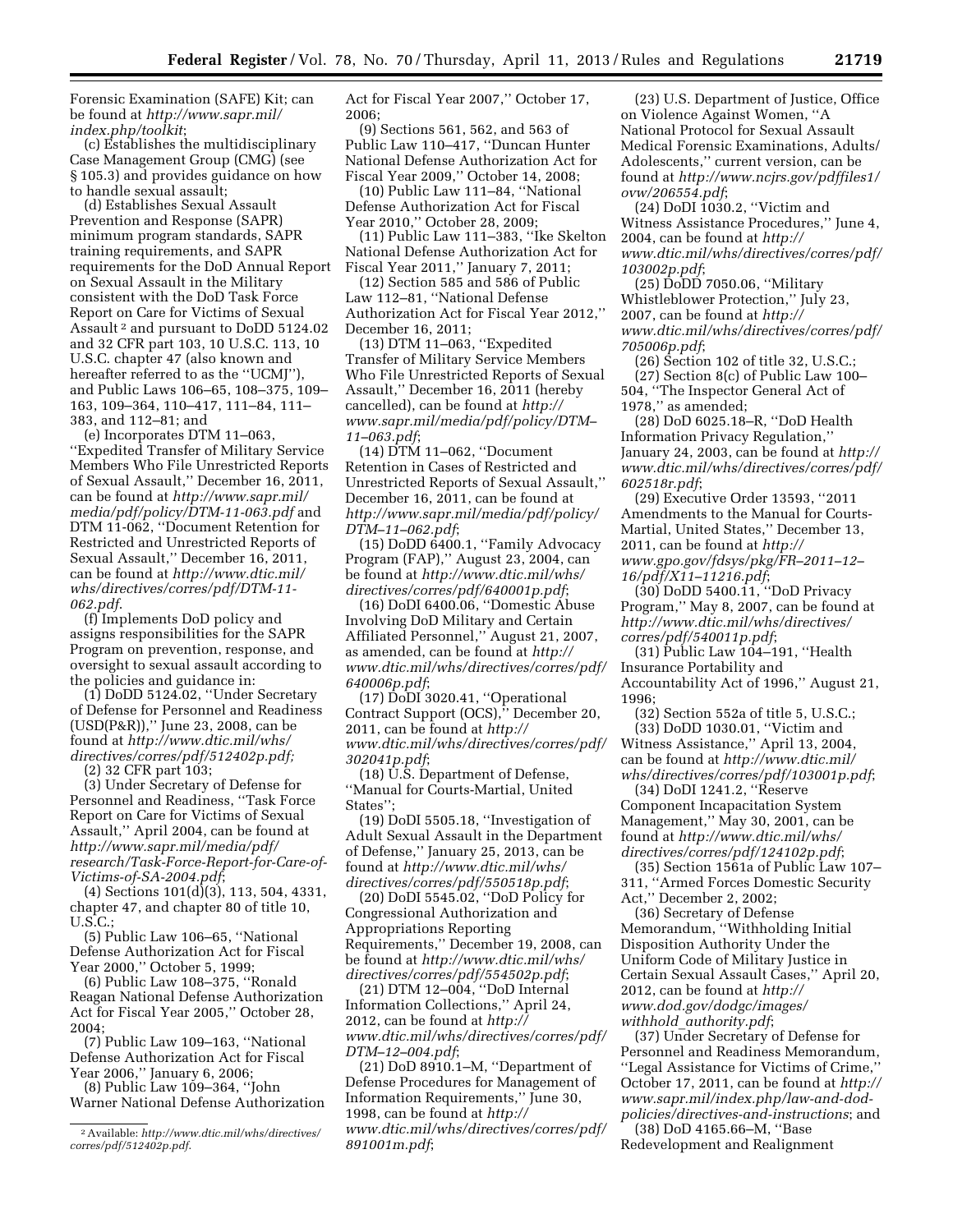Manual,'' March 1, 2006, can be found at *[http://www.dtic.mil/whs/directives/](http://www.dtic.mil/whs/directives/corres/pdf/416566m.pdf) [corres/pdf/416566m.pdf.](http://www.dtic.mil/whs/directives/corres/pdf/416566m.pdf)* 

#### **§ 105.2 Applicability.**

This part applies to:

(a) Office of the Secretary of Defense (OSD), the Military Departments, the Office of the Chairman of the Joint Chiefs of Staff and the Joint Staff, the Combatant Commands, the IG, DoD, the Defense Agencies, the DoD Field Activities, and all other organizational entities within the DoD (hereafter referred to collectively as the ''DoDComponents'').

(b) NG and Reserve Component members who are sexually assaulted when performing active service, as defined in section 101(d)(3) of title 10, U.S.C., and inactive duty training. If reporting a sexual assault that occurred prior to or while not performing active service or inactive training, NG and Reserve Component members will be eligible to receive limited SAPR support services from a SARC and a SAPR VA and are eligible to file a Restricted or Unrestricted Report.

(c) Military dependents 18 years of age and older who are eligible for treatment in the MHS, at installations CONUS and OCONUS, and who were victims of sexual assault perpetrated by someone other than a spouse or intimate partner.

(1) Adult military dependents may file unrestricted or restricted reports of sexual assault.

(2) The FAP, consistent with DoDD 6400.1 and DoDI 6400.06, covers adult military dependent sexual assault victims who are assaulted by a spouse or intimate partner and military dependent sexual assault victims who are 17 years of age and younger. The installation SARC and the installation family advocacy program (FAP) and domestic violence intervention and prevention staff shall direct coordination when a sexual assault occurs within a domestic relationship or involves child abuse.

(d) The following non-military individuals who are victims of sexual assault are only eligible for limited emergency care medical services at a military treatment facility, unless that individual is otherwise eligible as a Service member or TRICARE (*[http://](http://www.tricare.mil) [www.tricare.mil](http://www.tricare.mil)*) beneficiary of the military health system to receive treatment in a military MTF at no cost to them. They are only eligible to file an Unrestricted Report. They will also be offered the limited SAPR services to be defined as the assistance of a SARC and SAPR VA while undergoing emergency

care OCONUS. These limited medical and SAPR services shall be provided to:

(1) DoD civilian employees and their family dependents 18 years of age and older when they are stationed or performing duties OCONUS and eligible for treatment in the MHS at military installations or facilities OCONUS. These DoD civilian employees and their family dependents 18 years of age and older only have the Unrestricted Reporting option.

(2) U.S. citizen DoD contractor personnel when they are authorized to accompany the Armed Forces in a contingency operation OCONUS and their U.S. citizen employees. DoD contractor personnel only have the Unrestricted Reporting option. Additional medical services may be provided to contractors covered under this part in accordance with DoDI 3020.41 as applicable.

(e) Service members who are on active duty but were victims of sexual assault prior to enlistment or commissioning are eligible to receive SAPR services (see § 105.3) under either reporting option. The DoD shall provide support to an active duty Service member regardless of when or where the sexual assault took place.

#### **§ 105.3 Definitions.**

Unless otherwise noted, these terms and their definitions are for the purpose of this part. Refer to 32 CFR 103.3 for terms not defined in this part.

(a) *Accessions training.* Training that a Service member receives upon initial entry into Military Service through basic military training.

(b) *Certification.* Refers to the process by which the Department credentials SARCs and SAPR VAs, assesses the effectiveness of sexual assault advocacy capabilities using a competencies framework, and evaluates and performs oversight over SARC and SAPR VA training. The certification criteria is established by the Department in consultation with subject-matter experts.

(c) *Case Management Group (CMG).* A multi-disciplinary group that meets monthly to review individual cases of Unrestricted Reports of sexual assault. The group facilitates monthly victim updates and directs system coordination, accountability, and victim access to quality services. At a minimum, each group shall consist of the following additional military or civilian professionals who are involved and working on a specific case: SARC, SAPR VA, military criminal investigator, DoD law enforcement, healthcare provider and mental health and counseling services, chaplain,

command legal representative or staff judge advocate (SJA), and victim's commander.

(d) *Collateral misconduct.* Victim misconduct that might be in time, place, or circumstance associated with the victim's sexual assault incident. Collateral misconduct by the victim of a sexual assault is one of the most significant barriers to reporting assault because of the victim's fear of punishment. Some reported sexual assaults involve circumstances where the victim may have engaged in some form of misconduct (e.g., underage drinking or other related alcohol offenses, adultery, fraternization, or other violations of certain regulations or orders).

(e) *Confidential communications.*  Defined in 32 CFR part 103.

(f) *Consent.* Defined in 32 CFR part 103.

(g) *Credible information.* Information that, considering the source and nature of the information and the totality of the circumstances, is sufficiently believable to presume that the fact or facts in question are true.

(h) *Credible report.* Either a written or verbal report made in support of an expedited transfer that is determined to have credible information.

(i) *Crisis intervention.* Defined in 32 CFR part 103.

(j) *Culturally-competent care.* Defined in 32 CFR part 103.

(k) *Defense Sexual Assault Incident Database (DSAID).* Defined in 32 CFR part 103.

(l) *Designated activity.* The agency that processes permanent change of station (PCS) or permanent change of assignment (PCA) for expedited transfers.

(1) Air Force: Air Force Personnel Center.

(2) Army: Human Resources Command for inter-installation transfers and the installation personnel center for intra-installation transfers.

(3) Navy: Bureau of Naval Personnel. (4) U.S. Marine Corps: the order writing section of Headquarters Marine

Corps.

(5) Air and Army NG: the National Guard Bureau (NGB) or the Joint Forces Headquarters-State for the State involved.

(m) *DoD Safe Helpline.* A crisis support service for victims of sexual assault in the DoD. The DoD Safe Helpline is available 24/7 worldwide with ''click, call, or text'' user options for anonymous and confidential support. The DoD Safe Helpline can be accessed by logging on to *[www.safehelpline.org](http://www.safehelpline.org)* or by calling 1– 877–995–5247. The DoD Safe Helpline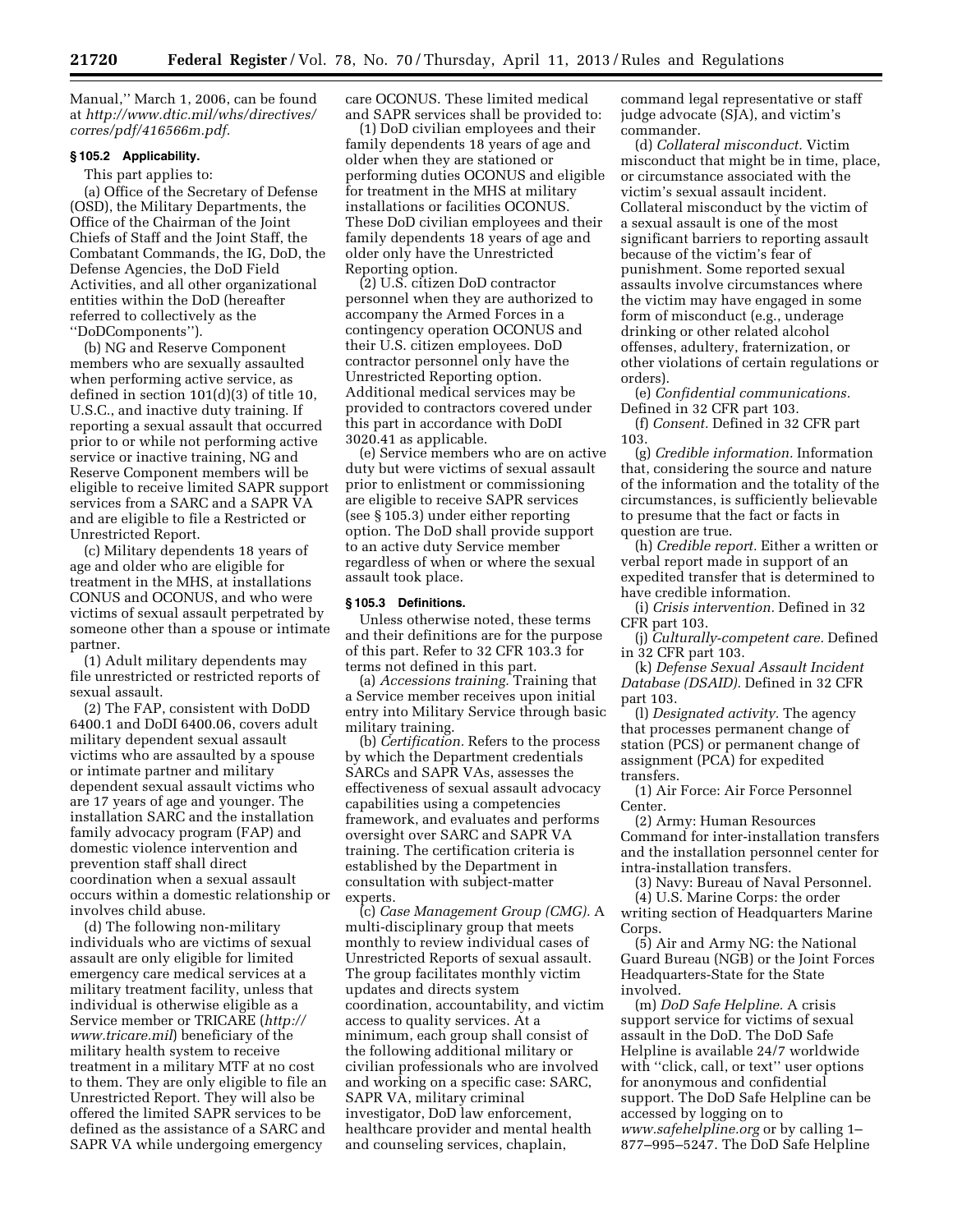does not replace local base and installation SARC or SAPR VA contact information.

(n) *Emergency.* Defined in 32 CFR part 103.

(o) *Emergency care.* Defined in 32 CFR part 103.

(p) *Executive agent.* The Head of a DoD Component to whom the Secretary of Defense or the Deputy Secretary of Defense has assigned specific responsibilities, functions, and authorities to provide defined levels of support for operational missions, or administrative or other designated activities that involve two or more of the DoD Components.

(q) *Final disposition.* Actions taken to resolve the reported incident, document case outcome, and address the misconduct by the alleged perpetrator, as appropriate. It includes, but is not limited to, military justice proceedings, non-judicial punishment, or administrative actions, including separation actions taken in response to the offense, whichever is the most serious action taken.

(r) *Gender-responsive care.* Defined in 32 CFR part 103.

(s) *Healthcare personnel.* Persons assisting or otherwise supporting healthcare providers in providing healthcare services (e.g., administrative personnel assigned to a military MTF). Includes all healthcare providers.

(t) Healthcare provider. Those individuals who are employed or assigned as healthcare professionals, or are credentialed to provide healthcare services at a MTF, or who provide such care at a deployed location or otherwise in an official capacity. This also includes military personnel, DoD civilian employees, and DoD contractors who provide healthcare at an occupational health clinic for DoD civilian employees or DoD contractor personnel. Healthcare providers may include, but are not limited to:

(1) Licensed physicians practicing in the MHS with clinical privileges in obstetrics and gynecology, emergency medicine, family practice, internal medicine, pediatrics, urology, general medical officer, undersea medical officer, flight surgeon, or those having clinical privileges to perform pelvic examinations.

(2) Licensed advanced practice registered nurses practicing in the MHS with clinical privileges in adult health, family health, midwifery, women's health, or those having clinical privileges to perform pelvic examinations.

(3) Licensed physician assistants practicing in the MHS with clinical privileges in adult, family, women's health, or those having clinical privileges to perform pelvic examinations.

(4) Licensed registered nurses practicing in the MHS who meet the requirements for performing a SAFE as determined by the local privileging authority. This additional capability shall be noted as a competency, not as a credential or privilege.

(5) A psychologist, social worker or psychotherapist licensed and privileged to provide mental health are or other counseling services in a DoD or DoDsponsored facility.

(u) *Hospital facilities (Level 3).*  Minimum operational functions required for a Level 3 hospital include: command, control, and communications; patient administration; nutritional care; supply and services; triage; emergency medical treatment; preoperative care; orthopedics; general surgery; operating rooms and central materiel and supply services; anesthesia, nursing services (to include intensive and intermediate care wards); pharmacy; clinical laboratory and blood banking; radiology services; and hospital ministry team services.

(v) *Installation.* A base, camp, post, station, yard, center, homeport facility for any ship, or other activity under the jurisdiction of the DoD, including any leased facility. It does not include any facility used primarily for civil works, rivers and harbors projects, flood control, or other projects not under the primary jurisdiction or control of the DoD.

(w) *Installation commander.*  Commander of a base, camp, post, station, yard, center, homeport facility for any ship, or other activity under the jurisdiction of the DoD, including any leased facility. It does not include any facility used primarily for civil works, rivers and harbors projects, flood control, or other projects not under the primary jurisdiction or control of the DoD.

(x) *Law enforcement.* Includes all DoD law enforcement units, security forces, and Military Criminal Investigative Organizations (MCIO).

(y) *MCIOs.* The U.S. Army Criminal Investigation Command, Naval Criminal Investigative Service, and Air Force Office of Special Investigations.

(z) *Medical care.* Includes physical and psychological medical services.

(aa) *Military Services.* The term, as used in the SAPR Program, includes Army, Air Force, Navy, Marines, Reserve Components, and their respective Military Academies.

(bb) *Non-identifiable information.*  Defined in 32 CFR part 103.

(cc) *Non-participating victim.* Victim choosing not to participate in the military justice system.

(dd) *Official investigative process.*  Defined in 32 CFR part 103.

(ee) *Personal identifiable information.*  Defined in 32 CFR part 103.

(ff) *Qualifying conviction.* Defined in 32 CFR part 103.

(gg) *Recovery-oriented care.* Defined in 32 CFR part 103.

(hh) *Reprisal.* Taking or threatening to take an unfavorable personnel action, or withholding or threatening to withhold a favorable personnel action, or any other act of retaliation, against a Service member for making, preparing, or receiving a communication.

(ii) *Responders.* Includes first responders, who are generally composed of personnel in the following disciplines or positions: SARCs, SAPR VAs, healthcare personnel, law enforcement, and MCIOs. Other responders are judge advocates, chaplains, and commanders, but they are usually not first responders.

(jj) *Respond, response, or response capability.* All locations, including deployed areas, have a 24 hour, 7 day per week sexual assault response capability. The SARC shall be notified, respond or direct a SAPR VA to respond, assign a SAPR VA, and offer the victim healthcare treatment and a SAFE. In geographic locations where there is no SARC onsite, the on-call SAPR VA shall respond, offer the victim healthcare treatment and a SAFE, and immediately notify the SARC of the sexual assault. The initial response is generally composed of personnel in the following disciplines or positions: SARCs, SAPR VAs, healthcare personnel, law enforcement, and MCIOs. Other responders are judge advocates, chaplains, and commanders. When victims geographically detached from a military installation, the SARC or SAPR VA will refer to local civilian providers or the DoD Safe Helpline for resources.

(kk) *Restricted reporting.* Reporting option that allows sexual assault victims to confidentially disclose the assault to specified individuals (i.e., SARC, SAPR VA, or healthcare personnel), and receive medical treatment, including emergency care, counseling, and assignment of a SARC and SAPR VA, without triggering an investigation. The victim's report provided to healthcare personnel (including the information acquired from a SAFE Kit), SARCs, or SAPR VAs, will not be reported to law enforcement or to the command to initiate the official investigative process unless the victim consents or an established exception applies. The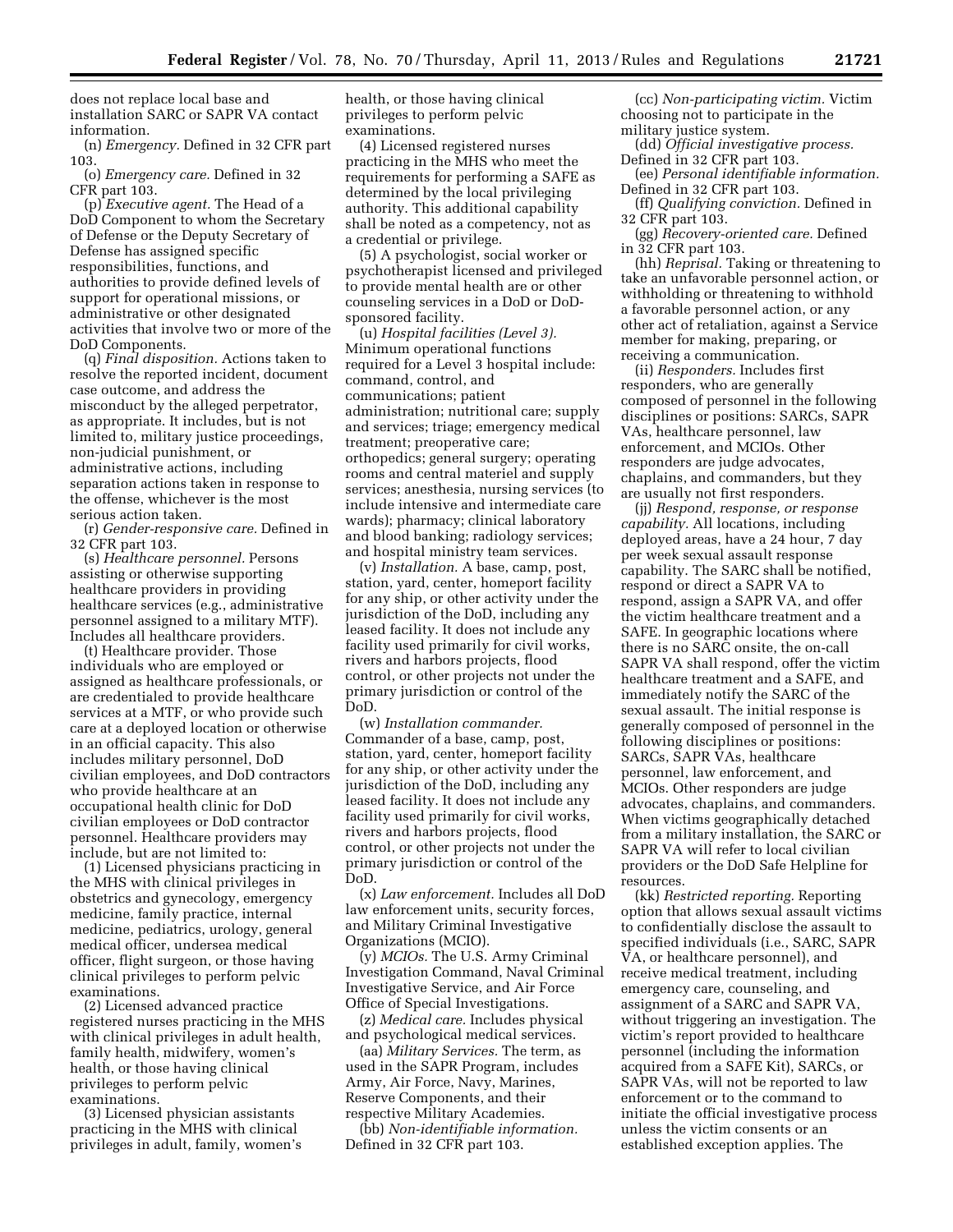Restricted Reporting Program applies to Service members and their military dependents 18 years of age and older. Additional persons who may be entitled to Restricted Reporting are NG and Reserve Component members. DoD civilians and contractors, at this time, are only eligible to file an Unrestricted Report. Only a SARC, SAPR VA, or healthcare personnel may receive a Restricted Report, previously referred to as Confidential Reporting.

(ll) *Re-victimization.* A pattern wherein the victim of abuse or crime has a statistically higher tendency to be victimized again, either shortly thereafter or much later in adulthood in the case of abuse as a child. This latter pattern is particularly notable in cases of sexual abuse.

(mm) *SAFE Kit.* Defined in 32 CFR part 103.

(nn) *SAPR Integrated Product Team (IPT).* A team of individuals that advises the Under Secretary of Defense (USD) for Personnel and Readiness (P&R) and the Secretary of Defense on policies for sexual assault issues involving persons covered by this part. The SAPR IPT serves as the implementation and oversight arm of the SAPR Program. It coordinates policy and reviews the DoD's SAPR policies and programs consistent with this part and 32 CFR part 103 and monitors the progress of program elements. The SAPR IPT is chaired by the Director, SAPRO.

(oo) *SAPR Program.* Defined in 32 CFR part 103.

(pp) *SAPR services.* Services provided by a SARC and SAPR VA.

(qq) *SAPR VA.* Defined in 32 CFR part 103.

(rr) *SAPRO.* Defined in 32 CFR part 103.

(ss) *SARC.* Defined in 32 CFR part 103.

(tt) *Secondary victimization.* The retraumatization of the sexual assault, abuse, or rape victim. It is an indirect result of assault that occurs through the responses of individuals and institutions to the victim. The types of secondary victimization include victim blaming, inappropriate behavior or language by medical personnel and by other organizations with access to the victim post assault.

(uu) *Service member.* Defined in 32 CFR part 103.

(vv) *Sexual assault.* Intentional sexual contact characterized by the use of force, threats, intimidation, or abuse of authority or when the victim does not or cannot consent. As used in this part, the term includes a broad category of sexual offenses consisting of the following specific UCMJ offenses: rape, sexual assault, aggravated sexual

contact, abusive sexual contact, forcible sodomy (forced oral or anal sex), or attempts to commit these offenses.

(ww) *Trauma informed care.* An approach to engage people with histories of trauma that recognizes the presence of trauma symptoms and acknowledges the role that trauma has played in their lives. Trauma-informed services are based on an understanding of the vulnerabilities or triggers of trauma survivors that traditional service delivery approaches may exacerbate, so these services and programs can be more supportive and avoid retraumatization.

(xx) *Unrestricted reporting.* Defined in 32 CFR part 103.

(yy) *Victim Witness Assistance Program (VWAP).* Provides guidance in accordance with DoD 8910.1–M 3 for assisting victims and witnesses of crime from initial contact through investigation, prosecution, and confinement. Particular attention is paid to victims of serious and violent crime, including child abuse, domestic violence and sexual misconduct.

(zz) *Victim.* Defined in 32 CFR part 103.

(aaa) *Working Integrated Product Team (WIPT).* A team of individuals that focuses on one select issue, is governed by a charter with enumerated goals (the details of which will be laid out in individual work plans), and is subject to a definitive timeline for the accomplishment of the stated goals. The USD(P&R) shall provide decisions for WIPT issues that cannot be resolved by the SAPR IPT or that require higher level decision-making. Chairs or cochairs are approved by the Director, SAPRO, who serves as the chair of the SAPR IPT. WIPT membership shall be comprised of full-time Federal employees and active duty military personnel. Membership is explained in individual WIPT work plans.

(bbb) *Work plan.* Each WIPT is governed by a work plan that provides the WIPT's specific subject, chairs or cochairs, participants, problem statement, key issues to address, issues outside the scope of the WIPT, timeline, deliverables, and expenses.

#### **§ 105.4 Policy.**

It is DoD policy, in accordance with 32 CFR part 103, that:

(a) This part and 32 CFR part 103 establish and implement the DoD SAPR program.

(b) The DoD goal is a culture free of sexual assault, through an environment of prevention, education and training,

response capability (see § 105.3), victim support, reporting procedures, and appropriate accountability that enhances the safety and well being of all persons covered by this part and 32 CFR part 103.

(c) The SAPR Program shall:

(1) Focus on the victim and on doing what is necessary and appropriate to support victim recovery, and also, if a Service member, to support that Service member to be fully mission capable and engaged.

(2) Require that medical care and SAPR services are gender-responsive, culturally-competent, and recoveryoriented as defined in 32 CFR 103.3.

(3) Not provide policy for legal processes within the responsibility of the Judge Advocates General (JAG) of the Military Departments provided in the UCMJ, the Manual for Courts-Martial, or for criminal investigative matters assigned to the IG, DoD.

(d) Command sexual assault awareness and prevention programs and DoD law enforcement (see § 105.3) and criminal justice procedures that enable persons to be held appropriately accountable for their actions shall be supported by all commanders.

(e) Standardized SAPR requirements, terminology, guidelines, protocols, and guidelines for training materials shall focus on awareness, prevention, and response at all levels, as appropriate.

(f) SARC and SAPR VA shall be used as standard terms as defined in and in accordance with 32 CFR part 103 throughout the Military Departments to facilitate communications and transparency regarding SAPR response capability.

(g) The SARC shall serve as the single point of contact for coordinating care to ensure that sexual assault victims receive appropriate and responsive care. All SARCs shall be authorized to perform VA duties in accordance with service regulations, and will be acting in the performance of those duties.

(h) All SARCs shall have direct and unimpeded contact and access to the installation commander (see § 105.3) for the purpose of this part and 32 CFR part 103.

(1) If an installation has multiple SARCs on the installation, a Lead SARC shall be designated by the Service.

(2) For SARCs that operate within deployable commands that are not attached to an installation, they shall have access to the senior commander for the deployable command.

(i) A 24 hour, 7 day per week sexual assault response capability for all locations, including deployed areas, shall be established for persons covered in this part. An immediate, trained

<sup>3</sup>Available: *[http://www.dtic.mil/whs/directives/](http://www.dtic.mil/whs/directives/corres/pdf/891001m.pdf)  [corres/pdf/891001m.pdf.](http://www.dtic.mil/whs/directives/corres/pdf/891001m.pdf)*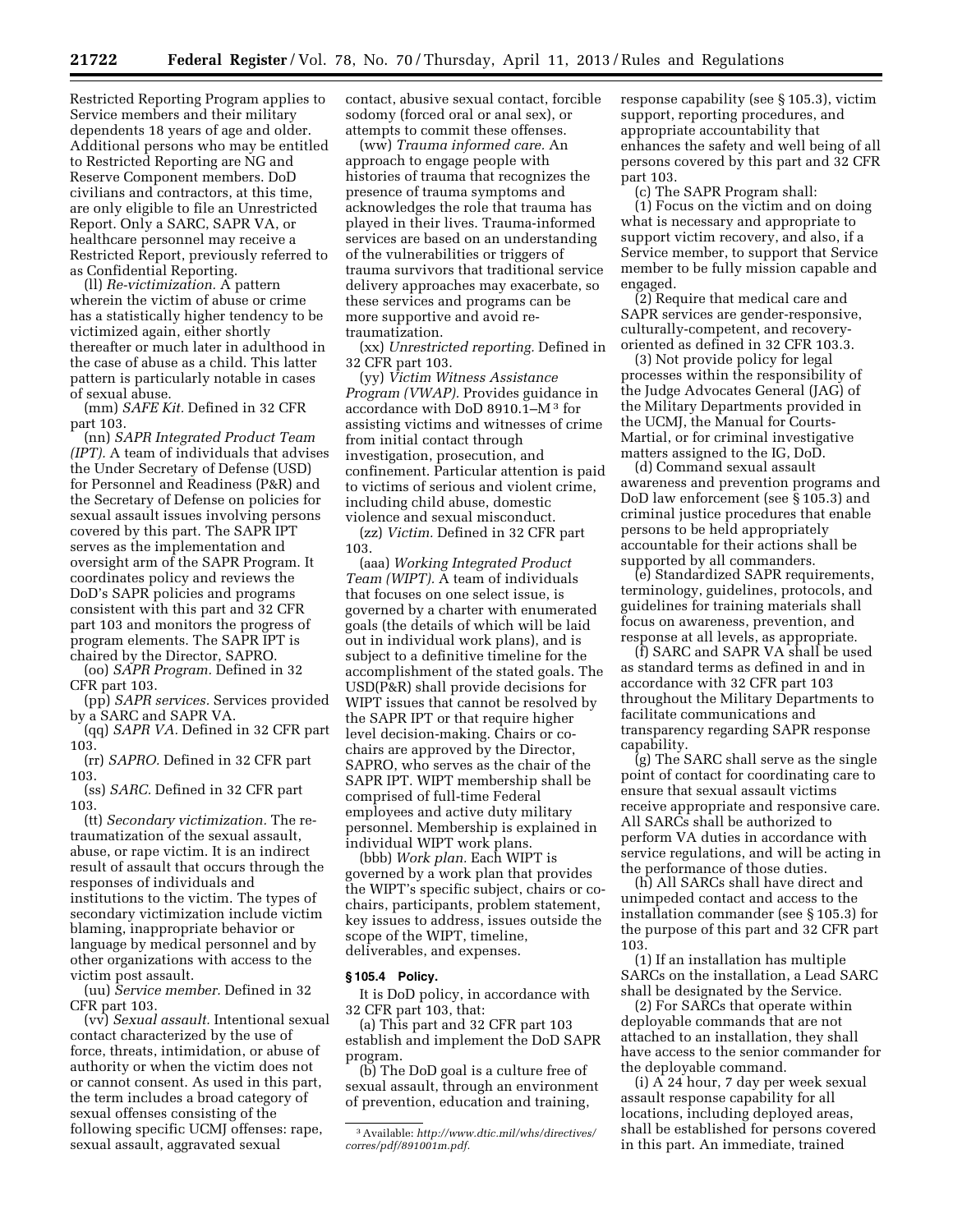sexual assault response capability shall be available for each report of sexual assault in all locations, including in deployed locations.

(j) SARCs, SAPR VAs, and other responders (see § 105.3) will assist sexual assault victims regardless of Service affiliation.

(k) Service member and adult military dependent victims of sexual assault shall receive timely access to comprehensive medical and psychological treatment, including emergency care treatment and services, as described in this part and 32 CFR part 103.

(l) Sexual assault victims shall be given priority, and treated as emergency cases. Emergency care (see § 105.3) shall consist of emergency medical care and the offer of a SAFE. The victim shall be advised that even if a SAFE is declined the victim shall be encouraged (but not mandated) to receive medical care, psychological care, and victim advocacy.

(m) The prohibition of enlistment or commissioning of persons in the Military Services when the person has a qualifying conviction (see § 105.3) for a crime of sexual assault or is required to be registered as a sex offender.

(n) Improper disclosure of confidential communications under Restricted Reporting or improper release of medical information are prohibited and may result in disciplinary action pursuant to the UCMJ or other adverse personnel or administrative actions. Even proper release of Restricted Reporting information should be limited to those with an official need to know, or as authorized by law.

(o) Information regarding Unrestricted Reports should only be released to personnel with an official need to know, or as authorized by law.

(p) The DoD will have two separate document retention schedules for records of Service members who report that they are victims of sexual assault, based on whether the Service member filed a Restricted or Unrestricted Report as defined in 32 CFR part 103. The record retention system for Restricted Reports shall protect the Service member's desire for confidentiality. Restricted Report cases direct that Department of Defense Forms (DD Form) 2910 and 2911 be retained for at least 5 years, but at the request of a member of the Armed Forces who files a Restricted Report on an incident of sexual assault, the DD Forms 2910 and 2911 filed in connection with the Restricted Report be retained for 50 years. Unrestricted Report cases direct that DD Forms 2910 and 2911 be retained for 50 years.

(1) Document Retention for Unrestricted Reports: The SARC will enter the Unrestricted Report DD Form 2910, ''Victim Reporting Preference Statement,'' in DSAID (see 32 CFR 103.3) or the DSAID-interface Military Service data system as an electronic record, where it will be retained for 50 years from the date the victim signed the DD Form 2910. DD Form 2910 is located at the DoD Forms Management Program Web site at *[http://](http://www.dtic.mil/whs/directives/infomgt/forms/index.htm) [www.dtic.mil/whs/directives/infomgt/](http://www.dtic.mil/whs/directives/infomgt/forms/index.htm)  [forms/index.htm.](http://www.dtic.mil/whs/directives/infomgt/forms/index.htm)* The DD Form 2911, ''DoD Sexual Assault Forensic Examination (SAFE) Report,'' shall be retained in accordance with this part.

(2) Document Retention for Restricted Reports;

(i) The SAFE Kit, which includes the DD Form 2911 or civilian forensic examination report, if available, will be retained for 5 years in a location designated by the Military Service concerned. The 5-year time frame will start from the date the victim signs the DD Form 2910.

(ii) The SARC will retain a hard copy of the Restricted Report DD Form 2910 for 5 years, consistent with DoD guidance for the storage of personally identifiable information (PII). The 5-year time frame for the DD Form 2910 will start from the date the victim signs the DD Form 2910. However, at the request of a member of the Armed Forces who files a Restricted Report on an incident of sexual assault, the DD Forms 2910 and 2911 filed in connection with the Restricted Report be retained for 50 years.

(q) Any threat to the life or safety of a Military Service member shall be immediately reported to command and DoD law enforcement authorities (see § 105.3) and a request to transfer the victim under these circumstances will be handled in accordance with established Service regulations. DoD recognizes that circumstances may also exist that warrant the transfer of a Service member who makes an Unrestricted Report of sexual assault but may not otherwise meet established criteria for effecting the immediate transfer of Service members. Those Service members may request a transfer pursuant to the procedures in this part.

(r) Service members who file an Unrestricted Report of sexual assault shall be informed by the SARC at the time of making the report, or as soon as practicable, of the option to request a temporary or permanent expedited transfer from their assigned command or installation, or to a different location within their assigned command or installation, in accordance with the

procedures for commanders in § 105.9 of this part.

(s) Service members who file Unrestricted and Restricted Reports of sexual assault shall be protected from reprisal, or threat of reprisal, for filing a report.

#### **§ 105.5 Responsibilities.**

(a) *USD(P&R).* The USD(P&R), in accordance with the authority in DoDD 5124.02 and 32 CFR part 103, shall:

(1) Oversee the DoD SAPRO (see 32 CFR 103.3) in accordance with 32 CFR part 103.

(2) Direct DoD Component implementation of this part in compliance with 32 CFR part 103.

(3) Direct that Director, SAPRO, be informed of and consulted on any changes in DoD policy or the UCMJ relating to sexual assault.

(4) With the Director, SAPRO, update the Deputy Secretary of Defense on SAPR policies and programs on a semiannual schedule.

(5) Direct the creation, implementation, and maintenance of DSAID.

(6) Oversee DoD SAPRO in developing DoD requirements for SAPR education, training, and awareness for DoD personnel consistent with this part.

(7) Appoint a general or flag officer (G/FO) or Senior Executive Service (SES) equivalent in the DoD as the Director, SAPRO.

(8) In addition to the Director, SAPRO, assign a military officer from each of the Military Services in the grade of O–4 or above to SAPRO for a minimum tour length of at least 18 months. Of these four officers assigned to the SAPRO, at least one officer shall be in the grade of O–6 or above. See Public Law 112–81.

(9) Establish a DoD-wide certification program (see § 105.3) with a national accreditor to ensure all sexual assault victims are offered the assistance of a SARC or SAPR VA who has obtained this certification.

(b) *Director, Department of Defense Human Resource Activity (DoDHRA).*  The Director, DoDHRA, under the authority, direction, and control of the USD(P&R), shall provide operational support, budget, and allocate funds and other resources for the DoD SAPRO as outlined in 32 CFR part 103.

(c) *Assistant Secretary of Defense for Health Affairs (ASD(HA)).* The ASD(HA), under the authority, direction, and control of the USD(P&R), shall:

(1) Establish DoD sexual assault healthcare policies, clinical practice guidelines, related procedures, and standards governing the DoD healthcare programs for victims of sexual assault.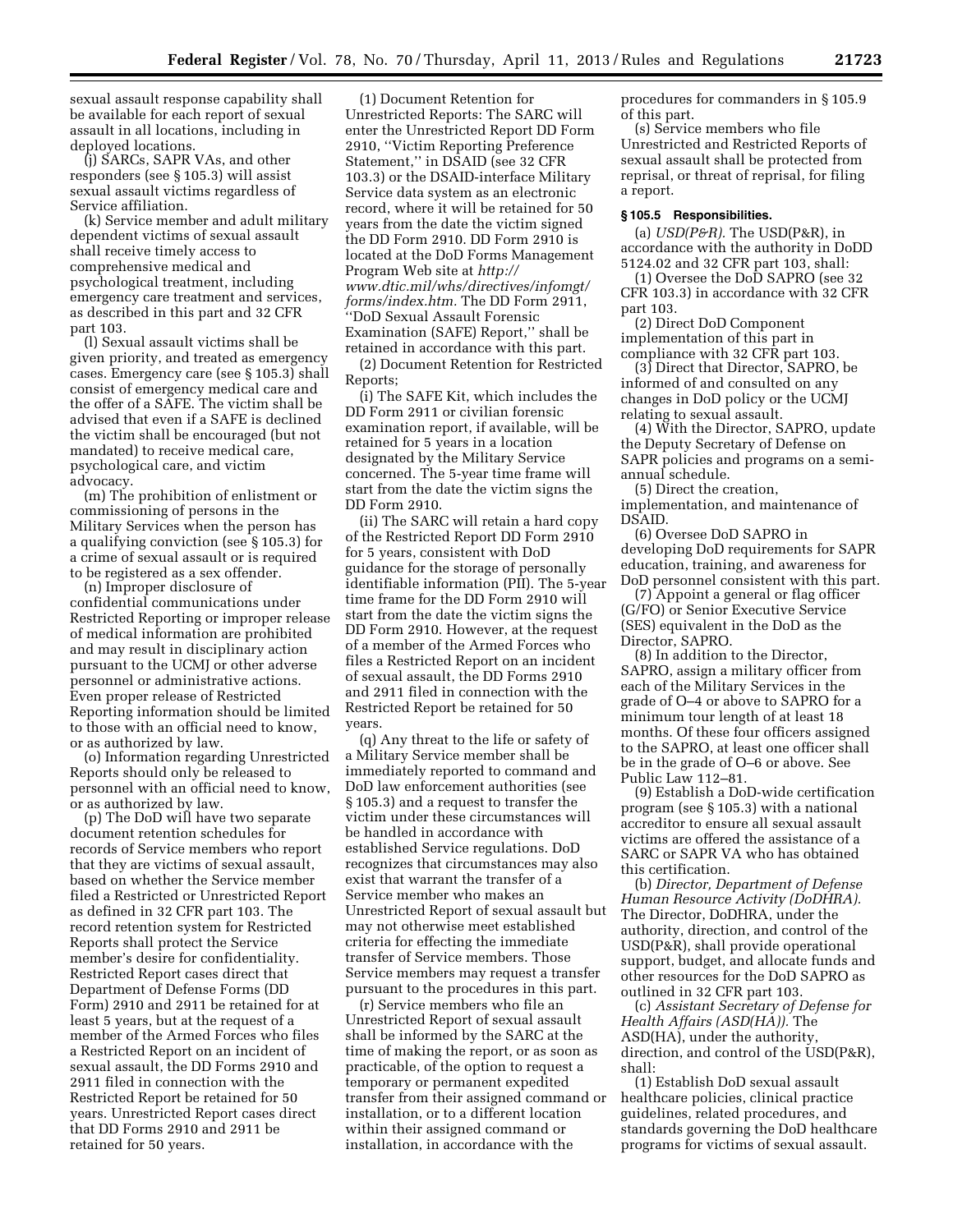(2) Oversee the requirements and procedures in § 105.11 of this part.

(3) Establish guidance to:

(i) Give priority to sexual assault patients at MTFs as emergency cases.

(ii) Require standardized, timely, accessible, and comprehensive medical care at MTFs for eligible persons who are sexually assaulted.

(iii) Require that medical care is consistent with established community standards for the healthcare of sexual assault victims and the collection of forensic evidence from victims, in accordance with the U.S. Department of Justice Protocol, instructions for victim and suspect exams found in the SAFE Kit, and DD Form 2911.

(A) Minimum standards of healthcare intervention that correspond to clinical standards set in the community shall include those established in the U.S. Department of Justice Protocol. However, clinical guidance shall not be solely limited to this resource.

(B) Healthcare providers providing care to sexual assault victims in theaters of operation are required to have access to the current version of the U.S. Department of Justice Protocol.

(iv) Include deliberate planning to strategically position healthcare providers skilled in SAFE at predetermined echelons of care, for personnel with the responsibility of assigning medical assets.

(4) Establish guidance for medical personnel that requires a SARC or SAPR VA to be called in for every incident of sexual assault for which treatment is sought at the MTFs, regardless of the reporting option.

(5) Establish guidance in drafting memorandums of understanding (MOUs) or memorandums of agreement (MOAs) with local civilian medical facilities to provide DoD-reimbursable healthcare (to include psychological care) and forensic examinations for Service members and TRICARE eligible sexual assault victims. As part of the MOU or MOA, Victims shall be asked whether they would like the SARC to be notified and, if notified, a SARC or SAPR VA shall respond. Local private or public sector providers shall have processes and procedures in place to assess that local community standards meet or exceed the recommendations for conducting forensic exams of adult sexual assault victims set forth in the U.S. Department of Justice Protocol as a condition of the MOUs or MOAs.

(6) Establish guidelines and procedures for the Surgeon Generals of the Military Departments to require that an adequate supply of resources, to include personnel, supplies, and SAFE Kits, is maintained in all locations

where SAFEs may be conducted by DoD, including deployed locations. Maintaining an adequate supply of SAFE Kits is a shared responsibility of the ASD(HA) and Secretaries of the Military Departments.

(7) Establish minimum standards of initial and refresher SAPR training required for all personnel assigned to MTFs. Specialized responder training is required for personnel providing direct care to victims of sexual assault. Minimum standards shall include trauma-informed care (see § 105.3) and medical and mental health care that is gender-responsive, culturallycompetent, and recovery-oriented.

(d) *General Counsel of the DoD (GC, DoD).* The GC, DoD, shall:

(1) Provide legal advice and assistance on proposed policies, DoD issuances, proposed exceptions to policy, and review of all legislative proposals affecting mission and responsibilities of the SAPRO.

(2) Inform the USD(P&R) of any sexual assault related changes to the UCMJ.

(e) *IG DoD.* The IG DoD shall:

(1) Establish guidance and provide oversight for the investigations of sexual assault in the DoD to meet the SAPR policy and training requirements of this part.

(2) Inform the USD(P&R) of any changes relating to sexual assault investigation policy or guidance.

(3) DoD IG shall collaborate with SAPRO in the development of investigative policy in support of sexual assault prevention and response.

(f) *Secretaries of the military departments.* The Secretaries of the Military Departments shall:

(1) Establish SAPR policy and procedures to implement this part.

(2) Coordinate all Military Service SAPR policy changes (Department of the Navy-level for the Navy and Marine Corps) with the USD(P&R).

(3) Establish and publicize policies and procedures regarding the availability of a SARC.

(i) Require that sexual assault victims receive appropriate and responsive care and that the SARC serves as the single point of contact for coordinating care for victims.

(ii) Direct that the SARC or a SAPR VA be immediately called in every incident of sexual assault on a military installation. There will be situations where a sexual assault victim receives medical care and a SAFE outside of a military installation through a MOU or MOA with a local private or public sector entity. In these cases, the MOU or MOA will require that victims shall be asked whether they would like the SARC to be notified as part of the MOU

or MOA, and, if yes, a SARC or VA shall be notified and shall respond.

(iii) When a victim has a temporary change of station or PCS or is deployed, direct that SARCs immediately request victim consent in writing to transfer case management documents, which should be documented on the DD Form 2910. Upon receipt of victim consent, SARCs shall expeditiously transfer case management documents to ensure continuity of care and SAPR services. All Federal, DoD, and Service privacy regulations must be strictly adhered to. However, when the SARC has a temporary change of station or PCS or is deployed, no victim consent is required to transfer the case to the next SARC. Every effort must be made to inform the victim of the case transfer. If the SARC has already closed the case and terminated victim contact, no other action is needed.

(iv) Upon the full implementation of the DoD Sexual Assault Advocate Certification Program (D–SAACP), sexual assault victims shall be offered the assistance of a SARC and/or SAPR VA who has been credentialed by the D–SAACP and has passed a National Agency Check (NAC) background check.

(v) Issue guidance to ensure that equivalent standards are met for SAPR where SARCs are not installation-based but instead work within operational and/or deployable organizations.

(4) Establish guidance to meet the SAPR training requirements for legal, MCIO, DoD law enforcement, responders and other Service members in § 105.14 of this part.

(5) Upon request, submit a copy of SAPR training programs or SAPR training elements to USD(P&R) through SAPRO for evaluation of consistency and compliance with DoD SAPR training standards in this part. The Military Departments will correct USD(P&R) identified DoD SAPR policy and training standards discrepancies.

(6) Establish and publicize policies and procedures for reporting a sexual assault.

(i) Require first responders (see § 105.3) to be identified upon their assignment and trained, and require that their response times be continually monitored by their commanders to ensure timely response to reports of sexual assault.

(ii) Ensure established response time is based on local conditions but will reflect that sexual assault victims shall be treated as emergency cases. (See § 105.14 of this part for training requirements.)

(7) Establish policy that ensures commanders are accountable for implementing and executing the SAPR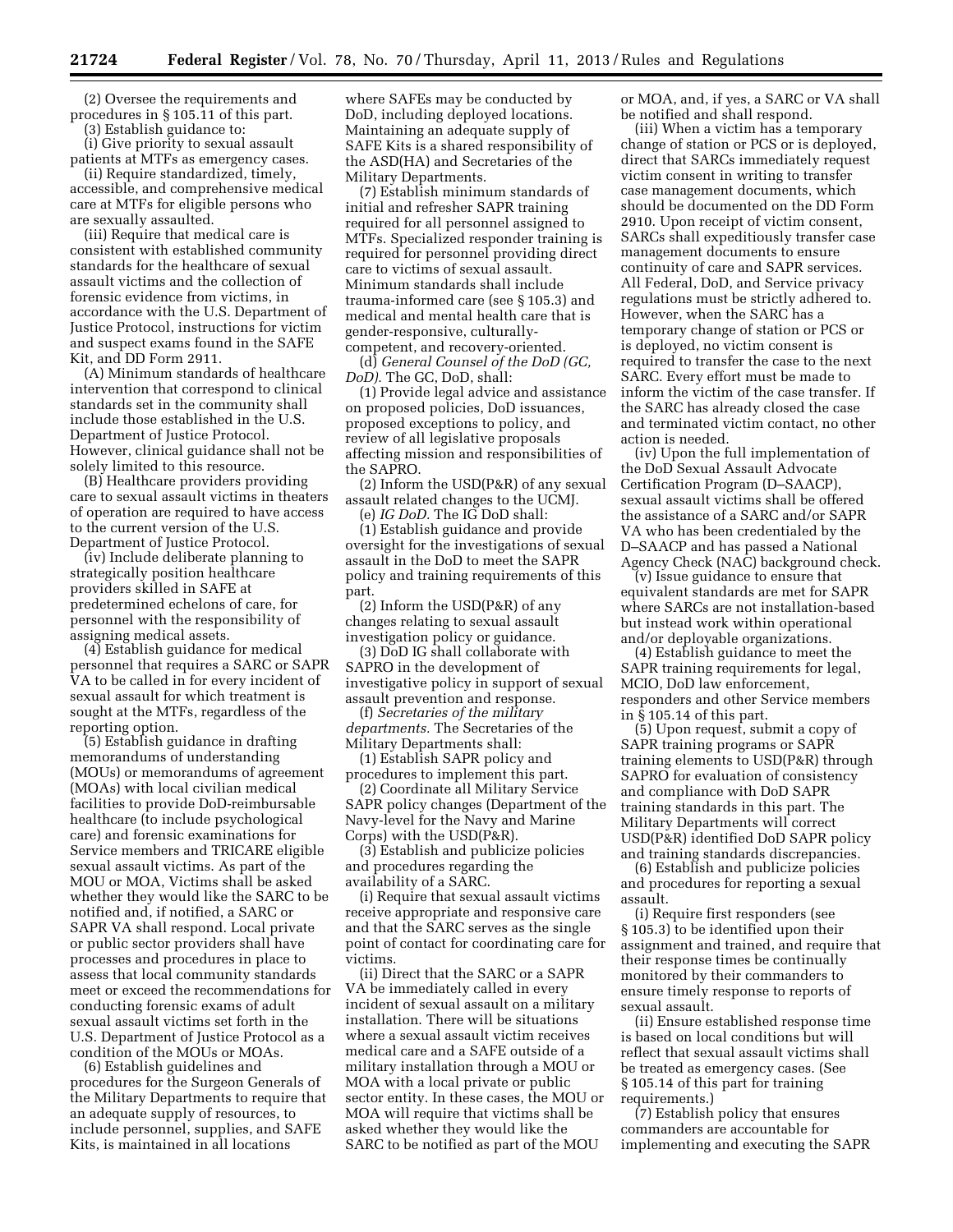program at their installations consistent with this part, 32 CFR part 103, and their Service regulations.

(8) Establish standards and periodic training for healthcare personnel and healthcare providers regarding the Unrestricted and Restricted Reporting options of sexual assault in accordance with § 105.14 of this part. Enforce eligibility standards of licensed healthcare providers to perform SAFEs.

(9) Establish guidance to direct that all Unrestricted Reports of violations (to include attempts) of sexual assault and non-consensual sodomy, as defined in title 10, U.S.C., against adults are immediately reported to the MCIO, regardless of the severity of the potential punishment authorized by the UCMJ.

(i) Commander(s) of the Service member(s) who is a subject of a sexual assault allegation shall provide in writing all disposition data, to include any administrative or judicial action taken, stemming from the sexual assault investigation to the MCIO.

(ii) Once the investigation is completed, MCIOs shall submit case disposition data that satisfies the reporting requirements for DSAID identified in § 105.15 and the annual reporting requirements in § 105.16 of this part. MCIOs shall submit case disposition data even when the sexual assault case is referred to other DoD law enforcement.

(iii) A unit commander who receives an Unrestricted Report of an incident of sexual assault shall immediately refer the matter to the appropriate MCIO. A unit commander shall not conduct internal command directed investigations on sexual assault (i.e., no referrals to appointed command investigators or inquiry officers) or delay immediately contacting the MCIOs while attempting to assess the credibility of the report.

(10) Establish SAPR policy that encourages commanders to be responsive to a victim's desire to discuss his or her case with the installation commander tasked by the Military Service with oversight responsibility for the SAPR program in accordance with 32 CFR part 103.

(11) Establish standards for command assessment of organizational SAPR climate, including periodic follow-up assessments. Adhere to USD(P&R) SAPR guidance and effectiveness of SAPR training, awareness, prevention, and response policies and programs.

(12) As a shared responsibility with ASD(HA), direct installation commanders to maintain an adequate supply of SAFE Kits in all locations where SAFEs are conducted, including deployed locations. Direct that Military Service SAPR personnel, to include medical personnel, are appropriately trained on protocols for the use of the SAFE Kit and comply with prescribed chain of custody procedures described in their Military Service-specific MCIO procedures.

(13) Establish procedures that require, upon seeking assistance from a SARC, SAPR VA, MCIO, the VWAP, or trial counsel, that each Service member who reports that she or he has been a victim of a sexual assault be informed of and given the opportunity to:

(i) Consult with legal assistance counsel, and in cases where the victim may have been involved in collateral misconduct (see § 105.3), to consult with defense counsel.

(A) When the alleged perpetrator is the commander or in the victim's chain of command, inform such victims shall be informed of the opportunity to go outside the chain of command to report the offense to other commanding officers (CO) or an Inspector General. Victims shall be informed that they can also seek assistance from the DoD Safe Helpline (see § 105.3).

(B) The victim shall be informed that legal assistance is optional and may be declined, in whole or in part, at any time.

(C) Commanders shall require that information and services concerning the investigation and prosecution be provided to victims in accordance with VWAP procedures in DoDI 1030.2.4

(ii) Have a SARC or SAPR VA present when law enforcement or defense counsel interviews the victim.

(14) Establish procedures to ensure that in the case of a general or special court-martial involving a sexual assault as defined in 32 CFR part 103, a copy of the prepared record of the proceedings of the court-martial (not to include sealed materials, unless otherwise approved by the presiding military judge or appellate court) shall be given to the victim of the offense if the victim testified during the proceedings. The record of the proceedings (prepared in accordance with Service regulations) shall be provided without charge and as soon as the record is authenticated. The victim shall be notified of the opportunity to receive the record of the proceedings in accordance with Public Law 112–81.

(15) The commanders shall also require that a completed DD Form 2701, ''Initial Information for Victims and Witnesses of Crime,'' be distributed to the victim by DoD law enforcement agents. (DD Form 2701 may be obtained

via the Internet at *[http://www.dtic.mil/](http://www.dtic.mil/whs/directives/infomgt/forms/eforms/dd2701.pdf) [whs/directives/infomgt/forms/eforms/](http://www.dtic.mil/whs/directives/infomgt/forms/eforms/dd2701.pdf)  [dd2701.pdf](http://www.dtic.mil/whs/directives/infomgt/forms/eforms/dd2701.pdf)*.)

(16) Establish procedures to require commanders to protect the SARC and SAPR VA from coercion, retaliation, and reprisals, related to the execution of their duties and responsibilities.

(17) Establish procedures to protect victims of sexual assault from coercion, retaliation, and reprisal in accordance with DoDD 7050.06.5

(18) Establish Military Servicespecific guidance to ensure collateral misconduct is addressed in a manner that is consistent and appropriate to the circumstances, and at a time that encourages continued victim cooperation.

(19) Establish expedited transfer procedures of victims of sexual assault in accordance with §§ 105.4(r) and 105.9 of this part.

(20) Appoint a representative to the SAPR IPT in accordance with § 105.7 of this part, and provide chairs or co-chairs for WIPTs, when requested. Appoint a representative to SAPRO oversight teams upon request.

(21) Provide quarterly and annual reports of sexual assault involving Service members to Director, SAPRO, to be consolidated into the annual Secretary of Defense report to Congress in accordance with 32 CFR part 103 and sections 113 and 4331 of title 10, U.S.C. (See § 105.16 of this part for additional information about reporting requirements.)

(22) Provide budget program and obligation data, as requested by the DoD SAPRO.

(23) Require that reports of sexual assault be entered into DSAID through interface with a Military Service data system or by direct data entry by SARCs.

(i) Data systems that interface with DSAID shall be modified and maintained to accurately provide information to DSAID.

(ii) Only SARCs who have, at a minimum, a favorable NAC shall be permitted access to enter sexual assault reports into DSAID.

(24) Provide Director, SAPRO, a written description of any sexual assault related research projects contemporaneous with commencing the actual research. When requested, provide periodic updates on results and insights. Upon conclusion of such research, a summary of the findings will be provided to DoD SAPRO as soon as practicable.

<sup>4</sup>Available: *[http://www.dtic.mil/whs/directives/](http://www.dtic.mil/whs/directives/corres/pdf/103002p.pdf)  [corres/pdf/103002p.pdf](http://www.dtic.mil/whs/directives/corres/pdf/103002p.pdf)*.

<sup>5</sup>Available: *[http://www.dodig.mil/HOTLINE/](http://www.dodig.mil/HOTLINE/Documents/DODInstructions/DOD%20Directive%207050.06.pdf)  [Documents/DODInstructions/](http://www.dodig.mil/HOTLINE/Documents/DODInstructions/DOD%20Directive%207050.06.pdf)  [DOD%20Directive%207050.06.pdf](http://www.dodig.mil/HOTLINE/Documents/DODInstructions/DOD%20Directive%207050.06.pdf)*.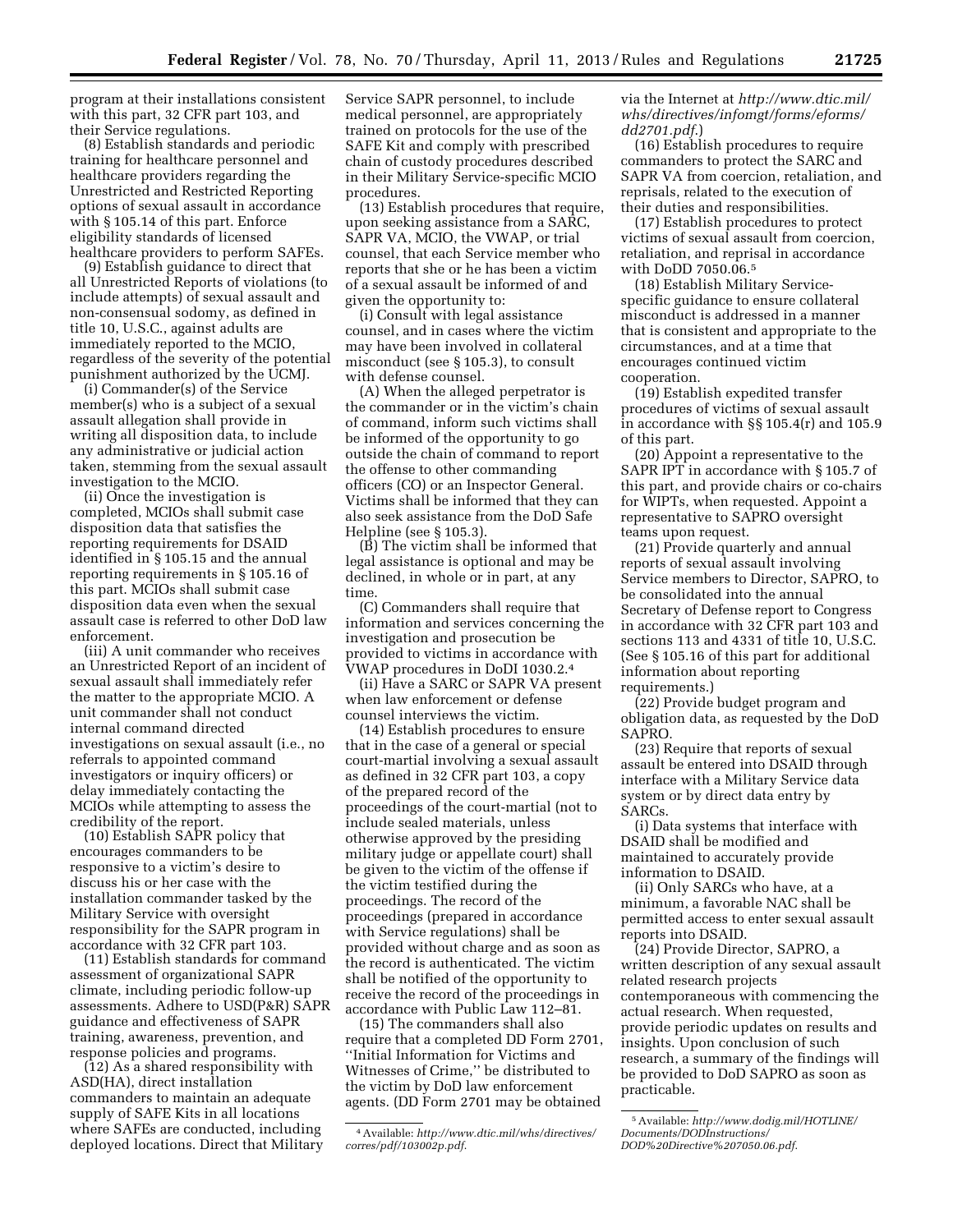(25) Establish procedures for supporting the DoD Safe Helpline in accordance with each Military Servicespecific MOU or MOA between SAPRO and the Military Departments, to include but not limited to, providing and updating SARC contact information for the referral DoD Safe Helpline database, providing timely response to victim feedback, and publicizing the DoD Safe Helpline to SARCs and Service members.

(i) Utilize the DoD Safe Helpline as the sole DoD hotline to provide crisis intervention, facilitate victim reporting through connection to the nearest SARC, and other resources as warranted.

(ii) The DoD Safe Helpline does not replace local base and installation SARC or SAPR VA contact information.

(26) Establish procedures to implement SAPR training in accordance with § 105.14 of this part, to include both prevention and response.

(27) Require that reports of sexual assaults are provided to the Commanders of the Combatant Commands for their respective area of responsibility on a quarterly basis, or as requested.

(28) For CMGs:

(i) Require the installation commander or the deputy installation commander chair the multi-disciplinary CMG (see § 105.13 of this part) on a monthly basis to review individual cases of Unrestricted Reporting of sexual assault, facilitate monthly victim updates, direct system coordination, accountability, and victim access to quality services. This responsibility may not be delegated.

(ii) Require that the installation SARC (in the case of multiple SARCs on an installation, then the Lead SARC) serve as the co-chair of the CMG. This responsibility may not be delegated.

(iii) If the installation is a joint base or if the installation has tenant commands, the commander of the tenant organization and their designated Lead SARC shall be invited to the CMG meetings. The commander of the tenant organization shall provide appropriate information to the host commander, to enable the host commander to provide the necessary supporting services.

(iv) The Secretaries of the Military Departments shall issue guidance to ensure that equivalent standards are met for case oversight by CMGs in situations where SARCs are not installation-based but instead work within operational and/or deployable organizations.

(29) Establish document retention procedures for Unrestricted and Restricted Reports of sexual assault in accordance with § 105.4(p) of this part.

(30) When drafting MOUs or MOAs with local civilian medical facilities to provide DoD-reimbursable healthcare (to include psychological care) and forensic examinations for Service members and TRICARE eligible sexual assault victims, require commanders to include the following provisions:

(i) Ask the victim whether he or she would like the SARC to be notified, and if yes, a SARC or SAPR VA shall respond.

(ii) Local private or public sector providers shall have processes and procedures in place to assess that local community standards meet or exceed those set forth in the U.S. Department of Justice Protocol as a condition of the MOUs or MOAs.

(31) Comply with collective bargaining obligations, if applicable.

(32) Provide SAPR training and education for civilian employees of the military departments in accordance with Section 585 of Public Law 112–81.

(g) *Chief, NGB.* The Chief, NGB, shall on behalf of the Secretaries of the Army and Air Force, and in coordination with DoD SAPRO and the State Adjutants General, establish and implement SAPR policy and procedures for NG members on duty pursuant to title 32, U.S.C.

(h) *Chairman of the Joint Chiefs of Staff.* The Chairman of the Joint Chiefs of Staff shall monitor implementation of this part and 32 CFR part 103.

(i) *Commanders of the Combatant Commands.* The Commanders of the Combatant Commands, through the Chairman of the Joint Chiefs of Staff and in coordination with the other Heads of the DoD Components, shall:

(1) Require that a SAPR capability provided by the Executive Agent (see § 105.3) is incorporated into operational planning guidance in accordance with 32 CFR part 103 and this part.

(2) Require the establishment of an MOU, MOA, or equivalent support agreement with the Executive Agent in accordance with 32 CFR part 103 and this part and requires at a minimum:

(i) Coordinated efforts and resources, regardless of the location of the sexual assault, to direct optimal and safe administration of Unrestricted and Restricted Reporting options with appropriate protection, medical care, counseling, and advocacy.

(A) Ensure a 24 hour per day, 7 day per week response capability. Require first responders to respond in a timely manner.

(B) Response times shall be based on local conditions; however, sexual assault victims shall be treated as emergency cases.

(ii) Notice to SARC of every incident of sexual assault on the military

installation, so that a SARC or SAPR VA can respond and offer the victim SAPR services. In situations where a sexual assault victim receives medical care and a SAFE outside of a military installation through a MOU or MOA with a local private or public sector entities, as part of the MOU or MOA, victims shall be asked whether they would like the SARC to be notified, and if yes, the SARC or SAPR VA shall be notified and shall respond.

#### **§ 105.6 Procedures.**

See § 105.7 through § 105.16 of this part.

#### **§ 105.7 Oversight of the SAPR Program.**

(a) *Director, SAPRO.* The Director, SAPRO, under the authority, direction and control of the USD(P&R) through the Director, DoDHRA, shall serve as the single point of authority, accountability, and oversight for the DoD SAPR program. DoD SAPRO provides recommendations to the USD(P&R) on the issue of DoD sexual assault policy matters on prevention, response, oversight, standards, training, and program requirements. The Director, SAPRO shall:

(1) Assist the USD(P&R) in developing, administering, and monitoring the effectiveness of DoD SAPR policies and programs. Implement and monitor compliance with DoD sexual assault policy on prevention and response.

(2) With the USD(P&R), update the Deputy Secretary of Defense on SAPR policies and programs on a semi-annual schedule.

(3) Develop DoD programs to direct SAPR education, training, and awareness for DoD personnel consistent with this part and 32 CFR part 103.

(4) Coordinate the management of DoD SAPR Program and oversee the implementation in the Service SAPR Programs.

(5) Provide technical assistance to the Heads of the DoD Components in addressing matters concerning SAPR and facilitate the identification and resolution of issues and concerns common to the Military Services and joint commands.

(6) Develop strategic program guidance, joint planning objectives, standard terminology, and identify legislative changes needed to advance the SAPR program.

(7) Develop oversight metrics to measure compliance and effectiveness of SAPR training, sexual assault awareness, prevention, and response policies and programs; analyze data; and make recommendations regarding SAPR policies and programs to the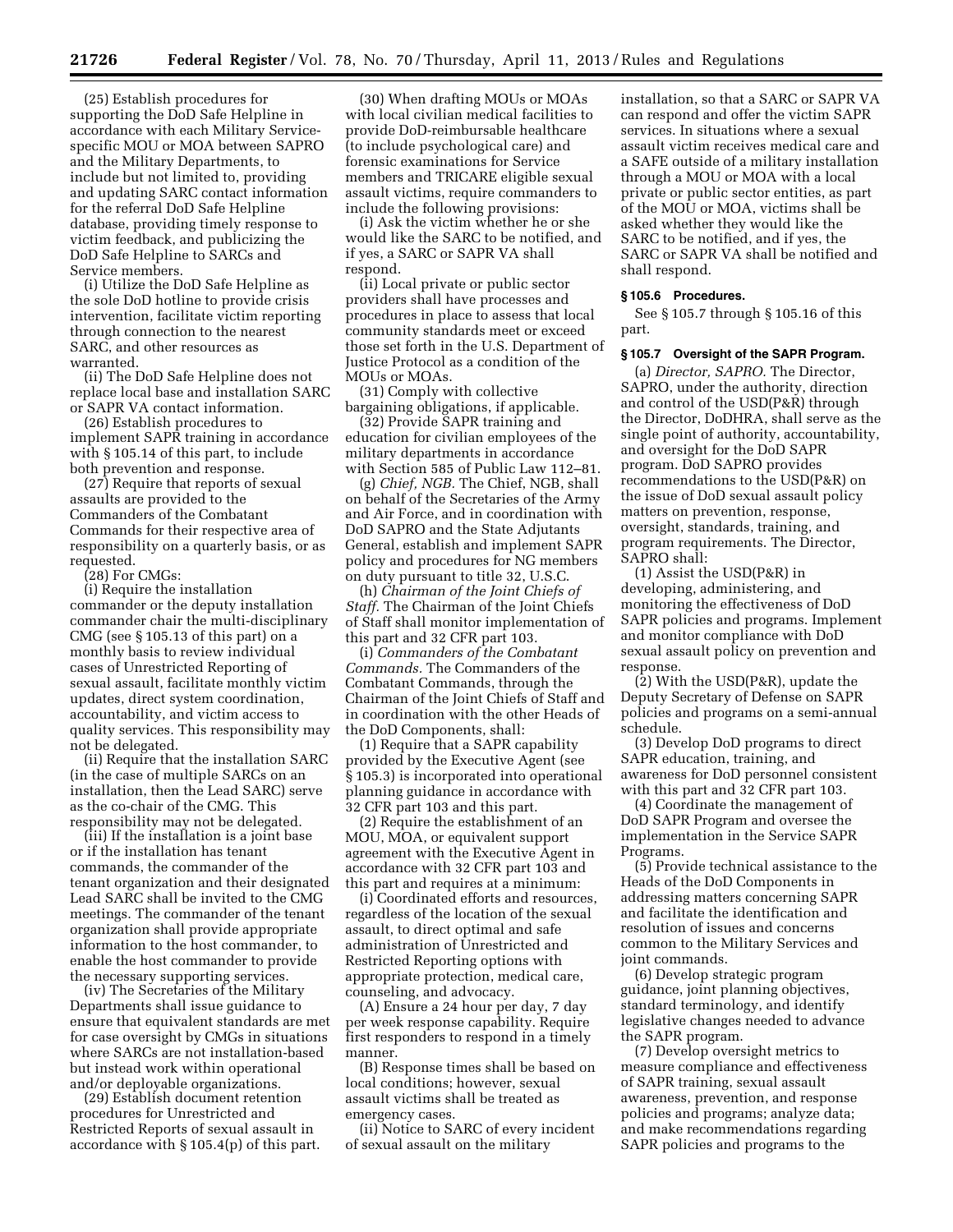USD(P&R) and the Secretaries of the Military Departments.

(8) Establish reporting categories and monitor specific goals included in the annual SAPR assessments of each Military Service and its respective Military Service Academy, as required by 32 CFR part 103, sections 113 and 4331 of title 10, U.S.C., and in accordance with § 105.16 of this part.

(9) Acquire quarterly, annual, and installation-based SAPR data from the Military Services and assemble annual congressional reports involving persons covered by this part and 32 CFR part 103. Consult with and rely on the Secretaries of the Military Departments in questions concerning disposition results of sexual assault cases in their respective Military Department.

(10) Prepare the annual fiscal year (FY) reports submitted by the Secretary of Defense to the Congress on the sexual assaults involving Service members and a report on the members of the Military Service Academies to Congress submitted by the Secretary of Defense.

(11) Publicize SAPR outreach, awareness, prevention, response, and oversight initiatives and programs.

(12) Oversee the development, implementation, maintenance, and function of the DSAID to meet congressional reporting requirements, support Military Service SAPR program management, and conduct DoD SAPRO oversight activities.

(13) Establish, oversee, publicize and maintain the DoD Safe Helpline and facilitate victim reporting through its connection to the nearest SARC, and other resources as warranted.

(14) Establish and oversee the D– SAACP to ensure all sexual assault victims are offered the assistance of a credentialed SARC or SAPR VA.

(15) Annually review the Military Services resourcing and funding of the U.S. Army Criminal Investigation Laboratory (USACIL) in the area of sexual assault.

(i) Assist the Department of the Army in identifying the funding and resources needed to operate USACIL, to facilitate forensic evidence being processed within 60 working days from day of receipt in accordance with section 113 of title 10, U.S.C.

(ii) Encourage the Military Services that use USACIL to contribute to the operation of USACIL by ensuring that USACIL is funded and resourced appropriately to complete forensic evidence processing within 60 working days.

(16) Chair the SAPR IPT.

(b) *SAPR IPT.* (1) *Membership.* The SAPR IPT shall include:

(i) Director, SAPRO. The Director shall serve as the chair.

(ii) Deputy Assistant Secretaries for Manpower and Reserve Affairs of the Departments of the Army and the Air Force.

(iii) A senior representative of the Department of the Navy SAPRO.

(iv) A G/FO or DoD SES civilian from: the Joint Staff, Manpower and Personnel (J–1); the Office of the Assistant Secretary of Defense for Reserve Affairs; the NGB; the Office of the GC, DoD; and the Office of the ASD(HA). Other DoD Components representatives shall be invited to specific SAPR IPT meetings when their expertise is needed to inform and resolve issues being addressed. A senior representative from the Coast Guard shall be an invited guest.

(v) Consistent with Section 8(c) of Public Law 100–504, the IG DoD shall be authorized to send one or more observers to attend all SAPR IPT meetings in order to monitor and evaluate program performance.

(2) *Duties.* The SAPR IPT shall: (i) Through the chair, advise the USD(P&R) and the Secretary of Defense on SAPR IPT meeting recommendations on policies for sexual assault issues involving persons covered by this part.

(ii) Serve as the implementation and oversight arm of the DoD SAPR Program. Coordinate policy and review the DoD's SAPR policies and programs consistent with this part and 32 CFR part 103, as necessary. Monitor the progress of program elements.

(iii) Meet every other month. Ad hoc meetings may be scheduled as necessary at the discretion of the chair. Members are selected and meetings scheduled according to the SAPR IPT Charter.

(iv) Discuss and analyze broad SAPR issues that may generate targeted topics for WIPTs. WIPTs shall focus on one select issue, be governed by a charter with enumerated goals for which the details will be laid out in individual work plans (see § 105.3), and be subject to a definitive timeline for the accomplishment of the stated goals. Issues that cannot be resolved by the SAPR IPT or that require higher level decision making shall be sent to the USD(P&R) for resolution.

(3) *Chair duties.* The chair shall: (i) Advise the USD(P&R) and the Secretary of Defense on SAPR IPT recommendations on policies for sexual assault issues involving persons covered by this part.

(ii) Represent the USD(P&R) in SAPR matters consistent with this part and 32 CFR part 103.

(iii) Oversee discussions in the SAPR IPT that generate topics for WIPTs.

Provide final approval for topics, charters, and timelines for WIPTs.

#### **§ 105.8 Reporting options and Sexual Assault Reporting Procedures.**

(a) *Reporting options.* Service members and military dependents 18 years and older who have been sexually assaulted have two reporting options: Unrestricted or Restricted Reporting. Unrestricted Reporting of sexual assault is favored by the DoD. However, Unrestricted Reporting may represent a barrier for victims to access services, when the victim desires no command or DoD law enforcement involvement. Consequently, the DoD recognizes a fundamental need to provide a confidential disclosure vehicle via the Restricted Reporting option. Regardless of whether the victim elects Restricted or Unrestricted Reporting, confidentiality of medical information shall be maintained in accordance with DoD 6025.18–R.6 DoD civilian employees and their family dependents and DoD contractors are only eligible for Unrestricted Reporting and for limited emergency care medical services at an MTF, unless that individual is otherwise eligible as a Service member or TRICARE beneficiary of the military health system to receive treatment in an MTF at no cost to them.

(1) *Unrestricted Reporting.* This reporting option triggers an investigation, command notification, and allows a person who has been sexually assaulted to access medical treatment and counseling. When a sexual assault is reported through Unrestricted Reporting, a SARC shall be notified, respond or direct a SAPR VA to respond, assign a SAPR VA, and offer the victim healthcare treatment and a SAFE. The completed DD Form 2701, which sets out victims' rights and points of contact, shall be distributed to the victim in Unrestricted Reporting cases by DoD law enforcement agents. If a victim elects this reporting option, a victim may not change from an Unrestricted to a Restricted Report.

(2) *Restricted Reporting.* This reporting option does not trigger an investigation. The command is notified that ''an alleged sexual assault'' occurred, but is not given the victim's name or other personally identifying information. Restricted Reporting allows Service members and military dependents who are adult sexual assault victims to confidentially disclose the assault to specified individuals (SARC, SAPR VA, or healthcare personnel) and receive healthcare treatment and the

<sup>6</sup>Available: *[http://www.dtic.mil/whs/directives/](http://www.dtic.mil/whs/directives/corres/pdf/602518r.pdf)  [corres/pdf/602518r.pdf](http://www.dtic.mil/whs/directives/corres/pdf/602518r.pdf)*.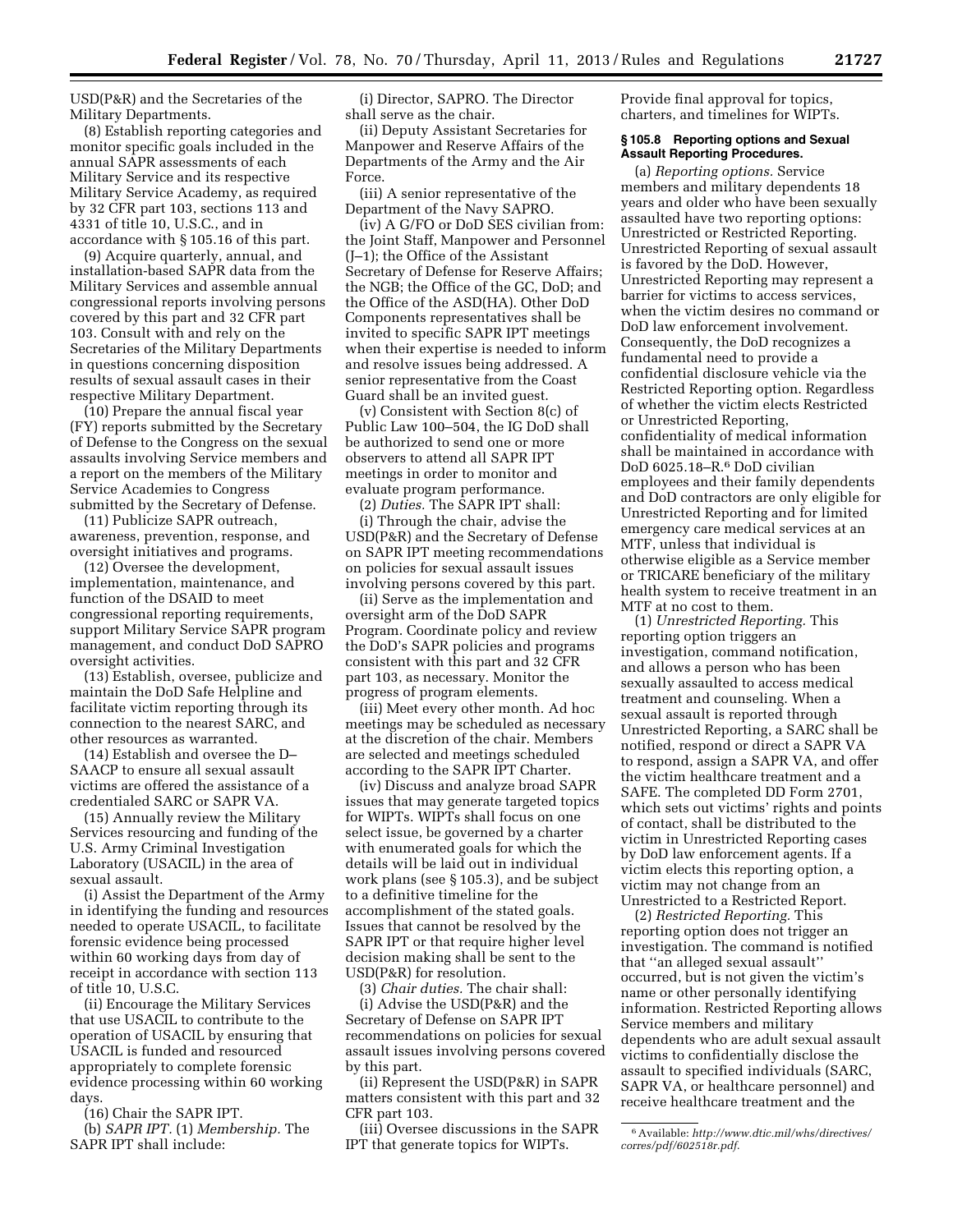assignment of a SARC and SAPR VA. When a sexual assault is reported through Restricted Reporting, a SARC shall be notified, respond or direct a SAPR VA to respond, assign a SAPR VA, and offer the victim healthcare treatment and a SAFE. The Restricted Reporting option is only available to Service members and adult military dependents. Restricted Reporting may not remain an option in a jurisdiction that requires mandatory reporting, or if a victim first reports to a civilian facility or civilian authority, which will vary by state, territory, and oversees agreements. (See  $\S 105.8(a)(6)$ .) If a victim elects this reporting option, a victim may change from Restricted Report to an Unrestricted Report.

(i) Only the SARC, SAPR VA, and healthcare personnel are designated as authorized to accept a Restricted Report. Healthcare personnel, to include psychotherapist and other personnel listed in Military Rules of Evidence (MRE) 513 pursuant to the Manual for Courts-Martial, United States, who received a Restricted Report shall immediately call a SARC or SAPR VA to assure that a victim is offered SAPR services and so that a DD Form 2910 can be completed.

(ii) A SAFE and the information contained in its accompanying Kit are provided the same confidentiality as is afforded victim statements under the Restricted Reporting option. See § 105.12 of this part.

(iii) In the course of otherwise privileged communications with a chaplain or legal assistance attorney, a victim may indicate that he or she wishes to file a Restricted Report. If this occurs, a chaplain and legal assistance attorney shall facilitate contact with a SARC or SAPR VA to ensure that a victim is offered SAPR services and so that a DD Form 2910 can be completed. A chaplain or legal assistance attorney cannot accept a Restricted Report.

(iv) A victim has a privilege to refuse to disclose and to prevent any other person from disclosing a confidential communication between a victim and a victim advocate, in a case arising under the UCMJ, if such communication is made for the purpose of facilitating advice or supportive assistance to the victim.

(v) A sexual assault victim certified under the personnel reliability program (PRP) is eligible for both the Restricted and Unrestricted reporting options. If electing Restricted Reporting, the victim is required to advise the competent medical authority of any factors that could have an adverse impact on the victim's performance, reliability, or safety while performing PRP duties. If

necessary, the competent medical authority will inform the certifying official that the person in question should be temporarily suspended from PRP status, without revealing that the person is a victim of sexual assault, thus preserving the Restricted Report.

(3) *Non-participating victim* (see § 105.3). For victims choosing either Restricted or Unrestricted Reporting, the following guidelines apply:

(i) Details regarding the incident will be limited to only those personnel who have an official need to know. The victim's decision to decline to participate in an investigation or prosecution should be honored by all personnel charged with the investigation and prosecution of sexual assault cases, including, but not limited to, commanders, DoD law enforcement officials, and personnel in the victim's chain of command. If at any time the victim who originally chose the Unrestricted Reporting option declines to participate in an investigation or prosecution, that decision should be honored in accordance with this subparagraph. However, the victim cannot change from an Unrestricted to a Restricted Report. The victim should be informed by the SARC or SAPR VA that the investigation may continue regardless of whether the victim participates.

(ii) The victim's decision not to participate in an investigation or prosecution will not affect access to SARC and SAPR VA services or medical and psychological care. These services shall be made available to all eligible sexual assault victims.

(iii) If a victim approaches a SARC and SAPR VA and begins to make a report, but then changes his or her mind and leaves without signing the DD Form 2910 (where the reporting option is selected), the SARC or SAPR VA is not under any obligation or duty to inform investigators or commanders about this report and will not produce the report or disclose the communications surrounding the report. If commanders or law enforcement ask about the report, disclosures can only be made in accordance with exceptions to MRE 514 privilege.

(4) *Disclosure of confidential communications.* In cases where a victim elects Restricted Reporting, the SARC, SAPR VA, and healthcare personnel may not disclose confidential communications or the SAFE and the accompanying Kit to DoD law enforcement or command authorities, either within or outside the DoD, except as provided in this part. In certain situations, information about a sexual assault may come to the commander's or

DoD law enforcement official's (to include MCIO's) attention from a source independent of the Restricted Reporting avenues and an independent investigation is initiated. In these cases, a SARC, SAPR VA, and healthcare personnel are prevented from disclosing confidential communications under Restricted Reporting, unless an exception applies. Improper disclosure of confidential communications or improper release of medical information are prohibited and may result in disciplinary action pursuant to the UCMJ or other adverse personnel or administrative actions.

(5) *Victim confiding in another person.* In establishing the Restricted Reporting option, DoD recognizes that a victim may tell someone (e.g., roommate, friend, family member) that a sexual assault has occurred before considering whether to file a Restricted or Unrestricted Report.

(i) A victim's communication with another person (e.g., roommate, friend, family member) does not, in and of itself, prevent the victim from later electing to make a Restricted Report. Restricted Reporting is confidential, not anonymous reporting. However, if the person to whom the victim confided the information (e.g., roommate, friend, family member) is in the victim's officer and non-commissioned officer chain of command or DoD law enforcement, there can be no Restricted Report.

(ii) Communications between the victim and a person other than the SARC, SAPR VA, or healthcare personnel are not confidential and do not receive the protections of Restricted Reporting.

(6) *Independent investigations.*  Independent investigations are not initiated by the victim. If information about a sexual assault comes to a commander's attention from a source other than a victim who has elected Restricted Reporting or where no election has been made by the victim, that commander shall report the matter to an MCIO and an official (independent) investigation may be initiated based on that independently acquired information.

(i) If there is an ongoing independent investigation, the sexual assault victim will no longer have the option of Restricted Reporting when:

(A) DoD law enforcement informs the SARC of the investigation, and

(B) The victim has not already elected Restricted Reporting.

(ii) The timing of filing a Restricted Report is crucial. The victim must take advantage of the Restricted Reporting option before the SARC is informed of the investigation. The SARC then shall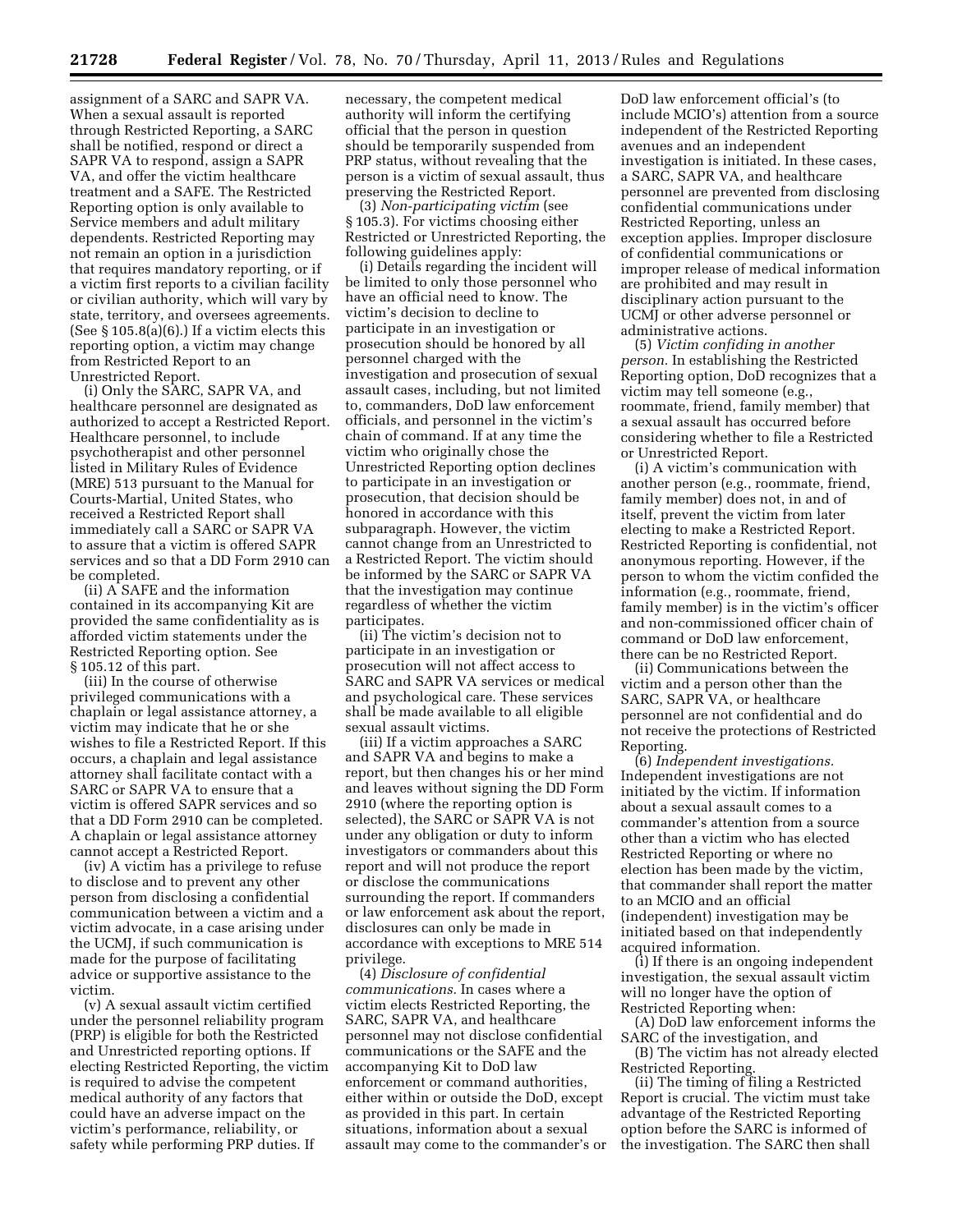inform the victim of an ongoing independent investigation of the sexual assault. If an independent investigation begins after the victim has formally elected Restricted Reporting, the independent investigation has no impact on the victim's Restricted Report and the victim's communications and SAFE Kit remain confidential, to the extent authorized by law.

(7) *Mandatory reporting laws and cases investigated by civilian law enforcement.* Health care may be provided and SAFE Kits may be performed in a jurisdiction bound by State and local laws that require certain personnel (usually health care personnel) to report the sexual assault to civilian agencies or law enforcement. In some cases, civilian law enforcement may take jurisdiction of the sexual assault case, or the civilian jurisdiction may inform the military law enforcement or investigative community of a sexual assault that was reported to it. In such instances, it may not be possible for a victim to make a Restricted Report or it may not be possible to maintain the report as a Restricted Report. To the extent possible, DoD will honor the Restricted Report; however, sexual assault victims need to be aware that their Restricted Report is not guaranteed due to circumstances surrounding the independent investigation and requirements of individual state laws. In order to take advantage of the Restricted Reporting option the victim must file a Restricted Report BEFORE the SARC is informed of an ongoing independent investigation of the sexual assault.

(b) *Initiating medical care and treatment upon receipt of report.*  Healthcare personnel will initiate the emergency care and treatment of sexual assault victims and notify the SARC or the SAPR VA. See § 105.11 of this part. Upon receipt of a Restricted Report, only the SARC or the SAPR VA will be notified. There will be no report to DoD law enforcement, a supervisory official, or the victim's chain of command by the healthcare personnel, unless an exception to Restricted Reporting applies or applicable law requires other officials to be notified. Regardless of whether the victim elects Restricted or Unrestricted Reporting, confidentiality of medical information will be maintained in accordance with applicable laws and regulations.

(c) *Implementing DoD dual objectives.*  The DoD is committed to ensuring victims of sexual assault are protected; treated with dignity and respect; and provided support, advocacy, and care. The DoD supports effective command awareness and prevention programs.

The DoD also strongly supports applicable DoD law enforcement and criminal justice procedures that enable persons to be held appropriately accountable for sexual assault offenses and criminal dispositions. To achieve the dual objectives of victim support and offender accountability, DoD preference is for complete Unrestricted Reporting of sexual assaults to allow for the provision of victims' services and to pursue accountability, as appropriate. However, Unrestricted Reporting may represent a barrier for victims to access services, when the victim desires no command or DoD law enforcement involvement. Consequently, the DoD recognizes a fundamental need to provide a confidential disclosure vehicle via the Restricted Reporting option. This section provides procedural guidance and considerations to implement the DoD dual objectives.

(1) *Restricted Reporting impact.*  Restricted Reporting will impact investigations and the ability of the offender's commander to hold the alleged offender accountable. However, such risks shall not outweigh the overall interest in providing a Restricted Reporting option to sexual assault victims.

(2) *Victim's perception of the military justice system.* The DoD seeks increased reporting by victims of sexual assault. A system that is perceived as fair and treats victims with dignity and respect, and promotes privacy and confidentiality may have a positive impact in bringing victims forward to provide information about being assaulted. The Restricted Reporting option is intended to give victims additional time and increased control over the release and management of their personal information and empowers them to seek relevant information and support to make more informed decisions about participating in the criminal investigation. A victim who receives support, appropriate care and treatment, and is provided an opportunity to make an informed decision about a criminal investigation is more likely to develop increased trust that the victim's needs are of concern to the command. As a result, this trust may eventually lead the victim to decide to pursue an investigation and convert the Restricted Report to an Unrestricted Report.

(d) *Reports and commanders.* (1) *Unrestricted Reports to commanders.*  The SARC shall provide the installation commander of sexual assault victims with information regarding all Unrestricted Reports within 24 hours of an Unrestricted Report of sexual assault. This notification may be extended by

the commander to 48 hours after the Unrestricted Report of the incident when there are extenuating circumstances in deployed environments.

(2) *Restricted Reports to commanders.*  For the purposes of public safety and command responsibility, in the event of a Restricted Report, the SARC shall report non-PII concerning sexual assault incidents (without information that could reasonably lead to personal identification of the victim or the alleged assailant (see exception in § 105.8(e)(2)(ii)) only to the installation commander within 24 hours of the report. This notification may be extended by the commander to 48 hours after the Restricted Report of the incident when there are extenuating circumstances in deployed environments. The SARC's communications with victims are protected by the Restricted Reporting option and the MRE 514 (Executive Order 13593).

(i) Even if the victim chooses not to pursue an investigation, Restricted Reporting gives the installation commander a clearer picture of the reported sexual assaults within the command. The installation commander can then use the information to enhance preventive measures, to enhance the education and training of the command's personnel, and to scrutinize more closely the organization's climate and culture for contributing factors.

(ii) Neither the installation commander nor DoD law enforcement may use the information from a Restricted Report for investigative purposes or in a manner that is likely to discover, disclose, or reveal the identities of the victims unless an exception applies as provided in paragraph (e) of this section. Improper disclosure of Restricted Reporting information may result in discipline pursuant to the UCMJ or other adverse personnel or administrative actions.

(e) *Exceptions to Restricted Reporting and disclosures.* (1) The SARC will evaluate the confidential information provided under the Restricted Report to determine whether an exception applies.

(i) The SARC shall disclose the otherwise protected confidential information only after consultation with the SJA of the installation commander, supporting judge advocate or other legal advisor concerned, who shall advise the SARC whether an exception to Restricted Reporting applies. In addition, the SJA, supporting judge advocate or other legal advisor concerned will analyze the impact of MRE 514 on the communications.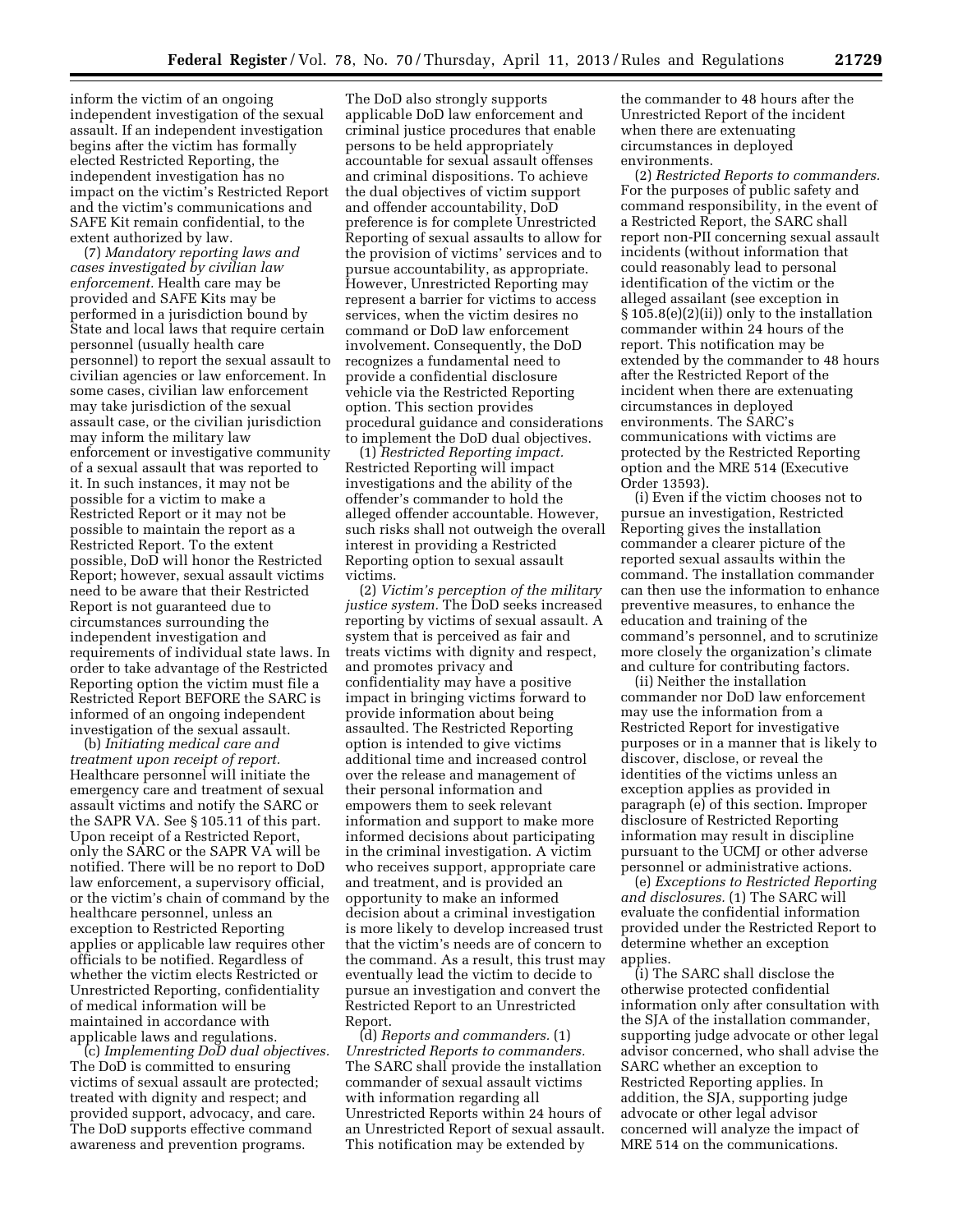(ii) When there is uncertainty or disagreement on whether an exception to Restricted Reporting applies, the matter shall be brought to the attention of the installation commander for decision without identifying the victim (using non-PII information). Improper disclosure of confidential communications under Restricted Reporting, improper release of medical information, and other violations of this guidance are prohibited and may result in discipline pursuant to the UCMJ or State statute, loss of privileges, loss of certification or credentialing, or other adverse personnel or administrative actions.

(2) The following exceptions to the prohibition against disclosures of Restricted Reporting authorize a disclosure of a Restricted Report only if one or more of the following conditions apply:

(i) Authorized by the victim in writing.

(ii) Necessary to prevent or mitigate a serious and imminent threat to the health or safety of the victim or another person; for example, multiple reports involving the same alleged suspect (repeat offender) could meet this criteria. See similar safety and security exceptions in MRE 514 (Executive Order 13593).

(iii) Required for fitness for duty or disability determinations. This disclosure is limited to only the information necessary to process duty or disability determinations for Service members.

(iv) Required for the supervision of coordination of direct victim treatment or services. The SARC, SAPR VA, or healthcare personnel can disclose specifically requested information to those individuals with an official need to know, or as required by law or regulation.

(v) Ordered by a military official (e.g., a duly authorized trial counsel subpoena in a UCMJ case), Federal or State judge, or as required by a Federal or State statute or applicable U.S. international agreement. The SARC, SAPR VA, and healthcare personnel will consult with the installation commander's servicing legal office, in the same manner as other recipients of privileged information, to determine if the exception criteria apply and whether a duty to disclose the otherwise protected information is present. Until those determinations are made, only non-PII shall be disclosed.

(3) Healthcare personnel may also convey to the victim's unit commander any possible adverse duty impact related to the victim's medical condition and prognosis in accordance with DoD

Directive 5400.11–R.<sup>7</sup> However, such circumstances do not otherwise warrant a Restricted Reporting exception to policy. Therefore, the confidential communication related to the sexual assault may not be disclosed. Improper disclosure of confidential communications, improper release of medical information, and other violations of this part and 32 CFR part 103 are prohibited and may result in discipline pursuant to the UCMJ or State statute, loss of privileges, or other adverse personnel or administrative actions.

(4) The SARC or SAPR VA shall inform the victim when a disclosure in accordance with the exceptions in this section is made.

(5) If a SARC, SAPR VA, or healthcare personnel make an unauthorized disclosure of a confidential communication, that person is subject to disciplinary action. Unauthorized disclosure has no impact on the status of the Restricted Report. All Restricted Reporting information is still confidential and protected. However, unauthorized or inadvertent disclosures made to a commander or law enforcement shall result in notification to the MCIO.

(f) *Actionable rights.* Restricted Reporting does not create any actionable rights for the victim or alleged offender or constitute a grant of immunity for any actionable conduct by the offender or the victim.

#### **§ 105.9 Commander and management procedures.**

(a) *SAPR Management.* Commanders, supervisors, and managers at all levels are responsible for the effective implementation of the SAPR program and policy. Military and DoD civilian officials at each management level shall advocate a strong SAPR program and provide education and training that shall enable them to prevent and appropriately respond to incidents of sexual assault.

(b) *Installation commander SAPR response procedures.* Each installation commander shall develop guidelines to establish a 24 hour, 7 day per week sexual assault response capability for their locations, including deployed areas. For SARCs that operate within deployable commands that are not attached to an installation, senior commanders of the deployable commands shall ensure that equivalent SAPR standards are met.

(c) *Commander SAPR response procedures.* Each Commander shall:

(1) Encourage the use of the commander's sexual assault response protocols for Unrestricted Reports as the baseline for commander's response to the victim, an offender, and proper response of a sexual assault within a unit. The Commander's Sexual Assault Response Protocols for Unrestricted Reports of Sexual Assault are located in the SAPR Policy Toolkit, on *[www.sapr.mil.](http://www.sapr.mil)* These protocols maybe expanded to meet Military Servicespecific requirements and procedures.

(2) Meet with the SARC within 30 days of taking command for one-on-one SAPR training. The training shall include a trends brief for unit and area of responsibility and the confidentiality requirements in Restricted Reporting. The commander must contact the judge advocate for training on the MRE 514 privilege.

(3) Require the SARC to:

(i) Be notified of every incident of sexual assault involving Service members or persons covered in this part, in or outside of the military installation when reported to DoD personnel. When notified, the SARC or SAPR VA shall respond to offer the victim SAPR services. All SARCs shall be authorized to perform VA duties in accordance with service regulations, and will be acting in the performance of those duties.

(A) In Restricted Reports, the SARC shall be notified by the healthcare personnel or the SAPR VA.

(B) In Unrestricted Reports, the SARC shall be notified by the DoD responders (see § 105.3).

(ii) Provide the installation commander with information regarding an Unrestricted Report within 24 hours of an Unrestricted Report of sexual assault.

(iii) Provide the installation commander with non-PII, as defined in § 105.3, within 24 hours of a Restricted Report of sexual assault. This notification may be extended to 48 hours after the report of the incident if there are extenuating circumstances in the deployed environment. Command and installation demographics shall be taken into account when determining the information to be provided.

(iv) Be supervised and evaluated by the installation commander or deputy installation commander in the performance of SAPR procedures in accordance with § 105.10 of this part.

(v) Receive SARC training to follow procedures in accordance with § 105.10 of this part. Upon implementation of the D–SAACP, standardized criteria for the selection and training of SARCs and SAPR VAs shall comply with specific Military Service guidelines and

<sup>7</sup>Available: *[http://www.dtic.mil/whs/directives/](http://www.dtic.mil/whs/directives/corres/pdf/540011p.pdf)  [corres/pdf/540011p.pdf.](http://www.dtic.mil/whs/directives/corres/pdf/540011p.pdf)*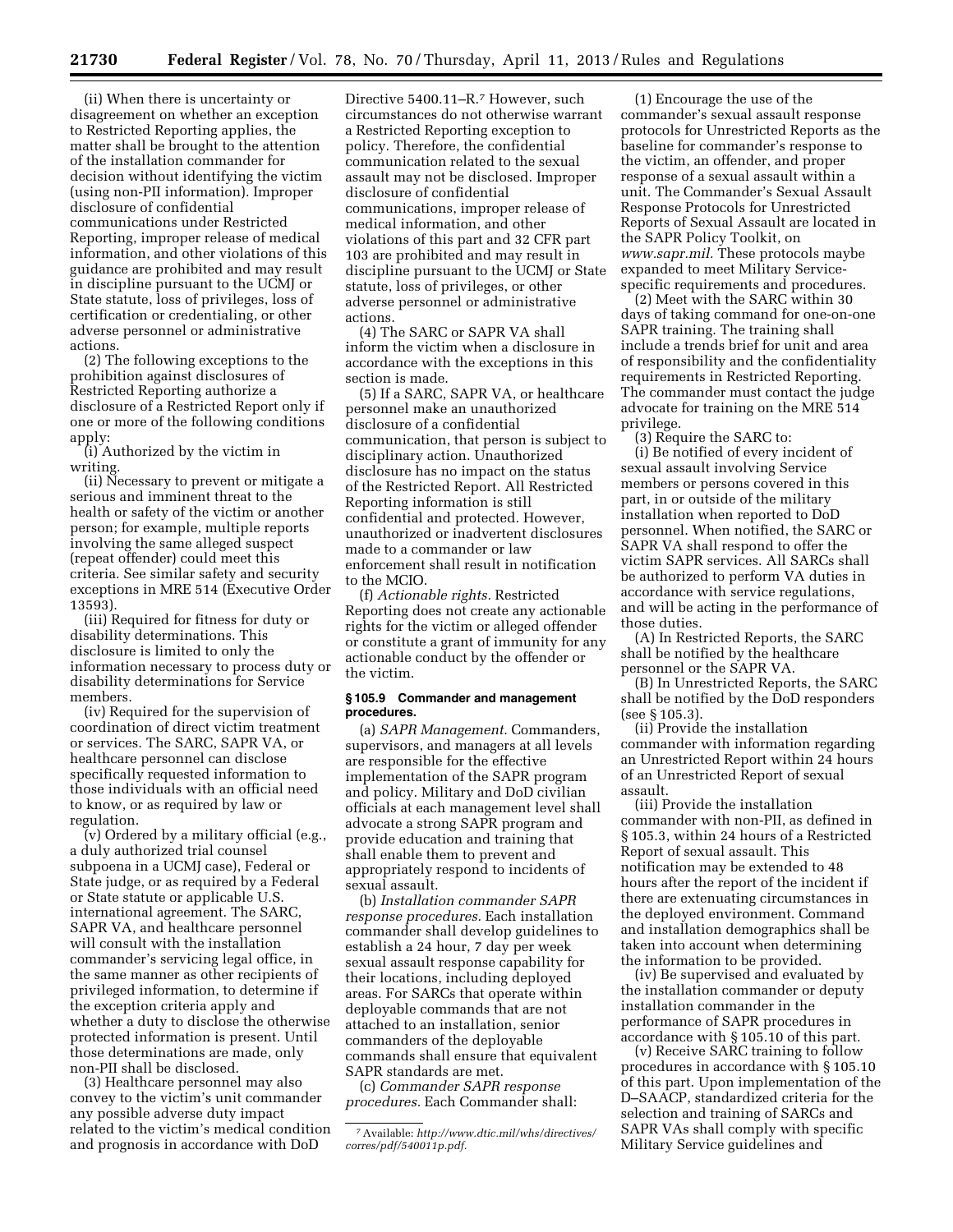certification requirements, when implemented by SAPRO.

(vi) Follow established procedures to store the DD Form 2910 pursuant to Military Service regulations regarding the storage of documents with PII. (Copies may be obtained via the Internet at *[http://www.dtic.mil/whs/directives/](http://www.dtic.mil/whs/directives/infomgt/forms/eforms/dd2910.pdf) [infomgt/forms/eforms/dd2910.pdf.](http://www.dtic.mil/whs/directives/infomgt/forms/eforms/dd2910.pdf)*) Follow established procedures to store the original DD Form 2910 and ensure that all Federal and Service privacy regulations are adhered to.

(4) Evaluate medical personnel per Military Service regulation in the performance of SAPR procedures as described in § 105.11 of this part.

(5) Require adequate supplies of SAFE Kits be maintained by the active component. The supplies shall be routinely evaluated to guarantee adequate numbers to meet the need of sexual assault victims.

(6) Require DoD law enforcement and healthcare personnel to comply with prescribed chain of custody procedures described in their Military Servicespecific MCIO procedures. Modified procedures applicable in cases of Restricted Reports of sexual assault are explained in § 105.12 of this part.

(7) Require that a CMG is conducted on a monthly basis in accordance with § 105.13 of this part.

(i) Chair or attend the CMG, as appropriate. Direct the required CMG members to attend.

(ii) Commanders shall provide victims of a sexual assault who filed an Unrestricted Reports monthly updates regarding the current status of any ongoing investigative, medical, legal, or command proceedings regarding the sexual assault until the final disposition (see § 105.3) of the reported assault, and to the extent permitted pursuant to DoDI 1030.2, Public Law 104–191,8 and section 552a of title 5, U.S.C. This is a non-delegable commander duty. This update must occur within 72 hours of the last CMG. Commanders of the NG victims who were sexually assaulted when the victim was on title 10 orders and filed unrestricted reports are required to update, to the extent allowed by law and regulations, the victim's home State title 32 commander as to all or any ongoing investigative, medical, and legal proceedings regarding the extent of any actions being taken by the active component against subjects who remain on title 10 orders.

(8) Ensure that resolution of Unrestricted Report sexual assault cases shall be expedited.

8Available: *[http://www.gpo.gov/fdsys/pkg/](http://www.gpo.gov/fdsys/pkg/PLAW-104publ191/pdf/PLAW-104publ191.pdf) [PLAW–104publ191/pdf/PLAW–104publ191.pdf.](http://www.gpo.gov/fdsys/pkg/PLAW-104publ191/pdf/PLAW-104publ191.pdf)* 

(i) A unit commander who receives an Unrestricted Report of a sexual assault shall immediately refer the matter to the appropriate MCIO, to include any offense identified by title 10, U.S.C. A unit commander shall not conduct internal command directed investigations on sexual assault (i.e., no referrals to appointed command investigators or inquiry officers) or delay immediately contacting the MCIOs while attempting to assess the credibility of the report.

(ii) The final disposition of a sexual assault shall immediately be reported by the commander to the assigned MCIO. Dispositions on cases referred by MCIOs to other DoD law enforcement agencies shall be immediately reported to the MCIOs upon their final disposition. MCIOs shall request dispositions on referred cases from civilian law enforcement agencies and, if received, those dispositions shall be immediately reported by the MCIO in DSAID in order to meet the congressional annual reporting requirements. When requested by MCIOs and other DoD law enforcement, commanders shall provide final disposition of sexual assault cases. Final case disposition is required to be inputted into DSAID.

(iii) If the MCIO has been notified of the disposition in a civilian sexual assault case, the MCIO shall notify the commander of this disposition immediately.

(9) Appoint a point of contact to serve as a formal liaison between the installation SARC and the installation FAP and domestic violence intervention and prevention staff (or civilian domestic resource if FAP is not available for a Reserve Component victim) to direct coordination when a sexual assault occurs within a domestic relationship or involves child abuse.

(10) Ensure appropriate training of all military responders be directed and documented in accordance with training standards in § 105.14 of this part. Direct and document appropriate training of all military responders who attend the CMG.

(11) Identify and maintain a liaison with civilian sexual assault victim resources. Where necessary, it is strongly recommended that an MOU or MOAs with the appropriate local authorities and civilian service organizations be established to maximize cooperation, reciprocal reporting of sexual assault information, and consultation regarding jurisdiction for the prosecution of Service members involved in sexual assault, as appropriate.

(12) Require that each Service member who reports a sexual assault, pursuant to the respective Military Service regulations, be given the opportunity to consult with legal assistance counsel, and in cases where the victim may have been involved in collateral misconduct, to consult with defense counsel. Victims shall be referred to VWAP. Information concerning the prosecution shall be provided to victims in accordance with VWAP procedures in DoDD 7050.06. The Service member victim shall be informed of this opportunity to consult with legal assistance counsel as soon as the victim seeks assistance from a SARC, SAPR VA, or any DoD law enforcement agent or judge advocate.

(13) Direct that DoD law enforcement agents and VWAP personnel provide victims of sexual assault who elect an Unrestricted Report the information outlined in DoDD 1030.01 9 and Public Law 100–504 10 throughout the investigative and legal process. The completed DD Form 2701 shall be distributed to the victim in Unrestricted Reporting cases by DoD law enforcement agents.

(14) Require that MCIOs utilize the investigation descriptions found in § 105.3 in this part.

(15) Establish procedures to ensure that in the case of a general or special court-martial involving a sexual assault as defined in 32 CFR part 103, a copy of the prepared record of the proceedings of the court-martial (not to include sealed materials, unless otherwise approved by the presiding military judge or appellate court) shall be given to the victim of the offense if the victim testified during the proceedings. The record of the proceedings (prepared in accordance with Service regulations shall be provided without charge and as soon as the record is authenticated. The victim shall be notified of the opportunity to receive the record of the proceedings in accordance with Public Law 112–81.

(16) Protect sexual assault victims from coercion, discrimination, or reprisals. Commanders shall protect SARCs and SAPR VAs from coercion, discrimination, or reprisals related to the execution of their SAPR duties and responsibilities.

(17) Require that sexual assault reports be entered into DSAID through interface with a Military Service data system, or by direct data entry by authorized personnel.

(18) Designate an official, usually the SARC, to generate an alpha-numeric

<sup>9</sup>Available: *[http://www.dtic.mil/whs/directives/](http://www.dtic.mil/whs/directives/corres/pdf/103001p.pdf)  [corres/pdf/103001p.pdf.](http://www.dtic.mil/whs/directives/corres/pdf/103001p.pdf)* 

<sup>10</sup>Available: [http://ntl.bts.gov/DOCS/iga.html.](http://ntl.bts.gov/DOCS/iga.html)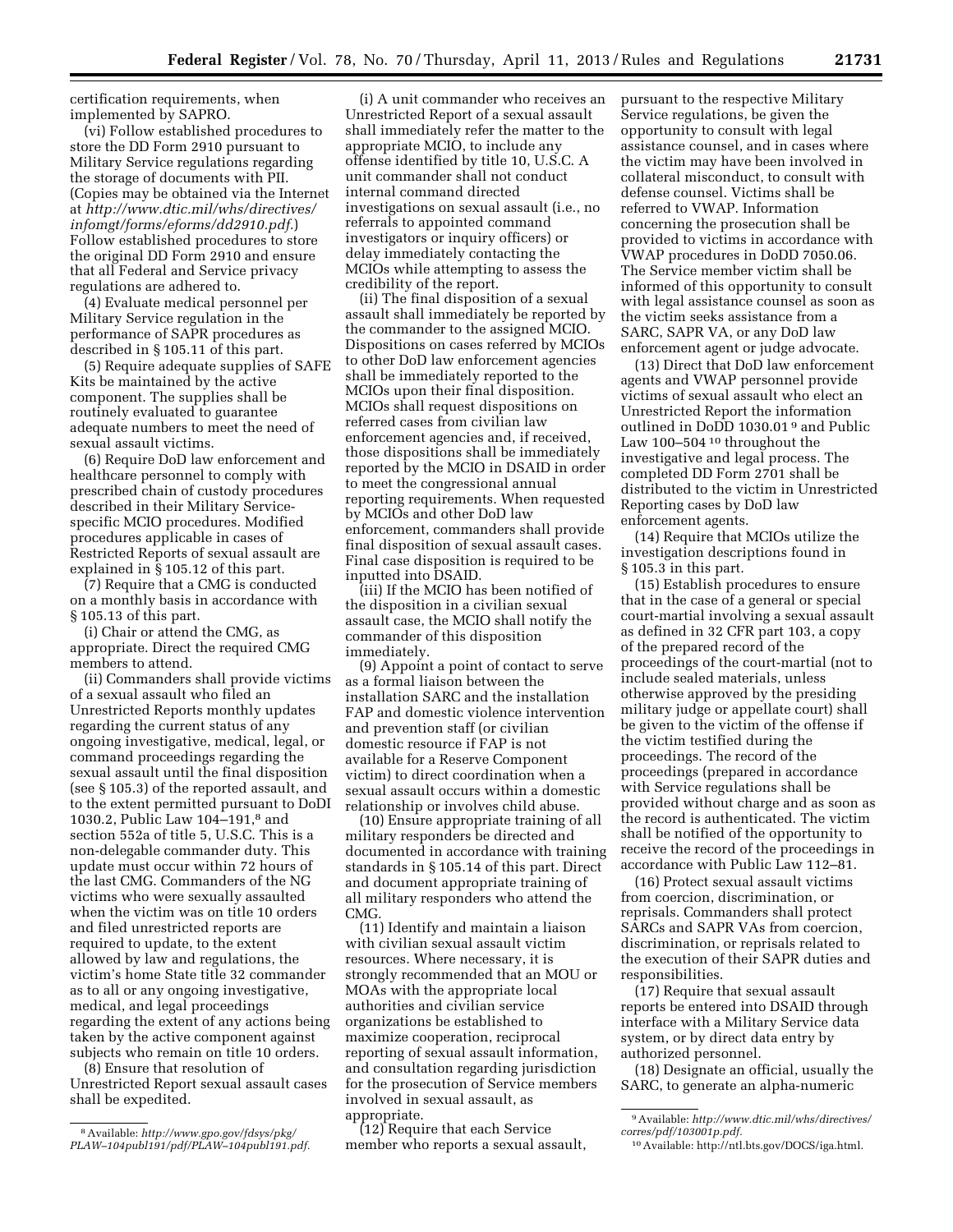Restricted Reporting case number (RRCN).

(19) Appoint a healthcare provider, as an official duty, in each MTF to be the resident point of contact concerning SAPR policy and sexual assault care.

(c) *MOUs or MOAs with local civilian authorities.* The purpose of MOUs and MOAs is to:

(1) Enhance communications and the sharing of information regarding sexual assault prosecutions, as well as of the sexual assault care and forensic examinations that involve Service members and eligible TRICARE beneficiaries covered by this part.

(2) Collaborate with local community crisis counseling centers, as necessary, to augment or enhance their sexual assault programs.

(3) Provide liaison with private or public sector sexual assault councils, as appropriate.

(4) Provide information about medical and counseling services related to care for victims of sexual assault in the civilian community, when not otherwise available at the MTFs, in order that military victims may be offered the appropriate healthcare and civilian resources, where available and where covered by military healthcare benefits.

(5) Where appropriate or required by MOU or MOA, facilitate training for civilian service providers about SAPR policy and the roles and responsibilities of the SARC and SAPR VA.

(d) *Line of Duty (LOD) procedures.* (1) Members of the Reserve Components, whether they file a Restricted or Unrestricted Report, shall have access to medical treatment and counseling for injuries and illness incurred from a sexual assault inflicted upon a Service member when performing active service, as defined in section 101(d)(3) of title 10, U.S.C., and inactive duty training.

(2) Medical entitlements remain dependent on a LOD determination as to whether or not the sexual assault incident occurred in an active duty or inactive duty training status. However, regardless of their duty status at the time that the sexual assault incident occurred, or at the time that they are seeking SAPR services (see § 105.3), Reserve Component members can elect either the Restricted or Unrestricted Reporting option (see 32 CFR 103.3) and have access to the SAPR services of a SARC and a SAPR VA.

(3) The following LOD procedures shall be followed by Reserve Component commanders.

(i) LOD determinations may be made without the victim being identified to DoD law enforcement or command,

solely for the purpose of enabling the victim to access medical care and psychological counseling, and without identifying injuries from sexual assault as the cause.

(ii) When assessing LOD determinations for sexual assault victims, the commander of the Reserve command in each component and the directors of the Army and Air NGBs shall designate individuals within their respective organizations to process LODs for victims of sexual assault when performing active service, as defined in section 101(d)(3) of title 10, U.S.C., and inactive duty training.

(A) Designated individuals shall possess the maturity and experience to assist in a sensitive situation and, if dealing with a Restricted Report, to safeguard confidential communications. These individuals are specifically authorized to receive confidential communications as defined by § 105.3 of this part for the purpose of determining LOD status.

(B) The appropriate SARC will brief the designated individuals on Restricted Reporting policies, exceptions to Restricted Reporting, and the limitations of disclosure of confidential communications as specified in § 105.8(e) of this part. The SARC and these individuals may consult with their servicing legal office, in the same manner as other recipients of privileged information for assistance, exercising due care to protect confidential communications by disclosing only non-identifying information. Unauthorized disclosure may result in disciplinary action, in accordance with § 105.8(d)(1) and (2) of this part.

(iii) For LOD purposes, the victim's SARC may provide documentation that substantiates the victim's duty status as well as the filing of the Restricted Report to the designated official.

(iv) If medical or mental healthcare is required beyond initial treatment and follow-up, a licensed medical or mental health provider must recommend a continued treatment plan.

(v) When evaluating pay and entitlements, the modification of the LOD process for Restricted Reporting does not extend to pay and allowances or travel and transportation incident to the healthcare entitlement. However, at any time the Service member may request an unrestricted LOD to be completed in order to receive the full range of entitlements authorized pursuant to DoDI 1241.2.11

(e) *Expedited victim transfer requests.*  (1) Any threat to life or safety of a

Service member shall be immediately reported to command and DoD law enforcement authorities (see § 105.3) and a request to transfer the victim under these circumstances will be handled in accordance with established Service regulations.

(2) Service members who file an Unrestricted Report of sexual assault shall be informed by the SARC, SAPR VA, or the Service member's CO at the time of making the report, or as soon as practicable, of the option to request a temporary or permanent expedited transfer from their assigned command or installation, or to a different location within their assigned command or installation. The Service members shall initiate the transfer request and submit the request to their COs. The CO shall document the date and time the request is received.

(i) A presumption shall be established in favor of transferring a Service member (who initiated the transfer request) following a credible report (see § 105.3) of sexual assault. The CO, or the appropriate approving authority, shall make a credible report determination at the time the expedited request is made after considering the advice of the supporting judge advocate, or other legal advisor concerned, and the available evidence based on an MCIO's investigation's information (if available).

(ii) Expedited transfers of Service members who report that they are victims of sexual assault shall be limited to sexual assault offenses reported in the form of an Unrestricted Report.

(A) Sexual assault against adults is defined in 32 CFR part 103.3 and includes Article 120 and Article 125 of the Manual for Courts-Martial, United States. This part does not address victims covered under the FAP in DoDD 6400.1.

(B) If the Service member files a Restricted Report in accordance with 32 CFR part 103 and requests an expedited transfer, the Service member must affirmatively change his or her reporting option to Unrestricted Reporting on the DD Form 2910, in order to be eligible for an expedited transfer.

(iii) When the alleged perpetrator is the commander or otherwise in the victim's chain of command, the SARC shall inform such victims of the opportunity to go outside the chain of command to report the offense to MCIOs, other COs or an Inspector General. Victims shall be informed that they can also seek assistance from a legal assistance attorney or the DoD Safe Helpline.

(iv) The CO shall expeditiously process a transfer request from a command or installation, or to a

<sup>11</sup>Available: *[http://www.dtic.mil/whs/directives/](http://www.dtic.mil/whs/directives/corres/pdf/124102p.pdf) [corres/pdf/124102p.pdf](http://www.dtic.mil/whs/directives/corres/pdf/124102p.pdf)*.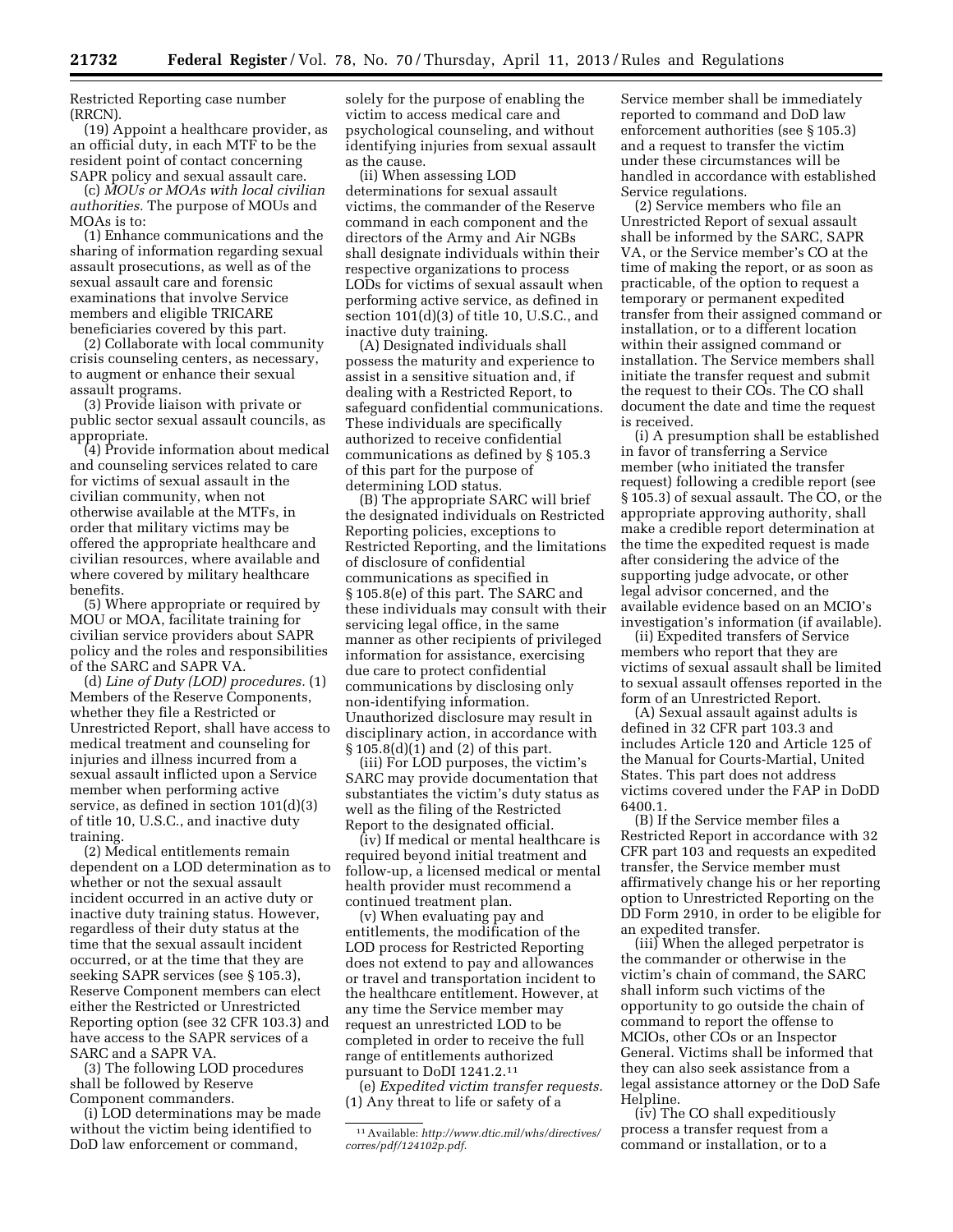different location within the command or installation. The CO shall request and take into consideration the Service member's input before making a decision involving a temporary or permanent transfer and the location of the transfer. If approved, the transfer orders shall also include the Service member's dependents or military spouse (as applicable).

(v) The CO must approve or disapprove a Service member's request for a PCS, PCA, or unit transfer within 72 hours from receipt of the Service member's request. The decision to approve the request shall be immediately forwarded to the designated activity that processes PCS, PCA, or unit transfers (see § 105.3).

(vi) If the Service member's transfer request is disapproved by the CO, the Service member shall be given the opportunity to request review by the first G/FO in the chain of command of the member, or a SES equivalent (if applicable). The decision to approve or disapprove the request for transfer must be made within 72 hours of submission of the request for review. If a civilian SES equivalent reviewer approves the transfer, the Secretary of the Military Department concerned shall process and issue orders for the transfer.

(vii) Military Departments shall make every reasonable effort to minimize disruption to the normal career progression of a Service member who reports that he or she is a victim of a sexual assault.

(viii) Expedited transfer procedures require that a CO or the appropriate approving authority make a determination and provide his or her reasons and justification on the transfer of a Service member based on a credible report of sexual assault. A CO shall consider:

(A) The Service member's reasons for the request.

(B) Potential transfer of the alleged offender instead of the Service member requesting the transfer.

(C) Nature and circumstances of the offense.

(D) Whether a temporary transfer would meet the Service member's needs and the operational needs of the unit.

(E) Training status of the Service member requesting the transfer.

(F) Availability of positions within other units on the installation.

(G) Status of the investigation and potential impact on the investigation and future disposition of the offense, after consultation with the investigating MCIOs.

(H) Location of the alleged offender. (I) Alleged offender's status (Service member or civilian).

(J) Other pertinent circumstances or facts.

(ix) Service members requesting the transfer shall be informed that they may have to return for the prosecution of the case, if the determination is made that prosecution is the appropriate command action.

(x) Commanders shall directly counsel the Service member to ensure that he or she is fully informed regarding:

(A) Reasonably foreseeable career impacts.

(B) The potential impact of the transfer or reassignment on the investigation and case disposition or the initiation of other adverse action against the alleged offender.

(C) The effect on bonus recoupment (if, for example, they cannot work in their Air Force Specialty or Military Occupational Specialty).

(D) Other possible consequences of granting the request.

(xi) Require that expedited transfer procedures for Reserve Component, Army NG, and Air NG members who make Unrestricted Reports of sexual assault be established by commanders within available resources and authorities. If requested by the Service member, the command should allow for separate training on different weekends or times from the alleged offender or with a different unit in the home drilling location to ensure undue burden is not placed on the Service member and his or her family by the transfer. Potential transfer of the alleged offender instead of the Service member should also be considered. At a minimum, the alleged offender's access to the Service member who made the Unrestricted Report shall be controlled, as appropriate.

(xii) Even in those court-martial cases in which the accused has been acquitted, the standard for approving an expedited transfer still remains whether a credible report has been filed. The commander shall consider all the facts and circumstances surrounding the case and the basis for the transfer request.

(f) *Military Protective Orders (MPO).*  In Unrestricted Reporting cases, commanders shall execute the following procedures regarding MPOs:

(1) Require the SARC or the SAPR VA to inform sexual assault victims protected by an MPO, in a timely manner, of the option to request transfer from the assigned command in accordance with section 567(c) of Public Law 111–84.

(2) Notify the appropriate civilian authorities of the issuance of an MPO and of the individuals involved in the order, in the event an MPO has been

issued against a Service member and any individual involved in the MPO does not reside on a military installation at any time during the duration of the MPO pursuant to Public Law 110–417.

(i) An MPO issued by a military commander shall remain in effect until such time as the commander terminates the order or issues a replacement order.

(ii) The issuing commander shall notify the appropriate civilian authorities of any change made in a protective order, or its termination, covered by chapter 80 of title 10, U.S.C., and the termination of the protective order.

(iii) When an MPO has been issued against a Service member and any individual involved in the MPO does not reside on a military installation at any time during the duration of the MPO, notify the appropriate civilian authorities of the issuance of an MPO and of the individuals involved in the order. The appropriate civilian authorities shall include, at a minimum, the local civilian law enforcement agency or agencies with jurisdiction to respond to an emergency call from the residence of any individual involved in the order.

(3) Advise the person seeking the MPO that the MPO is not enforceable by civilian authorities off base and that victims desiring protection off base should seek a civilian protective order (CPO). Off base violations of the MPO should be reported to the issuing commander, DoD law enforcement, and the relevant MCIO for investigation.

(i) Pursuant to section 1561a of Public Law 107–311,12 a CPO shall have the same force and effect on a military installation as such order has within the jurisdiction of the court that issued such order. Commanders, MCIOs, and installation DoD law enforcement personnel shall take all reasonable measures necessary to ensure that a CPO is given full force and effect on all DoD installations within the jurisdiction of the court that issued such order.

(ii) If the victim has informed the SARC of an existing CPO, a commander shall require the SARC to inform the CMG of the existence of the CPO and its requirements. After the CPO information is received at the CMG, DoD law enforcement agents shall be required to document CPOs for all Service members in their investigative case file, to include documentation for Reserve Component personnel in title 10 status.

<sup>12</sup>Available: *[http://www.gpo.gov/fdsys/pkg/](http://www.gpo.gov/fdsys/pkg/PLAW-107publ311/pdf/PLAW-107publ311.pdf) [PLAW-107publ311/pdf/PLAW-107publ311.pdf.](http://www.gpo.gov/fdsys/pkg/PLAW-107publ311/pdf/PLAW-107publ311.pdf)*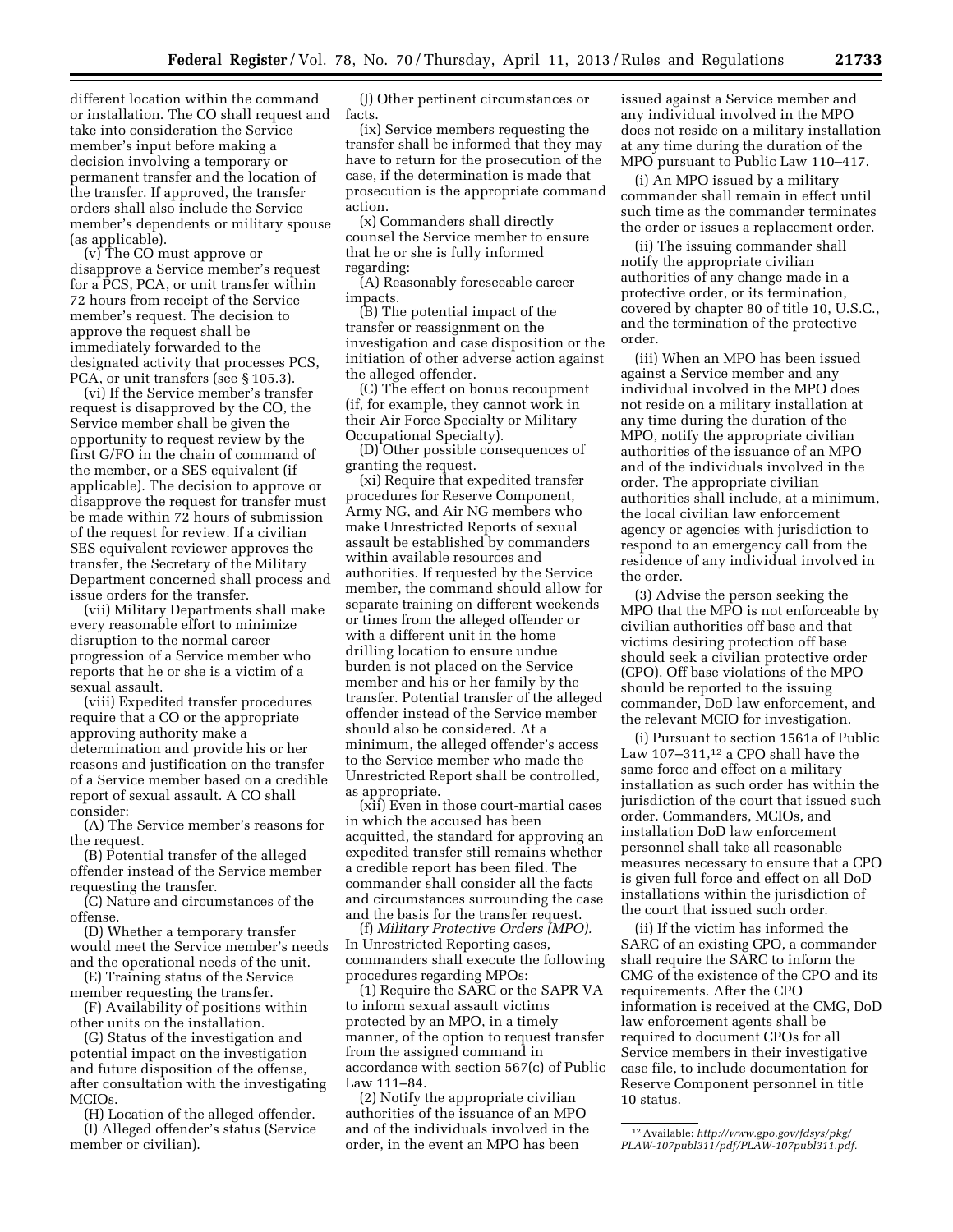(4) Note that MPOs in cases other than sexual assault matters may have separate requirements.

(5) Issuing commanders are required to fill out the DD Form 2873, ''Military Protective Order (MPO),'' and provide victims and alleged offenders with copies of the completed form. Verbal MPOs can be issued, but need to be subsequently documented with a DD Form 2873, as soon as possible.

(6) Require DoD law enforcement agents document MPOs for all Service members in their investigative case file, to include documentation for Reserve Component personnel in title 10 status. The appropriate DoD law enforcement agent representative to the CMG shall brief the CMG chair and co-chair on the existence of an MPO.

(7) If the commander's decision is to deny the MPO request, document the reasons for the denial. Denials of MPO requests go to the installation commander or equivalent command level (in consultation with a judge advocate) for the final decision.

(g) *Collateral misconduct in sexual assault cases.* (1) Collateral misconduct by the victim of a sexual assault is one of the most significant barriers to reporting assault because of the victim's fear of punishment. Some reported sexual assaults involve circumstances where the victim may have engaged in some form of misconduct (e.g., underage drinking or other related alcohol offenses, adultery, fraternization, or other violations of certain regulations or orders). Commanders shall have discretion to defer action on alleged collateral misconduct by the sexual assault victims (and shall not be penalized for such a deferral decision), until final disposition of the sexual assault case, taking into account the trauma to the victim and responding appropriately so as to encourage reporting of sexual assault and continued victim cooperation, while also bearing in mind any potential speedy trial and statute of limitations concerns.

(2) In accordance with Secretary of Defense Memorandum, the initial disposition authority is withheld from all commanders within the DoD who do not possess at least special court-martial convening authority and who are not in the grade of 0–6 (i.e., colonel or Navy captain) or higher, with respect to the alleged offenses of rape, sexual assault, forcible sodomy, and all attempts to commit such offenses, in violation of Articles 120, 125, and 80 of the Manual for Courts-Martial, United States. Commanders may defer taking action on a victim's alleged collateral misconduct arising from or that relates to the sexual

assault incident until the initial disposition action for the sexual assault investigation is completed.

(3) Commanders and supervisors should take appropriate action for the victim's alleged collateral misconduct (if warranted), responding appropriately in order to encourage sexual assault reporting and continued cooperation, while avoiding those actions that may further traumatize the victim. Ultimately, victim cooperation should significantly enhance timely and effective investigations, as well as the appropriate disposition of sexual assaults.

(4) Subordinate commanders shall be advised that taking action on a victim's alleged collateral misconduct may be deferred until final disposition of the sexual assault case. The Military Departments shall establish procedures so that commanders and supervisors are not penalized for deferring collateral misconduct actions for the sexual assault victim until final disposition of the sexual assault case.

(5) Commanders shall have the authority to determine, in a timely manner, how to best manage the disposition of alleged misconduct, to include making the decision to defer disciplinary actions regarding a victim's alleged collateral misconduct until after the final disposition of the sexual assault case, where appropriate. For those sexual assault cases for which the victim's alleged collateral misconduct is deferred, Military Service reporting and processing requirements should take such deferrals into consideration and allow for the time deferred to be subtracted, when evaluating whether a commander took too long to resolve the collateral misconduct.

(h) *Commander SAPR prevention procedures.* Each commander shall implement a SAPR prevention program that:

(1) Establishes a command climate of sexual assault prevention predicated on mutual respect and trust, recognizes and embraces diversity, and values the contributions of all its Service members.

(2) Emphasizes that sexual assault is a crime and violates the core values of being a professional in the Military Services and ultimately destroys unit cohesion and the trust that is essential for mission readiness and success.

(3) Emphasizes DoD and Military Service policies on sexual assault and the potential legal consequences for those who commit such crimes.

(4) Monitors the organization's SAPR climate and responds with appropriate action toward any negative trends that may emerge.

(5) Identifies and remedies environmental factors specific to the location that may facilitate the commission of sexual assaults (e.g., insufficient lighting).

(6) Emphasizes sexual assault prevention training for all assigned personnel.

(7) Establishes prevention training that focus on identifying the behavior of potential offenders.

#### **§ 105.10 SARC and SAPR VA procedures.**

(a) *SARC procedures.* The SARC shall: (1) Serve as the single point of contact to coordinate sexual assault response when a sexual assault is reported. All SARCs shall be authorized to perform VA duties in accordance with Military Service regulations, and will be acting in the performance of those duties.

(2) Upon implementation of the D– SAACP, comply with DoD Sexual Assault Advocate Certification requirements.

(3) Be trained in and understand the confidentiality requirements of Restricted Reporting and MRE 514. Training must include exceptions to Restricted Reporting and MRE 514.

(4) Assist the installation commander in ensuring that victims of sexual assault receive appropriate responsive care and understand their available reporting options (Restricted and Unrestricted) and available SAPR services.

(5) Be authorized by this part to accept reports of sexual assault along with the SAPR VA and healthcare personnel.

(6) Report directly to the installation commander in accordance with 32 CFR part 103, to include providing regular updates to the installation commander and assist the commander to meet annual SAPR training requirements, including providing orientation briefings for newly assigned personnel and, as appropriate, providing community education publicizing available SAPR services.

(7) Provide a 24 hour, 7 day per week response capability to victims of sexual assault, to include deployed areas.

(i) SARCs shall respond (see § 105.3) to every Restricted and Unrestricted Report of sexual assault on a military installation and the response shall be in person, unless otherwise requested by the victim.

(ii) Based on the locality, the SARC may ask the SAPR VA to respond and speak to the victim.

(A) There will be situations where a sexual assault victim receives medical care and a SAFE outside of a military installation under a MOU or MOA with local private or public sector entities. In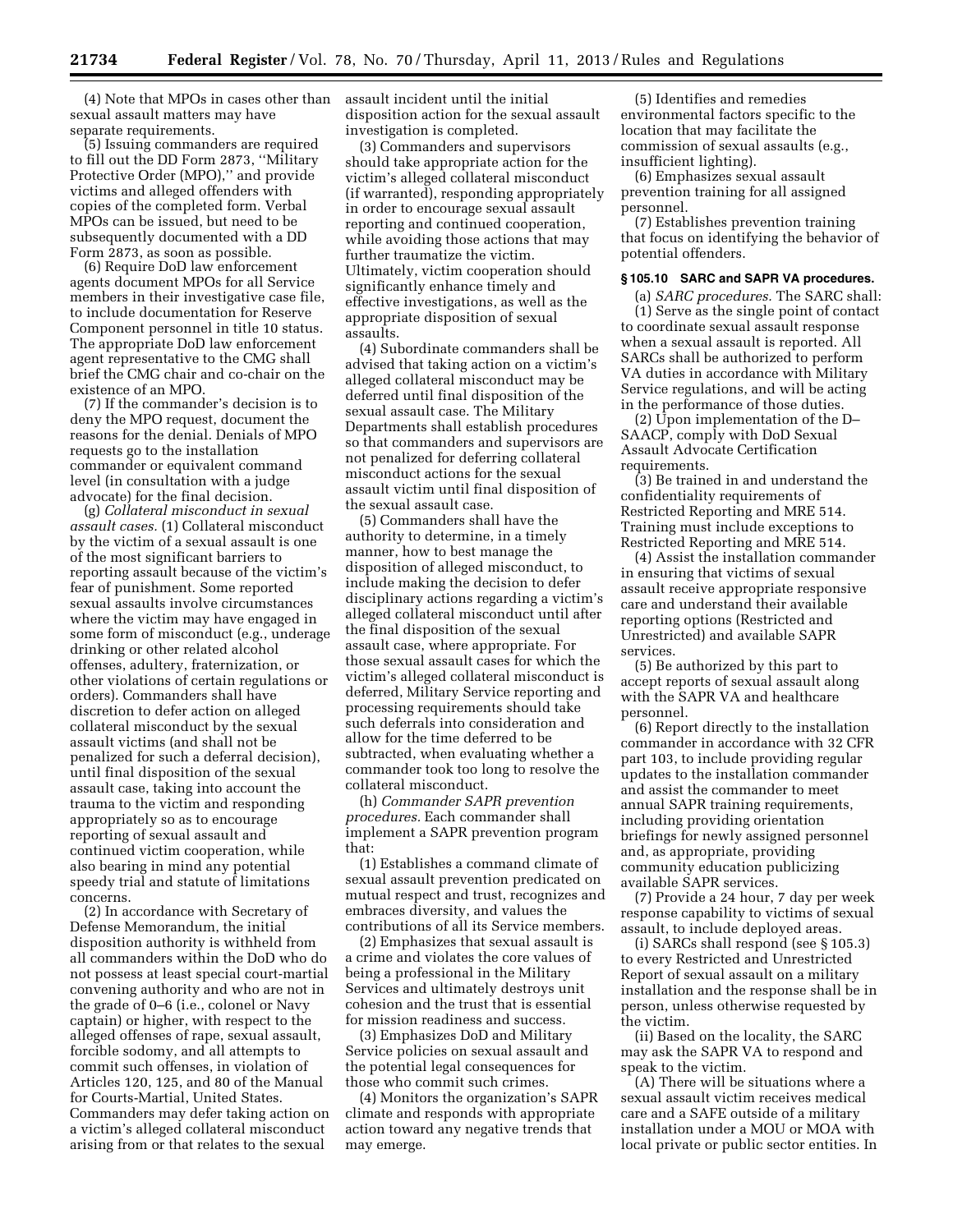these cases, pursuant to the MOU or MOA, victims shall be asked whether they would like the SARC to be notified, and, if so, the SARC or SAPR VA shall be notified, and a SARC or SAPR VA shall respond.

(B) When contacted by the SARC or SAPR VA, a sexual assault victim can elect not to speak to the SARC or SAPR VA, or the sexual assault victim may ask to schedule an appointment at a later time to speak to the SARC or SAPR VA.

(iii) SARCs shall provide a response that recognizes the high prevalence of pre-existing trauma (prior to the present sexual assault incident).

(iv) SARCs shall provide a response that is gender-responsive, culturallycompetent, and recovery-oriented.

(v) SARCs shall offer appropriate referrals to sexual assault victims and facilitate access to referrals. Provide referrals at the request of the victim.

(A) Encourage sexual assault victims to follow-up with the referrals and facilitate these referrals, as appropriate.

(B) In order to competently facilitate referrals, inquire whether the victim is a Reservist or an NG member to ensure that victims are referred to the appropriate geographic location.

(8) Explain to the victim that the services of the SARC and SAPR VA are optional and these services may be declined, in whole or in part, at any time. The victim may decline advocacy services, even if the SARC or SAPR VA holds a position of higher rank or authority than the victim. Explain to victims the option of requesting a different SAPR VA (subject to availability, depending on locality staffing) or continuing without SAPR VA services.

(i) Explain the available reporting options to the victim.

(A) Have the victim fill out the DD Form 2910 where the victim elects to make a Restricted or Unrestricted Report.

(B) Inform the victim that the DD Form 2910 will be uploaded to DSAID and maintained for 50 years in Unrestricted Reports and retained in hard copy for 5 years in Restricted Reports, for the purpose of providing the victim access to document their sexual assault victimization with the Department of Veterans Affairs for care and benefits. However, at the request of a member of the Armed Forces who files a Restricted Report on an incident of sexual assault, the DD Forms 2910 and 2911 filed in connection with the Restricted Report be retained for 50 years.

(C) The SARC or SAPR VA shall tell the victim of any local or State sexual assault reporting requirements that may

limit the possibility of Restricted Reporting. At the same time, the victims shall be briefed of the protections and exceptions to MRE 514.

(ii) Give the victim a hard copy of the DD Form 2910 with the victim's signature.

(A) Advise the victim to keep the copy of the DD Form 2910 in their personal permanent records as this form may be used by the victim in other matters before other agencies (e.g., Department of Veterans Affairs) or for any other lawful purpose.

(B) Store the original DD Form 2910 pursuant to secure storage Military Service regulations and privacy laws. A SARC being reassigned shall be required to assure their supervisor of the secure transfer of stored DD Forms 2910 to the next SARC. In the event of transitioning SARCs, the departing SARC shall inform their supervisor of the secure storage location of the DD Forms 2910, and the SARC supervisor will ensure the safe transfer of the DD Forms 2910.

(iii) Explain SAFE confidentiality to victims and the confidentiality of the contents of the SAFE Kit.

(iv) Explain the implications of a victim confiding in another person resulting in a third-party report to command or DoD law enforcement (§ 105.8 of this part).

(v) Provide the installation commander with information regarding an Unrestricted Report within 24 hours of an Unrestricted Report of sexual assault. This notification may be extended to 48 hours after the Unrestricted Report of the incident if there are extenuating circumstances in the deployed environments.

(vi) Provide the installation commander with non-PII within 24 hours of a Restricted Report of sexual assault. This notification may be extended to 48 hours after the Restricted Report of the incident if there are extenuating circumstances in a deployed environment. Command and installation demographics shall be taken into account when determining the information to be provided.

(vii) Exercise oversight responsibility for SAPR VAs authorized to respond to sexual assaults when they are providing victim advocacy services.

(viii) Perform victim advocacy duties, as needed. DoD recognizes the SARC's authority to perform duties as SAPR VAs, even though the SARC may not be designated in writing as a SAPR VA pursuant to Military Service regulation.

(ix) Inform the victim that pursuant to their Military Service regulations, each Service member who reports having been sexually assaulted shall be given the opportunity to consult with legal

assistance counsel, and in cases where the victim may have been involved in collateral misconduct, to consult with defense counsel.

(A) Inform the victim that information concerning the prosecution shall be provided to them in accordance with DoDI 1030.2.

(B) The Service member victim shall be informed of the opportunity to consult with legal assistance counsel as soon as the victim seeks assistance from a SARC or SAPR VA.

(x) Facilitate education of command personnel on sexual assault and victim advocacy services.

(xi) Facilitate briefings on victim advocacy services to Service members, military dependents, DoD civilian employees (OCONUS), DoD contractors (accompanying the Military Services in contingency operations OCONUS), and other command or installation personnel, as appropriate.

(xii) Facilitate Annual SAPR training. (xiii) Facilitate the development and collaboration of SAPR public awareness campaigns for victims of sexual assault, including planning local events for Sexual Assault Awareness Month. Publicize the DoD Safe Helpline on all outreach materials.

(xiv) Coordinate medical and counseling services between military installations and deployed units related to care for victims of sexual assault.

(xv) Conduct an ongoing assessment of the consistency and effectiveness of the SAPR program within the assigned area of responsibility.

(xvi) Collaborate with other agencies and activities to improve SAPR responses to and support of victims of sexual assault.

(xvii) Maintain liaison with commanders, DoD law enforcement, and MCIOs, and civilian authorities, as appropriate, for the purpose of facilitating the following protocols and procedures to:

(A) Activate victim advocacy 24 hours a day, 7 days a week for all incidents of reported sexual assault occurring either on or off the installation involving Service members and other persons covered by this part.

(B) Collaborate on public safety, awareness, and prevention measures.

(C) Facilitate ongoing training of DoD and civilian law enforcement and criminal investigative personnel on the SAPR policy and program and the roles and responsibilities of the SARC and SAPR VAs.

(xviii) Consult with command legal representatives, healthcare personnel, and MCIOs, (or when feasible, civilian law enforcement), to assess the potential impact of State laws governing the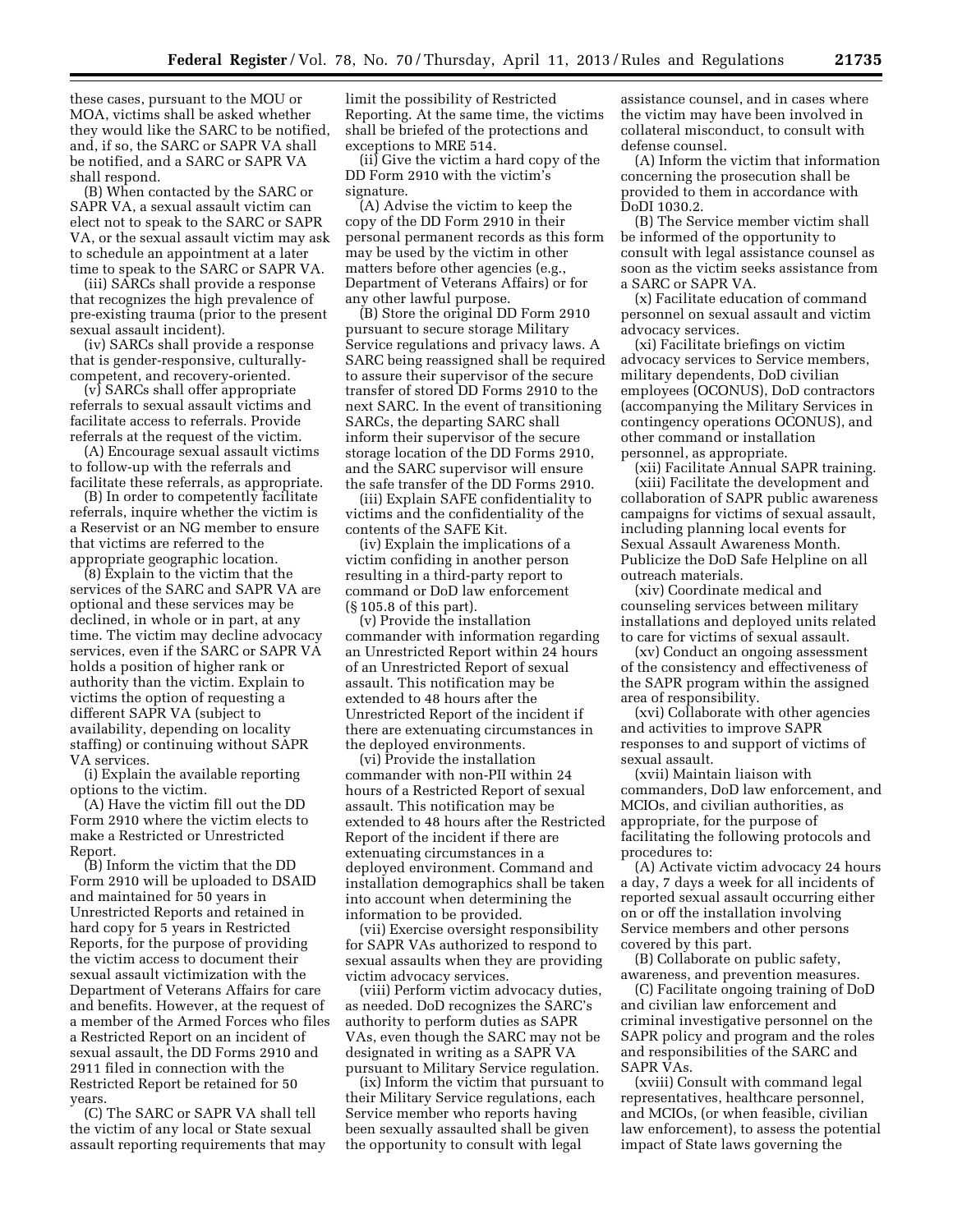reporting requirements for adult sexual assault that may affect compliance with the Restricted Reporting option and develop or revise applicable MOUs and MOAs, as appropriate.

(xix) Collaborate with MTFs within their respective areas of responsibility to establish protocols and procedures to direct notification of the SARC and SAPR VA for all incidents of reported sexual assault, and facilitate ongoing training of healthcare personnel on the roles and responsibilities of the SARC and SAPR VAs.

(xx) Collaborate with local private or public sector entities that provide medical care Service members or TRICARE eligible beneficiaries who are for sexual assault victims and a SAFE outside of a military installation through an MOU or MOA.

(A) Establish protocols and procedures with these local private or public sector entities to facilitate direct notification of the SARC for all incidents of reported sexual assault and facilitate training of healthcare personnel of local private or public sector entities on the roles and responsibilities of SARCs and SAPR VAs, for Service members and persons covered by this policy.

(B) Provide off installation referrals to the sexual assault victims, as needed.

(xxi) When a victim has a temporary or PCS or is deployed, request victim consent to transfer case management documents and upon receipt of victim consent, expeditiously transfer case management documents to ensure continuity of care and SAPR services. If the SARC has already closed the case and terminated victim contact, no other action is needed.

(xxii) Document and track the services referred to and requested by the victim from the time of the initial report of a sexual assault through the final case disposition or until the victim no longer desires services.

(A) Enter information into DSAID or Military Service DSAID-interface within 48 hours of the report of sexual assault. In deployed locations that have internet connectivity issues, the time frame is extended to 96 hours.

(B) Maintain in DSAID, or the DSAIDinterfaced Military Service data system, an account of the services referred to and requested by the victim for all reported sexual assault incidents, from medical treatment through counseling, and from the time of the initial report of a sexual assault through the final case disposition or until the victim no longer desires services.

(xxiii) Provide information to assist installation commanders to manage trends and characteristics of sexual

assault crimes at the Military Servicelevel and mitigate the risk factors that may be present within the associated environment (e.g., the necessity for better lighting in the showers or latrines and in the surrounding area).

(xxiv) Participate in the CMG to review individual cases of Unrestricted Reports of sexual assault.

(A) The installation SARC, shall serve as the co-chair of the CMG. This responsibility is not delegable. If an installation has multiple SARCs on the installation, a Lead SARC shall be designated by the Service concerned, and shall serve as the co-chair.

(B) Other SARCs and SAPR VAs shall actively participate in each CMG meeting by presenting oral updates on their assigned sexual assault victim cases, providing recommendations and, if needed, seeking assistance from the chair or victim's commander.

(xxv) Familiarize the unit commanders and supervisors of SAPR VAs with the SAPR VA roles and responsibilities, using the DD Form 2909, ''Victim Advocate Supervisor Statement of Understanding.'' DD Form 2909 is available via the Internet at *[http://www.dtic.mil/whs/directives/](http://www.dtic.mil/whs/directives/infomgt/forms/eforms/dd2909.pdf) [infomgt/forms/eforms/dd2909.pdf.](http://www.dtic.mil/whs/directives/infomgt/forms/eforms/dd2909.pdf)* 

(b) *SAPR VA procedures.* (1) The SAPR VA shall:

(i) Upon implementation of the D– SAACP, comply with DoD Sexual Assault Advocate Certification requirements.

(ii) Be trained in and understand the confidentiality requirements of Restricted Reporting and MRE 514. Training must include exceptions to Restricted Reporting and MRE 514.

(iii) Facilitate care and provide referrals and non-clinical support to the adult victim of a sexual assault.

(A) Support will include providing information on available options and resources so the victim can make informed decisions about his or her case.

(B) The SAPR VA will be directly accountable to the SARC in adult sexual assault cases (not under the FAP jurisdiction) and shall provide victim advocacy for adult victims of sexual assault.

(iv) Acknowledge their understanding of their advocacy roles and responsibilities using DD Form 2909.

(2) At the Military Service's discretion, victim advocacy may be provided by a Service member or DoD civilian employee. Personnel responsible for providing victim advocacy shall:

(i) Be notified and immediately respond upon receipt of a report of sexual assault.

(ii) Provide coordination and encourage victim service referrals and ongoing, non-clinical support to the victim of a reported sexual assault and facilitate care in accordance with the Sexual Assault Response Protocols prescribed SAPR Policy Toolkit located on *[www.sapr.mil](http://www.sapr.mil)*. Assist the victim in navigating those processes required to obtain care and services needed. It is neither the SAPR VA's role nor responsibility to be the victim's mental health provider or to act as an investigator.

(iii) Report directly to the SARC while carrying out sexual assault advocacy responsibilities.

#### **§ 105.11 Healthcare provider procedures.**

This section provides guidance on medical management of victims of sexual assault to ensure standardized, timely, accessible, and comprehensive healthcare for victims of sexual assault, to include the ability to elect a SAFE Kit. This policy is applicable to all MHS personnel who provide or coordinate medical care for victims of sexual assault covered by this part.

(a) *Standardized medical care.* To ensure standardized healthcare, the Surgeons General of the Military Departments shall:

(1) Require the recommendations for conducting forensic exams of adult sexual assault victims in the U.S. Department of Justice Protocol be used to establish minimum standards for healthcare intervention for victims of sexual assault. Training for military sexual assault medical examiners and healthcare providers shall be provided to maintain optimal readiness.

(2) Require that MTFs that provide SAFEs for Service members or TRICARE eligible beneficiaries through an MOU or MOA with private or public sector entities verify initially and periodically that those entities meet or exceed standards of the recommendations for conducting forensic exams of adult sexual victims in the U.S. Department of Justice Protocol. In addition, verify that as part of the MOU or MOA, victims are be asked whether they would like the SARC to be notified, and if notified, that a SARC or SAPR VA actually responds.

(3) Require that medical providers providing healthcare to victims of sexual assault in remote areas or while deployed have access to the current version of the U.S. Department of Justice Protocol for conducting forensic exams.

(4) Implement procedures to provide the victim information regarding the availability of a SAFE Kit, which the victim has the option of refusing. If performed in the MTF, the healthcare provider shall use a SAFE Kit and the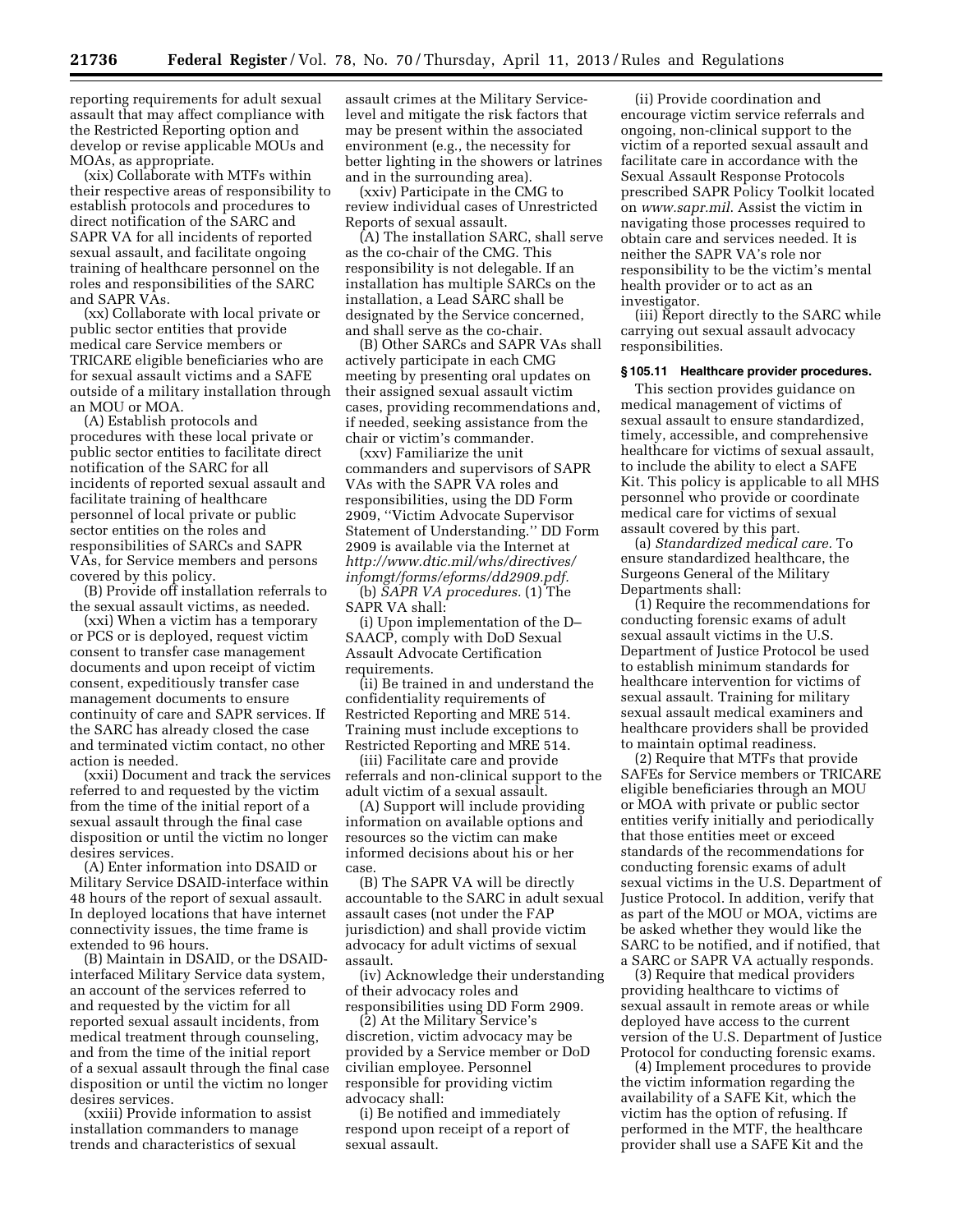most current edition of the DD Form 2911.

(5) Require that the SARC be notified of all incidents of sexual assault in accordance with sexual assault reporting procedures in § 105.8 of this part.

(i) Require processes be established to support coordination between healthcare personnel and the SARC.

(ii) If a victim initially seeks assistance at a medical facility, SARC notification must not delay emergency care treatment of a victim.

(6) Require that care provided to sexual assault victims shall be genderresponsive, culturally competent, and recovery-oriented. Healthcare providers giving medical care to sexual assault victims shall recognize the high prevalence of pre-existing trauma (prior to present sexual assault incident) and the concept of trauma-informed care.

(7) If the healthcare provider is not appropriately trained to conduct a SAFE Kit, require that he or she arrange for a properly trained DoD healthcare provider to do so, if available.

(i) In the absence of a properly trained DoD healthcare provider, the victim shall be offered the option to be transported to a non-DoD healthcare provider for the SAFE Kit, if the victim wants a forensic exam. Victims who are not beneficiaries of the MHS shall be advised that they can obtain a SAFE Kit through a local civilian healthcare provider.

(ii) When a SAFE Kit is performed at local civilian medical facilities, those facilities are bound by State and local laws, which may require reporting the sexual assault to civilian law enforcement.

(iii) If the victim requests to file a report of sexual assault, the healthcare personnel, to include psychotherapists and other personnel listed in MRE 513 (Executive Order 13593), shall immediately call a SARC or SAPR VA, to assure that a victim is offered SAPR services and so that a DD Form 2910 can be completed.

(8) Require that SAFE Kit evidence collection procedures are the same for a Restricted and an Unrestricted Report of sexual assault.

(i) Upon completion of the SAFE Kit and securing of the evidence, the healthcare provider will turn over the material to the appropriate Military Service-designated law enforcement agency or MCIO as determined by the selected reporting option.

(ii) Upon completion of the SAFE Kit, the sexual assault victim shall be provided with a hard copy of the completed DD Form 2911. Advise the victim to keep the copy of the DD Form

2911 in their personal permanent records as this form may be used by the victim in other matters before other agencies (e.g., Department of Veterans Affairs) or for any other lawful purpose.

(9) Publicize availability of medical treatment (to include behavioral health), and referral services for alleged offenders who are also active duty Service members.

(10) Require the healthcare provider in the course of, preparing a SAFE Kit for Restricted Reports of sexual assault:

(i) Contact the designated installation official, usually the SARC, who shall generate an alpha-numeric RRCN, unique to each incident. The RRCN shall be used in lieu of PII to label and identify evidence collected from a SAFE Kit (e.g., accompanying documentation, personal effects, and clothing). The SARC shall provide (or the SARC will designate the SAPR VA to provide) the healthcare provider with the RRCN to use in place of PII.

(ii) Upon completion of the SAFE Kit, package, seal, and completely label of the evidence container(s) with the RRCN and notify the Military Service designated law enforcement agency or MCIO.

(11) Require that healthcare personnel must maintain the confidentiality of a Restricted Report to include communications with the victim, the SAFE, and the contents of the SAFE Kit, unless an exception to Restricted reporting applies. Healthcare personnel who make an unauthorized disclosure of a confidential communication are subject to disciplinary action and that unauthorized disclosure has no impact on the status of the Restricted Report; all Restricted Reporting information remains confidential and protected. Improper disclosure of confidential communications under Restricted Reporting, improper release of medical information, and other violations of this guidance are prohibited and may result in discipline pursuant to the UCMJ or State statute, loss of privileges, or other adverse personnel or administrative actions.

(b) *Timely medical care.* To comply with the requirement to provide timely medical care, the Surgeons General of the Military Departments shall:

(1) Implement processes or procedures giving victims of sexual assault priority as emergency cases.

(2) Provide sexual assault victims with priority treatment as emergency cases, regardless of evidence of physical injury, recognizing that every minute a patient spends waiting to be examined may cause loss of evidence and undue trauma. Priority treatment as emergency cases includes activities relating to

access to healthcare, coding, and medical transfer or evacuation, and complete physical assessment, examination, and treatment of injuries, including immediate emergency interventions.

(c) *Comprehensive medical care.* To comply with the requirement to provide comprehensive medical care, the Surgeons General of the Military Departments shall:

(1) Establish processes and procedures to coordinate timely access to emergency, follow-up, and specialty care that may be provided in the direct or civilian purchased care sectors for eligible beneficiaries of the Military Health System.

(2) Evaluate and implement, to the extent feasible, processes linking the medical management of the sexually assaulted patient to the primary care manager. To locate his or her primary care manager, a beneficiary may go to beneficiary web enrollment at *[https://](https://www.hnfs.com/content/hnfs/home/tn/bene/res/faqs/beneficiary/enrollment_eligibility/who_pcm.html) [www.hnfs.com/content/hnfs/home/tn/](https://www.hnfs.com/content/hnfs/home/tn/bene/res/faqs/beneficiary/enrollment_eligibility/who_pcm.html) [bene/res/faqs/beneficiary/](https://www.hnfs.com/content/hnfs/home/tn/bene/res/faqs/beneficiary/enrollment_eligibility/who_pcm.html) enrollment*\_*[eligibility/who](https://www.hnfs.com/content/hnfs/home/tn/bene/res/faqs/beneficiary/enrollment_eligibility/who_pcm.html)*\_*pcm.html.* 

(d) *Clinically stable.* Require the healthcare provider to consult with the victim, once clinically stable, regarding further healthcare options to the extent eligible, which shall include, but are not limited to:

(1) Testing, prophylactic treatment options, and follow-up care for possible exposure to human immunodeficiency virus (HIV) and other sexually transmitted diseases or infections (STD/ I).

(2) Assessment of the risk of pregnancy, options for emergency contraception, and any necessary follow-up care and referral services.

(3) Assessment of the need for behavioral health services and provisions for a referral, if necessary or requested by the victim.

(e) *Other responsibilities.* (1) The Surgeons General of the Military Departments shall:

(i) Identify a primary office to represent their Department in Military Service coordination of issues pertaining to medical management of victims of sexual assault.

(ii) Assign a healthcare provider at each MTF as the primary point of contact concerning DoD and Military Service SAPR policy and for updates in sexual assault care.

(2) The Combatant Commanders shall: (i) Require that victims of sexual assault in deployed locations within their area of responsibility are transported to an appropriate evaluation site, evaluated, treated for injuries (if any), and offered SAPR VA assistance and a SAFE as quickly as possible.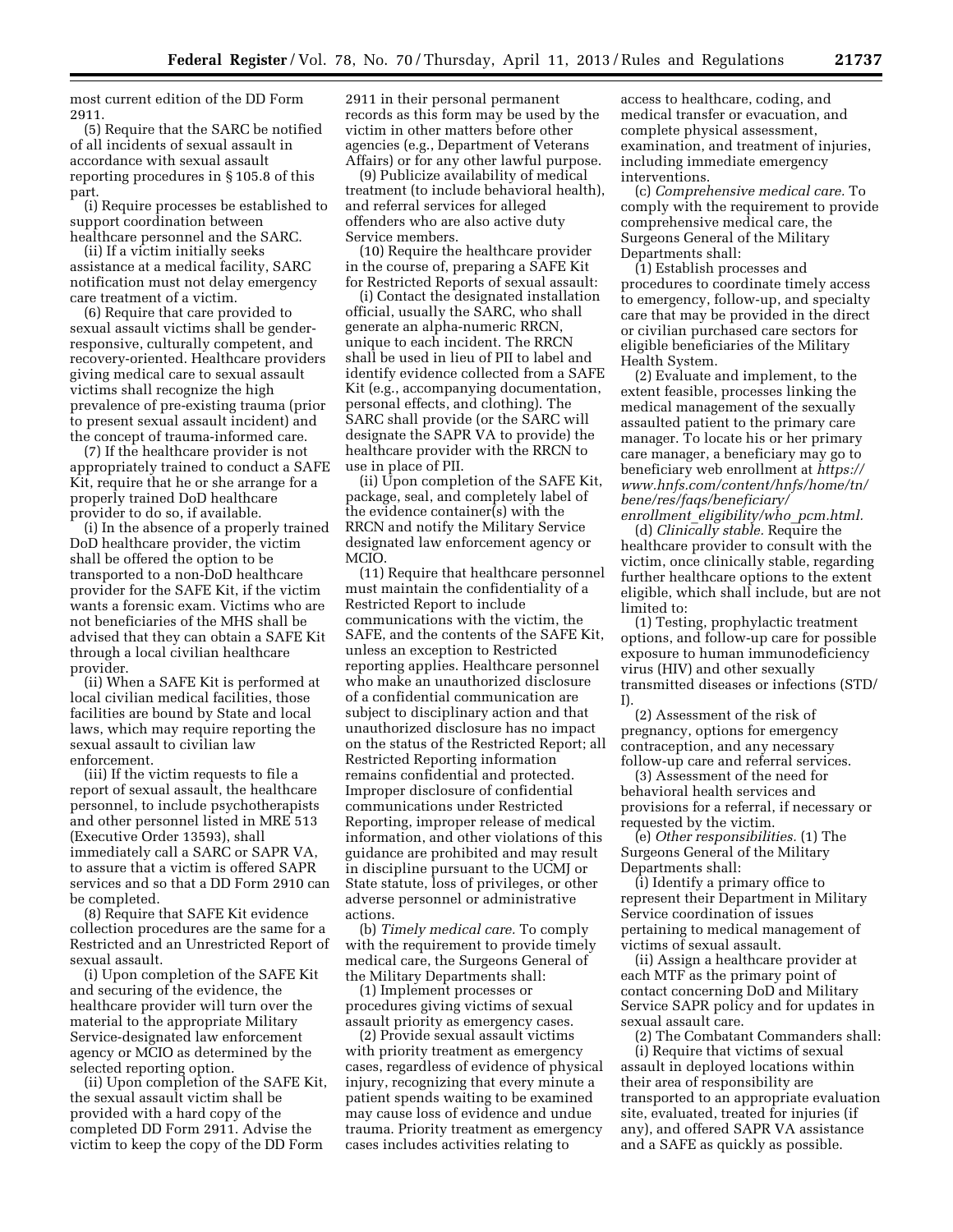(ii) Require that U.S. theater hospital facilities (Level 3, North Atlantic Treaty Organization role 3) (see § 105.3) have appropriate capability to provide experienced and trained SARC and SAPR VA services, SAFE providers, and those victims of sexual assault, regardless of reporting status, are medically evacuated to such facilities as soon as possible (within operational needs) of making a report, consistent with operational needs.

#### **§ 105.12 SAFE Kit collection and preservation.**

For the purposes of the SAPR Program, forensic evidence collection and document and evidence retention shall be completed in accordance with this section pursuant to 32 CFR part 103, taking into account the medical condition, needs, requests, and desires of each sexual assault victim covered by this part.

(a) Medical services offered to eligible victims of sexual assault include the ability to elect a SAFE Kit in addition to the general medical management related to sexual assault response, to include mental healthcare. The SAFE of a sexual assault victim should be conducted by a healthcare provider who has specialized education and clinical experience in the collection of forensic evidence and treatment of these victims. The forensic component includes gathering information in DD Form 2911 from the victim for the medical forensic history, an examination, documentation of biological and physical findings, collection of evidence from the victim, and follow-up as needed to document additional evidence.

(b) The process for collecting and preserving sexual assault evidence for the Restricted Reporting option is the same as the Unrestricted Reporting option, except that the Restricted Reporting option does not trigger the official investigative process, and any evidence collected has to be placed inside the SAFE Kit, which is marked with the RRCN in the location where the victim's name would have otherwise been written. The victim's SAFE and accompanying Kit is treated as a confidential communication under this reporting option. The healthcare provider shall encourage the victim to obtain referrals for additional medical, psychological, chaplain, victim advocacy, or other SAPR services, as needed. The victim shall be informed that the SARC will assist them in accessing SAPR services.

(c) In situations where installations do not have a SAFE capability, the installation commander will require that the eligible victim, who wishes to have

a SAFE, be transported to a MTF or local off-base, non-military facility that has a SAFE capability. A local sexual assault nurse examiner or other healthcare providers who are trained and credentialed to perform a SAFE may also be contracted to report to the MTF to conduct the examination.

(d) The SARC or SAPR VA shall tell the victim of any local or State sexual assault reporting requirements that may limit the possibility of Restricted Reporting before proceeding with the SAFE.

(e) Upon completion of the SAFE in an Unrestricted Reporting case, the healthcare provider shall package, seal, and label the evidence container(s) with the victim's name and notify the Military Service designated law enforcement agency or MCIO.

(1) The DoD law enforcement or MCIO representative shall be trained and capable of collecting and preserving evidence to assume custody of the evidence using established chain of custody procedures, consistent with the guidelines published under the authority and oversight of the IG, DoD.

(2) MOUs and MOAs, with off-base, non-military facilities for the purposes of providing medical care to eligible victims of sexual assault covered under this part, shall include instructions for the notification of a SARC (regardless of whether a Restricted or Unrestricted Report of sexual assault is involved), and procedures of the receipt of evidence and disposition of evidence back to the DoD law enforcement agency or MCIO.

(f) Upon completion of the SAFE in a Restricted Reporting case, the healthcare provider shall package, seal, and label the evidence container(s) with the RRCN and store in accordance with Service regulations.

(1) The DoD law enforcement or MCIO representative shall be trained and capable of collecting and preserving evidence to assume custody of the evidence using established chain of custody procedures, consistent with the guidelines published under the authority and oversight of the IG, DoD. MOUs and MOAs, with off-base, nonmilitary facilities for the purpose of to providing medical care to eligible victims of sexual assault covered under this part, shall include instructions for the notification of a SARC (regardless of whether a Restricted or Unrestricted Report of sexual assault is involved), procedures for the receipt of evidence, how to request an RRCN, instructions on where to write the RRCN on the SAFE Kit, and disposition of evidence back to the DoD law enforcement agency or MCIO.

(2) Any evidence and the SAFE Kit in Restricted Reporting cases (to include the DD Form 2911) shall be stored for 5 years from the date of the victim's Restricted Report of the sexual assault, thus allowing victims additional time to accommodate, for example, multiple deployments or deployments exceeding 12 months.

(i) The SARC will contact the victim at the 1-year mark of the report to inquire whether the victim wishes to change their reporting option to Unrestricted.

(A) If the victim does not change to Unrestricted Reporting, the SARC will explain to the victim that the SAFE Kit, DD Form 2911, and the DD Form 2910 will be retained for a total of 5 years from the time the victim signed the DD Form 2910 (electing the Restricted Report) and will then be destroyed. (However, at the request of a member of the Armed Forces who files a Restricted Report on an incident of sexual assault, the Department of Defense Forms 2910 and 2911 filed in connection with the Restricted Report be retained for 50 years.) The SARC will emphasize to the victim that his or her privacy will be respected and he or she will not be contacted again by the SARC. The SARC will stress it is the victim's responsibility from that point forward, if the victim wishes to change from a Restricted to an Unrestricted Report, to affirmatively contact a SARC before the 5-year retention period elapses.

(B) The victim will be advised again to keep a copy of the DD Form 2910 and the DD Form 2911 in his or her personal permanent records as these forms may be used by the victim in other matters with other agencies (e.g., Department of Veterans Affairs) or for any other lawful purpose.

(C) If the victim needs another copy of either of these forms, he or she can request it at this point and the SARC shall assist the victim in accessing the requested copies within 7 business days. The SARC will document this request in the DD Form 2910.

(ii) At least 30 days before the expiration of the 5-year storage period, the DoD law enforcement or MCIO shall notify the installation SARC that the storage period is about to expire and confirm with the SARC that the victim has not made a request to change to Unrestricted Reporting or made a request for any personal effects.

(A) If there has been no change, then at the expiration of the storage period in compliance with established procedures for the destruction of evidence, the designated activity, generally the DoD law enforcement agency or MCIO, may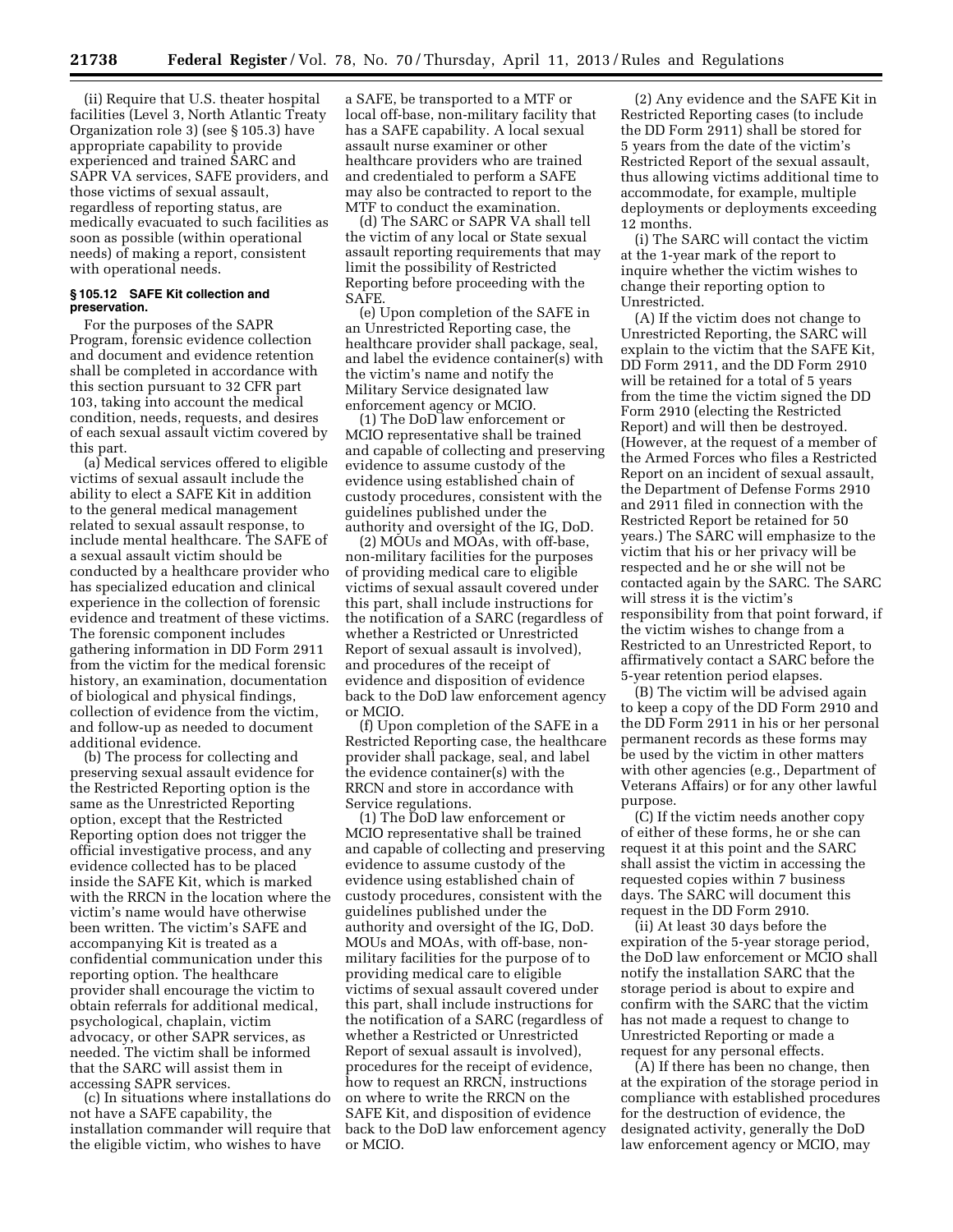destroy the evidence maintained under that victim's RRCN.

(B) If, before the expiration of the 5 year storage period, a victim changes his or her reporting preference to the Unrestricted Reporting option, the SARC shall notify the respective MCIO, which shall then assume custody of the evidence maintained by the RRCN from the DoD law enforcement agency or MCIO, pursuant to established chain of custody procedures. MCIO established procedures for documenting, maintaining, and storing the evidence shall thereafter be followed.

(1) The DoD law enforcement agency or MCIO, which will receive forensic evidence from the healthcare provider if not already in custody, and label and store such evidence shall be designated.

(2) The designated DoD law enforcement agency or MCIO representative must be trained and capable of collecting and preserving evidence in Restricted Reports prior to assuming custody of the evidence using established chain of custody procedures.

(iii) Evidence will be stored by the DoD law enforcement agency or MCIO until the 5-year storage period for Restricted Reporting is reached or a victim changes to Unrestricted Reporting.

#### **§ 105.13 Case management for Unrestricted Reports of sexual assault.**

(a) *General.* (1) The installation commander or the deputy installation commander shall chair the CMG on a monthly basis to review individual cases, facilitate monthly victim updates, and direct system coordination, accountability, entry of disposition and victim access to quality services. This responsibility may not be delegated. If there are no cases in a given month, the CMG will still meet to ensure training, processes, and procedures are complete for the system coordination.

(2) The installation SARC shall serve as the co-chair of the CMG. This responsibility may not be delegated. Only a SARC who is a Service member or DoD civilian employee may co-chair the multi-disciplinary CMG.

(3) Required CMG members shall include: victim's commander; all SARCs assigned to the installation (mandatory attendance regardless of whether they have an assigned victim being discussed); victim's SAPR VA, MCIO and DoD law enforcement who are involved with and working on a specific case; victim's healthcare provider or mental health and counseling services provider; chaplain, legal representative, or SJA; installation personnel trained to do a safety assessment of current sexual

assault victims; victim's VWAP representative (or civilian victim witness liaison, if available). MCIO, DoD law enforcement and the legal representative or SJA shall provide case dispositions. The CMG chair will ensure that the appropriate principal is available.

(4) If the installation is a joint base or if the installation has tenant commands, the commander of the tenant organization and the designated Lead SARC shall be invited to the CMG meetings. The commander of the tenant organization shall provide appropriate information to the host commander, to enable the host commander to provide the necessary supporting services.

(5) CMG members shall receive the mandatory SAPR training pursuant to § 105.14 of this part.

(6) Service Secretaries shall issue guidance to ensure that equivalent standards are met for case oversight by CMGs in situations where SARCs are not installation-based but instead work within operational and/or deployable organizations.

(b) *Procedures.* (1) The CMG members shall carefully consider and implement immediate, short-term, and long-term measures to help facilitate and assure the victim's well-being and recovery from the sexual assault. They will closely monitor the victim's progress and recovery and strive to protect the victim's privacy, ensuring only those with an official need to know have the victim's name and related details. Consequently, where possible, each case shall be reviewed independently bringing in only those personnel associated with the case, as well as the CMG chair and co-chair.

(2) The CMG chair shall:

(i) Ensure that commander(s) of the Service member(s) who is a subject of a sexual assault allegation, provide in writing all disposition data, to include any administrative or judicial action taken, stemming from the sexual assault investigation to the MCIO. Information provided by commanders is used to meet the Department's requirements for the submission of criminal history data to the Criminal Justice Information System, Federal Bureau of Investigation; and to record the disposition of offenders into DSAID.

(ii) Require that case dispositions are communicated to the sexual assault victim within 2 business days of the final disposition decision. The CMG chair will require that the appropriate paperwork (pursuant to Service regulation) is submitted for each case disposition within 24 hours, which shall be inputted into DSAID or a

DSAID Service interface system by the designated officials.

(iii) Monitor and require immediate transfer of sexual assault victim information between SARCs and SAPR VAs, in the event of the SARC's or SAPR VA's change of duty station, to ensure continuity of SAPR services for victims.

(iv) Require that the SARCs and SAPR VAs actively participate in each CMG meeting by presenting oral updates (without disclosing protected communications and victim confidentiality), providing recommendations and, if needed, the SARC or the SAPR VA shall affirmatively seek assistance from the chair or victim's commander.

(v) Require an update of the status of each expedited transfer request and MPO.

(vi) If the victim has informed the SARC of an existing CPO, the chair shall require the SARC to inform the CMG of the existence of the CPO and its requirements.

(vii) After protective order documentation is presented at the CMG from the SARC or the SAPR VA, the DoD law enforcement agents at the CMG will document the information provided in their investigative case file, to include documentation for Reserve Component personnel in title 10 status.

(3) The CMG Co-chair shall: (i) Confirm that all reported sexual assaults are entered into DSAID or a DSAID Service interface system within 48 hours of the report of sexual assault. In deployed locations that have internet connectivity issues, the time frame is extended to 96 hours.

(ii) Confirm that only the SARC is inputting information into DSAID or a DSAID Service interface system.

(iii) Keep minutes of the monthly meetings to include those in attendance and issues discussed. CMG participants are only authorized to share case information with those who have an official need to know.

(4) For each victim, the assigned SARC and SAPR VA will confirm at the CMG that the victim has been informed of their SAPR services to include counseling, medical, and legal resources without violating victim confidentiality.

(5) For each victim, each CMG member who is involved with and working on a specific case will provide an oral update without violating victim confidentiality or disclosing privileged communications.

(6) For each victim, the victim's commander will confirm at the CMG that the victim has received a monthly update from the victim's commander of her/his case within 72 hours of the last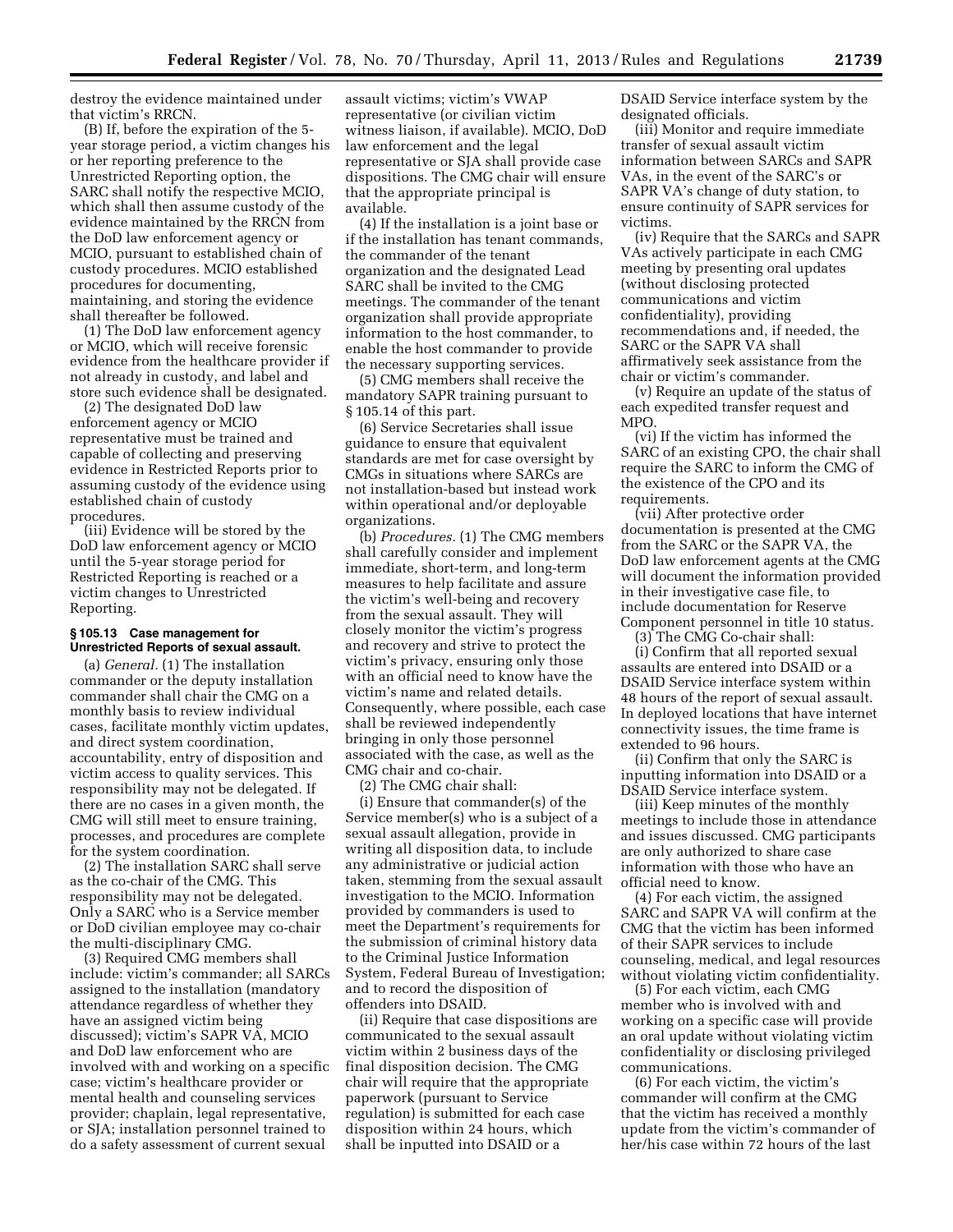CMG, to assure timely victim updates. This responsibility may not be delegated.

(7) On a joint base or if the installation has tenant commands:

(i) The CMG membership will explore the feasibility of joint use of existing SAPR resources, to include rotating oncall status of SARCs and SAPR VAs. Evaluate the effectiveness of communication among SARCs, SAPR VAs, and first responders.

(ii) The CMG chair will request an analysis of data to determine trends and patterns of sexual assaults and share this information with the commanders on the joint base or the tenant commands. The CMG membership will be briefed on that trend data.

(8) There will be a safety assessment capability. The CMG chair will identify installation personnel who have been trained and are able to perform a safety assessment of each sexual assault victim.

(i) The CMG chair will require designated installation personnel, who have been trained and are able to perform a safety assessment of each sexual assault victim, to become part of the CMG and attend every monthly meeting.

(ii) The CMG chair will request a safety assessment by trained personnel of each sexual assault victim at each CMG meeting, to include a discussion of expedited military transfers or MPOs, if needed.

(iii) The CMG co-chair will confirm that the victims are advised that MPOs are not enforceable off-base by civilian law enforcement.

(iv) If applicable, the CMG chair will confirm that both the suspect and the victim have a hard copy of the MPO.

(v) Form a High-Risk Response Team if a victim is assessed to be in a highrisk situation. The CMG chair will immediately stand up a multidisciplinary High-Risk Response Team to continually monitor the victim's safety, by assessing danger and developing a plan to manage the situation.

(A) The High-Risk Response Team shall be chaired by the victim's commander and, at a minimum, include the suspect's commander; the victim's SARC and SAPR VA; the MCIO, the judge advocate, and the VWAP assigned to the case, victim's healthcare provider or mental health and counseling services provider; and the personnel who conducted the safety assessment.

(B) The High-Risk Response Team shall make their first report to the installation commander, CMG chair, and CMG co-chair within 24 hours of being activated. A briefing schedule for the CMG chair and co-chair will be determined, but briefings shall occur at least once a week while the victim is on high-risk status.

(C) The High-Risk Response Team assessment of the victim shall include, but is not limited to evaluating:

(*1*) Victim's safety concerns.

(*2*) Suspect's access to the victim or whether the suspect is stalking or has stalked the victim.

(*3*) Previous or existing relationship or friendship between the victim and the suspect, or the suspect and the victim's spouse, or victim's dependents. The existence of children in common. The sharing (or prior sharing) of a common domicile.

(*4*) Whether the suspect (or the suspect's friends or family members) has destroyed victim's property; threatened or attacked the victim; or threatened, attempted, or has a plan to harm or kill the victim or the victim's family members; or intimidated the victim to withdraw participation in the investigation or prosecution.

(*5*) Whether the suspect has threatened, attempted, or has a plan to commit suicide.

(*6*) Whether the suspect has used a weapon, threatened to use a weapon, or has access to a weapon that may be used against the victim.

(*7*) Whether the victim has sustained serious injury during the sexual assault incident.

(*8*) Whether the suspect has a history of law enforcement involvement regarding domestic abuse, assault, or other criminal behavior.

(*9*) Whether the victim has a civilian protective order or command has an MPO against the suspect, or there has been a violation of a civilian protective order or MPO by the suspect.

(*10*) History of drug or alcohol abuse by either the victim or the suspect.

(*11*) Whether the suspect exhibits erratic or obsessive behavior, rage, agitation, or instability.

(*12*) Whether the suspect is a flight risk.

#### **§ 105.14 Training requirements for DoD personnel.**

(a) *Management of training requirements.* (1) Commanders, supervisors, and managers at all levels shall be responsible for the effective implementation of the SAPR program.

(2) Military and DoD civilian officials at each management level shall advocate a robust SAPR program and provide education and training that shall enable them to prevent and appropriately respond to incidents of sexual assault.

(3) Data shall be collected according to the annual reporting requirements in accordance with Public Law 111–383 and explained in § 105.16 of this part.

(b) *General training requirements.* (1) The Secretaries of the Military Departments and the Chief, NGB, shall direct the execution of the training requirements in this section to individually address SAPR prevention and response in accordance with § 105.5 of this part. These SAPR training requirements shall apply to all Service members and DoD civilian personnel who supervise Service members.

(i) The Secretaries and the Chief, NGB, shall develop dedicated SAPR training to ensure comprehensive knowledge of the training requirements.

(ii) The SAPR training, at a minimum, shall incorporate adult learning theory, which includes interaction and group participation.

(iii) Upon request, the Secretaries and the Chief, NGB, shall submit a copy of SAPR training programs or SAPR training elements to USD(P&R) through SAPRO for evaluation of consistency and compliance with DoD SAPR training standards in this part. The Military Departments will correct USD(P&R) identified DoD SAPR policy and training standards discrepancies.

(2) Commanders and managers responsible for training shall require that all personnel (i.e., all Service members, DoD civilian personnel who supervise Service members, and other personnel as directed by the USD(P&R)) are trained and that completion of training data is annotated. Commanders for accession training will ensure all new accessions are trained and that completion of training data is annotated.

(3) If responsible for facilitating the training of civilians supervising Service members, the unit commander or civilian director shall require all SAPR training requirements in this section are met. The unit commander or civilian equivalent shall be accountable for requiring data collection regarding the training.

(4) The required subject matter for the training shall be appropriate to the Service member's grade and commensurate with their level of responsibility, to include:

(i) Defining what constitutes sexual assault. Utilizing the term ''sexual assault'' as defined in 32 CFR part 103.

(ii) Explaining why sexual assaults are crimes.

(iii) Defining the meaning of ''consent'' as defined in 32 CFR part 103.

(iv) Explaining offender accountability and UCMJ violations.

(v) Explaining the distinction between sexual harassment and sexual assault and that both are unacceptable forms of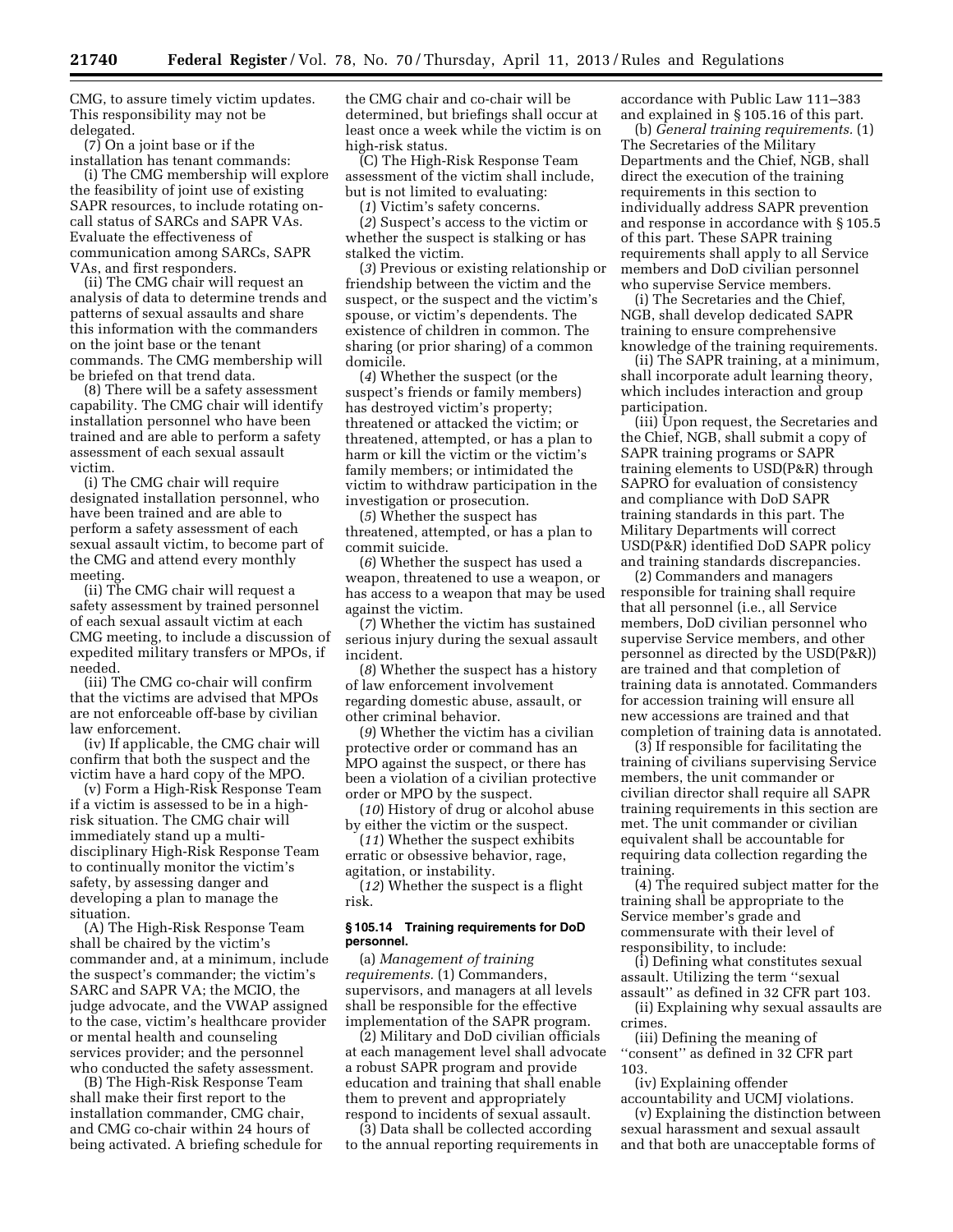behavior even though they may have different penalties. Emphasizing the distinction between civil and criminal actions.

(vi) Explaining available reporting options (Restricted and Unrestricted), the advantages and limitations of each option, the effect of independent investigations on Restricted Reports (See § 105.8(a)(6) of this part) and explaining MRE 514.

(vii) Providing an awareness of the SAPR program (DoD and Service) and command personnel roles and responsibilities, including all available resources for victims on and off base.

(viii) Identifying prevention strategies and behaviors that may reduce sexual assault, including bystander intervention, risk reduction, and obtaining affirmative consent.

(ix) Discussing process change to ensure that all sexual assault response services are gender-responsive, culturally-competent, and recoveryoriented.

(x) Discussing expedited transfers and MPO procedures.

(xi) Providing information to victims when the alleged perpetrator is the commander or in the victim's chain of command, to go outside the chain of command to report the offense to other COs or an Inspector General. Victims shall be informed that they can also seek assistance from a legal assistance attorney or the DoD Safe Helpline.

(xii) Discussing of document retention for sexual assault documents (DD Forms 2910 and 2911), to include retention in investigative records. Explaining why it is recommended that sexual assault victims retain sexual assault records for potential use in the Department of Veterans Affairs benefits applications.

(c) *DoD personnel training requirements.* Refer to Military Servicespecific training officers that maintain personnel training schedules.

(1) Accessions training shall occur upon initial entry.

(i) Mirror the General Training Requirements in § 105.14(b).

(ii) Provide scenario-based, real-life situations to demonstrate the entire cycle of prevention, reporting, response, and accountability procedures to new accessions to clarify the nature of sexual assault in the military environment.

(2) Annual training shall occur once a year and is mandatory for all Service members regardless of rank or occupation or specialty.

(i) Mirror the General Training Requirements in § 105.14(b).

(ii) Explain the nature of sexual assault in the military environment using scenario-based, real-life situations to demonstrate the entire cycle of

prevention, reporting, response, and accountability procedures.

(iii) Deliver to Service members in a joint environment from their respective Military Services and incorporate adult learning theory.

(3) Professional military education (PME) and leadership development training (LDT).

(i) For all trainees, PME and LDT shall mirror the General Training Requirements in § 105.14.

(ii) For senior noncommissioned officers and commissioned officers, PME and LDT shall occur during developmental courses throughout the military career and include:

(A) Explanation and analysis of the SAPR program.

(B) Explanation and analysis of the necessity of immediate responses after a sexual assault has occurred to counteract and mitigate the long-term effects of violence. Long-term responses after sexual assault has occurred will address the lasting consequences of violence.

(C) Explanation of rape myths (See SAPR Toolkit on *[www.sapr.mil](http://www.sapr.mil)*), facts, and trends pertaining to the military population.

(D) Explanation of the commander's and senior enlisted Service member's role in the SAPR program.

(E) Review of all items found in the commander's protocols for Unrestricted Reports of sexual assault. (See SAPR Toolkit on *[www.sapr.mil.](http://www.sapr.mil)*)

(F) Explanation of what constitutes reprisal according to § 105.3 and procedures for reporting allegations of reprisal in accordance with DoDD 7050.06.

(4) Pre-deployment training shall be provided.

(i) Mirror the General Training Requirements in § 105.14(b).

(ii) Explain risk reduction factors tailored to the deployment location.

(iii) Provide a brief history of the specific foreign countries or areas anticipated for deployment, and the area's customs, mores, religious practices, and status of forces agreement. Explain cultural customs, mores, and religious practices of coalition partners.

(iv) Identify the type of trained sexual assault responders who are available during the deployment (e.g., law enforcement personnel, legal personnel, SARC, SAPR VAs, healthcare personnel, chaplains).

(v) Upon implementation of the D– SAACP, and unless previously credentialed, include completion of certification for SARCs and VAs.

(5) Post-deployment reintegration training shall occur within 30 days of returning from deployment and:

(i) Commanders of re-deploying personnel will ensure training completion.

(ii) Explain available counseling and medical services, reporting options, and eligibility benefits for Service members and the Reserve Component.

(iii) Explain MRE 514. Explain that Reserve members not in active service at the time of the incident or at the time of the report can make a Restricted or Unrestricted report with the SARC or SAPR VA when on active duty and then be eligible to receive SAPR services.

(6) Pre-command training shall occur prior to filling a command position.

(i) Mirror the General Training Requirements in § 105.14(b).

(A) The personnel trained shall include all officers who are selected for command and the unit's senior enlisted Service member.

(B) The required subject matter for the training shall be appropriate to the level of responsibility and commensurate with level of command.

(ii) Explain rape myths, facts, and trends.

(iii) Provide awareness of the SAPR program and explain the commander's and senior enlisted Service member's role in executing their SAPR service program.

(iv) Review all items found in the commander's protocols for Unrestricted Reports of sexual assault. (See SAPR Toolkit on *[www.sapr.mil.](http://www.sapr.mil)*)

(v) Explain what constitutes reprisal and procedures for addressing reprisal allegations.

(d) *G/FO and SES personnel training requirements.* G/FO and SES personnel training shall occur at the initial executive level program training and annually thereafter. Mirror the General Training Requirements in § 105.14(b).

(1) The Military Services' executive level management offices are responsible for tracking data collection regarding the training.

(2) The required subject matter for the training shall be appropriate to the level of responsibility and commensurate with level of command.

(3) Training guidance for other DoD components other than the Military Departments, will be provided in a separate issuance.

(e) Military Recruiters. Military recruiter training shall occur annually and mirror the General Training Requirements in § 105.14(b).

(f) *Training for civilians who supervise service members.* Training is required for civilians who supervise Service members, for all civilians in accordance with section 585 of Public Law 112–81 and, if feasible, highly recommended for DoD contractors.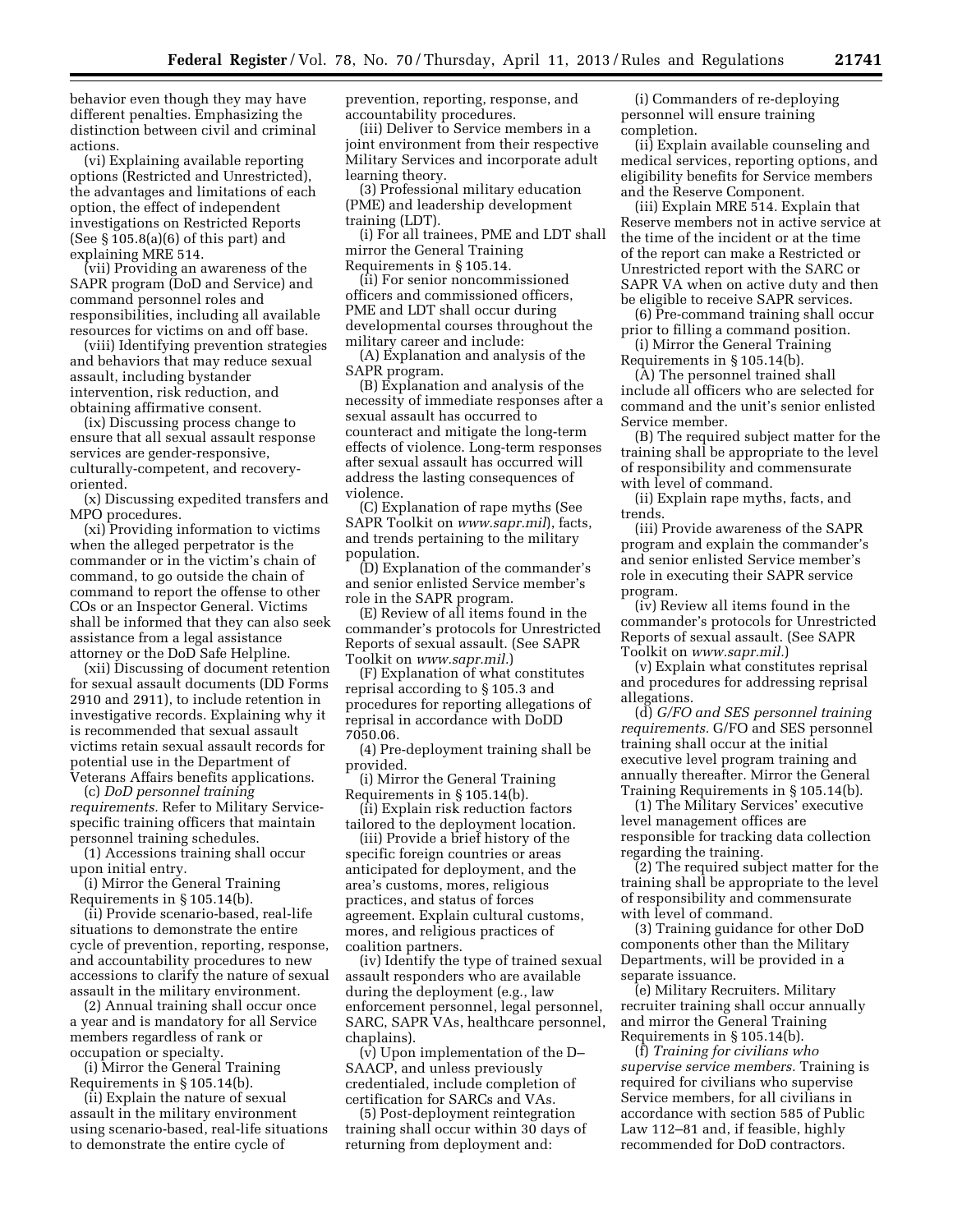Training shall occur annually and mirror the General Training Requirements in § 105.14(b).

(g) *Responder training requirements.*  To standardize services throughout the DoD, as required in 32 CFR part 103, all DoD sexual assault responders shall receive the same baseline training. These minimum training standards form the baseline on which the Military Services and specialized communities can build. First responders are composed of personnel in the following disciplines or positions: SARCs; SAPR VAs; healthcare personnel; DoD law enforcement; MCIOs; judge advocates; chaplains; firefighters and emergency medical technicians. Commanders and VWAP personnel can be first responders. Commanders receive their SAPR training separately.

(1) All responder training shall:

(i) Be given in the form of initial and annual refresher training from their Military Service in accordance with § 105.5 of this part. Responder training is in addition to annual training.

(ii) Be developed for each responder functional area from each military service and shall:

(A) Explain the different sexual assault response policies and critical issues.

(*1*) DoD SAPR policy, including the role of the SARC, SAPR VA, victim witness liaison, and CMG.

(*2*) Military Service-specific policies. (*3*) Unrestricted and Restricted

Reporting as well as MRE 514.

(*4*) Exceptions to Restricted Reporting and limitations to use.

(*5*) Change in victim reporting preference election.

(*6*) Victim advocacy resources.

(B) Explain the requirement that SARCs must respond in accordance with this part.

(C) Describe local policies and procedures with regards to local resources, referrals, procedures for military and civilians as well as collaboration and knowledge of resources and referrals that can be utilized at that specific geographic location.

(D) Explain the range of victim responses to sexual assault to include:

(*1*) Victimization process, including re-victimization and secondary victimization.

(*2*) Counterintuitive behavior.

(*3*) Impact of trauma on memory and recall.

(*4*) Potential psychological consequences, including acute stress disorder and post traumatic stress disorder.

(E) Explain deployment issues, including remote location assistance.

(F) Explain the possible outcomes of investigations of sexual assault.

(G) Explain the possible flow of a sexual assault investigation. (See flowchart in the SAPR Policy Toolkit, located at [www.sapr.mil.\)](http://www.sapr.mil) 

(H) Be completed prior to deployment.

(I) Recommend, but not require, that SAPR training for responders include safety and self care.

(2) SARC training shall:

(i) Provide the responder training requirements in  $\S 105.14(g)(1)$ .

(ii) Be scenario-based and interactive. Provide for role play where a trainee SARC counsels a sexual assault victim and is critiqued by a credentialed SARC and/or an instructor.

(iii) Explain roles and responsibilities and command relationships.

(iv) Explain the different reporting options, to include the effects of independent investigations (see § 105.8 of this part). Explain the exceptions to Restricted Reporting, with special emphasis on suspending Restricted Reporting where it is necessary to prevent or mitigate a serious and imminent threat to the health or safety of the victim or another person.

(v) Provide training on entering reports of sexual assault into DSAID through interface with a Military Service data systems or by direct data entry. Provide training on potential discovery obligations regarding any notes entered in DSAID.

(vi) Provide training on document retention of Restricted and Unrestricted cases.

(vii) Provide training on expedited transfer and MPO procedures.

(viii) Provide instruction on all details of SAPR VA screening, including addressing:

(A) What to do if SAPR VA is a recent victim, or knows sexual assault victims.

(B) What to do if SAPR VA was accused of being an offender or knows someone who was accused.

(C) Identifying the SAPR VA's personal biases.

(D) The necessary case management skills.

(*1*) Required reports and proper documentation as well as records management.

(*2*) Instruction to complete DD Form 2910 and proper storage according to Federal service privacy regulations.

(*3*) Ability to conduct SAPR training, when requested by the SARC or commander.

(*4*) Transferring cases to another installation SARC.

(ix) Explain the roles and responsibilities of the VWAP and DD Form 2701.

(x) Inform SARCs of the existence of the SAPRO Web site at *[http://](http://www.sapr.mil) [www.sapr.mil](http://www.sapr.mil)*, and encourage its use for reference materials and general DoDlevel SAPR information.

(3) SAPR VA training shall:

(i) Provide the responder training requirements in  $\S 105.14(g)(1)$ .

(ii) Be scenario-based and interactive. Provide for role play where a trainee SAPR VA counsels a sexual assault victim, and then that counseling session is critiqued by an instructor.

(iii) Explain the different reporting options, to include the effects of independent investigations (see § 105.8 of this part). Explain the exceptions to Restricted Reporting, with special emphasis on suspending Restricted Reporting where it is necessary to prevent or lessen a serious and imminent threat to the health or safety of the victim or another person.

(iv) Include:

(A) Necessary critical advocacy skills.

(B) Basic interpersonal and

assessment skills.

(*1*) Appropriate relationship and rapport building.

(*2*) Sensitivity training to prevent revictimization.

(C) Crisis intervention.

(D) Restricted and Unrestricted Reporting options as well as MRE 514.

(E) Roles and limitations, to include: command relationship, SAPR VA's rights and responsibilities, reporting to the SARC, and recognizing personal biases and issues.

(F) Preparing proper documentation for a report of sexual assault.

(G) Document retention in Restricted and Unrestricted cases.

(H) Expedited transfer and MPO procedures.

(I) Record keeping rules for protected disclosures relating to a sexual assault.

(J) A discussion of ethical issues when working with sexual assault victims as a VA.

(K) A discussion of individual versus system advocacy.

(L) A review of the military justice process and adverse administrative actions.

(M) Overview of criminal investigative process and military

judicial requirements. (N) A review of the issues in

victimology.

(*1*) Types of assault.

(*2*) Health consequences such as mental and physical health.

(*3*) Cultural and religious differences. (*4*) Victims' rights and the victim's role in holding offenders appropriately accountable and limitations on offender accountability when the victim elects Restricted Reporting.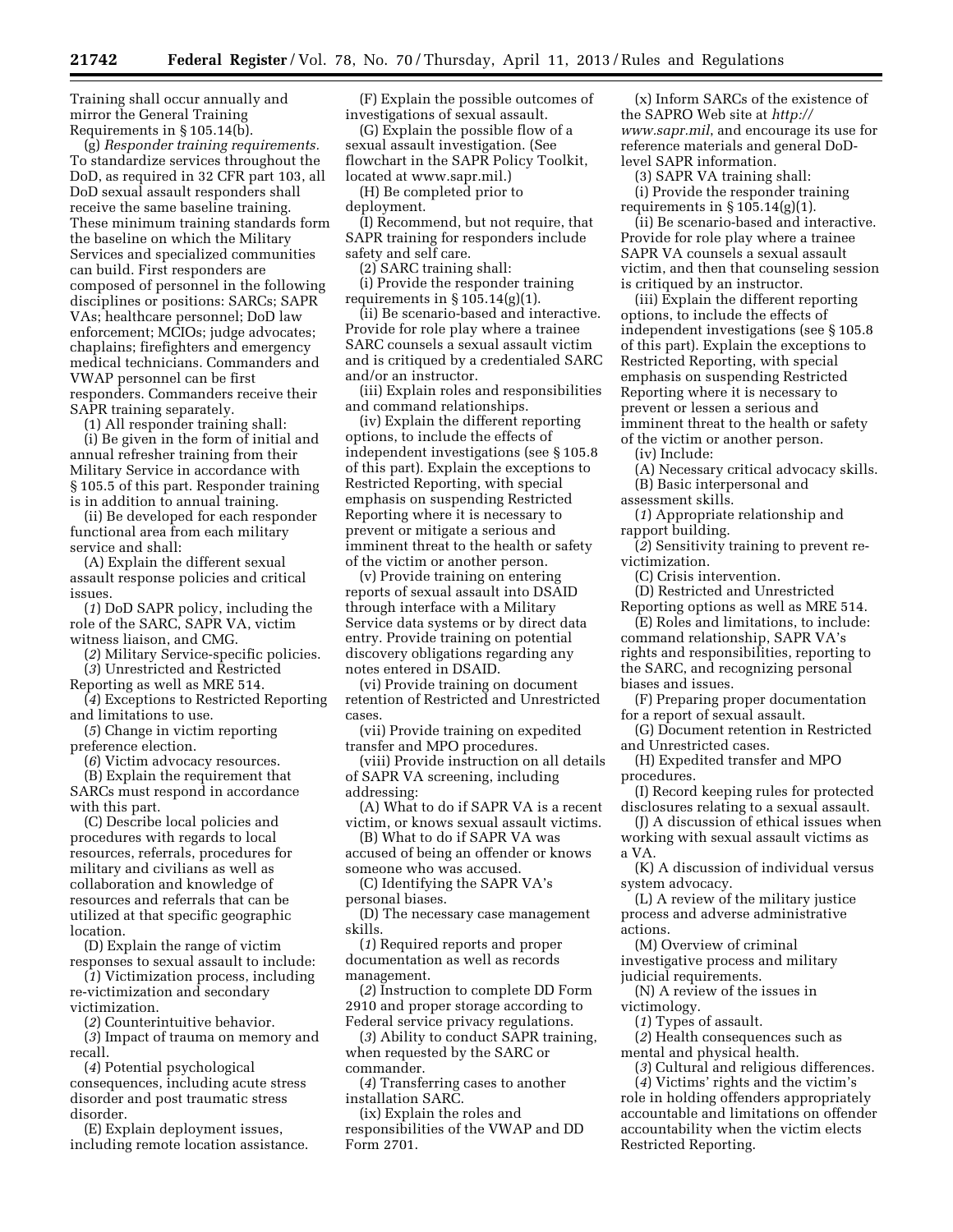(*5*) Healthcare management of sexual assault and medical resources and treatment options to include the medical examination, the forensic examination, mental health and counseling, pregnancy, and STD/I and HIV.

(*6*) Identification of safety issues and their immediate report to the SARC or law enforcement, as appropriate.

(*7*) Identification of reprisal and retaliation actions against the victim; procedures for responding to reprisal actions and their immediate reporting to the SARC and the VWAP; safety planning to include how to prevent retaliation or reprisal actions against the victim.

(*8*) Separation of the victim and offender as well as the MPO and CPO process.

(*9*) Expedited transfer process for the victim.

(O) An explanation of the roles and responsibilities of the VWAP and DD Form 2701.

(P) Safety and self care, to include vicarious trauma.

(4) Healthcare personnel training shall be in two distinct training categories:

(i) Training for Healthcare Personnel Assigned to an MTF. In addition to the responder training requirements in § 105.14(g)(1), MTF healthcare personnel shall be trained and remain proficient in medical treatment resources, in conducting a sexual assault patient interviews, and in conducting the SAFE Kit process. Healthcare personnel who received a Restricted Report shall immediately call a SARC or SAPR VA, so a DD Form 2910 can be completed.

(ii) Training for Healthcare Providers Performing SAFEs in MTFs (see 32 CFR 103.4). In addition to the responder training requirements in  $\S 105.14(g)(1)$ , healthcare providers performing SAFEs shall be trained and remain proficient in conducting SAFEs. Healthcare providers who may be called on to provide comprehensive medical treatment to a sexual assault victim, including performing SAFEs are: obstetricians and gynecologists and other licensed practitioners (preferably family physicians, emergency medicine physicians, and pediatricians); advanced practice nurses with specialties in midwifery, women's health, family health, and pediatrics; physician assistants trained in family practice or women's health; and registered nurses with documented education, training, and clinical practice in sexual assault examinations in accordance with the U.S. Department of Justice Protocol. Healthcare personnel who received a Restricted Report shall

immediately call a SARC or SAPR VA so a DD Form 2910 can be completed.

(iv) Healthcare personnel and provider training shall:

(A) Explain how to conduct a sexual assault patient interview to obtain medical history and assault information.

(B) Explain how to conduct a SAFE in accordance with the U.S. Department of Justice Protocol and include explanations on:

(*1*) SAFE Kit and DD Form 2911.

(*2*) Toxicology kit for suspected drugfacilitated cases.

(*3*) Chain of custody.

(*4*) Translation of findings.

(*5*) Proper documentation.

(*6*) Storage of evidence in Restricted Reports (e.g., RRCN).

(*7*) Management of the alleged offender.

(*8*) Relevant local and State laws and restrictions.

(*9*) Medical treatment issues during deployments including remote location assistance to include: location resources including appropriate personnel, supplies (drying device, toluidine blue dye, colposcope, camera), standard operating procedures, location of SAFE Kit and DD Form 2911; and availability and timeliness of evacuation to echelon of care where SAFEs are available.

(C) Explain how to deal with emergency contraception and STD/I treatment.

(D) Discuss physical and mental health assessment.

(E) Explain how to deal with trauma, to include:

(*1*) Types of injury.

(*2*) Photography of injuries.

(*3*) Behavioral health and counseling needs.

(*4*) Consulting and referral process. (*5*) Appropriate follow-up.

(*6*) Drug or alcohol facilitated sexual assault, to include review of best practices, victim interview techniques, and targeted evidence collections.

(F) Explain medical record

management.

(G) Explain legal process and expert witness testimony.

(5) DoD law enforcement (those elements of DoD components, to include MCIOs, authorized to investigate violations of the UCMJ) training shall:

(i) Include the Responder Training requirements in § 105.14(g)(1) for DoD law enforcement personnel who may respond to a sexual assault complaint.

(ii) Remain consistent with the guidelines published under the authority and oversight of the IG, DoD. In addition, DoD law enforcement training shall:

(A) Explain how to respond in accordance with the SAPR program.

(*1*) Notify the command, SARC, and SAPR VA.

(*2*) Work with SAPR VAs and SARCs, and medical personnel.

(B) Explain how to work with sexual assault victims, to include the effects of trauma on sexual assault victims. Ensure victims are informed of and accorded their rights, in accordance with DoDI 1030.2 and DoDD 1030.01 by contacting the VWAP.

(C) Take into consideration the victim's safety concerns and medical needs.

(D) Review IG policy and Military Service regulations regarding the legal transfer of the SAFE Kit and the retention of the DD Form 2911 or reports from civilian SAFEs in archived files.

(E) Discuss sex offender issues. (6) Training for MCIO agents assigned to investigate sexual assaults shall:

(i) In accordance with Public Law 112–81, be detailed in IG policy.

(ii) Adhere to the responder training requirements in § 105.14(g)(1) for military and civilian criminal investigators assigned to MCIOs who may respond to a sexual assault complaint.

(iii) Remain consistent with the guidelines published under the authority and oversight of the IG, DoD. In addition, MCIO training shall:

(A) Include initial and annual refresher training on essential tasks specific to investigating sexual assault investigations that explain that these reports shall be included in sexual assault quarterly and annual reporting requirements found in § 105.16 of this part.

(B) Include IG policy and Military Service regulations regarding the legal transfer of the SAFE Kit and the retention of the DD Form 2911 or reports from civilian SAFEs in archived files.

(C) Explain how to work with victims of sexual assault.

(*1*) Effects of trauma on the victim to include impact of trauma and stress on memory as well as balancing investigative priorities with victim needs.

(*2*) Ensure victims are informed of and accorded their rights, in accordance with DoDI 1030.2 and DoDD 1030.01 by contacting the VWAP.

(*3*) Take into consideration the victim's safety concerns and medical needs.

(D) Explain how to respond to a sexual assault in accordance with to 32 CFR part 103, this part, and the assigned Military Service regulations on:

(*1*) Notification to command, SARC, and VWAP.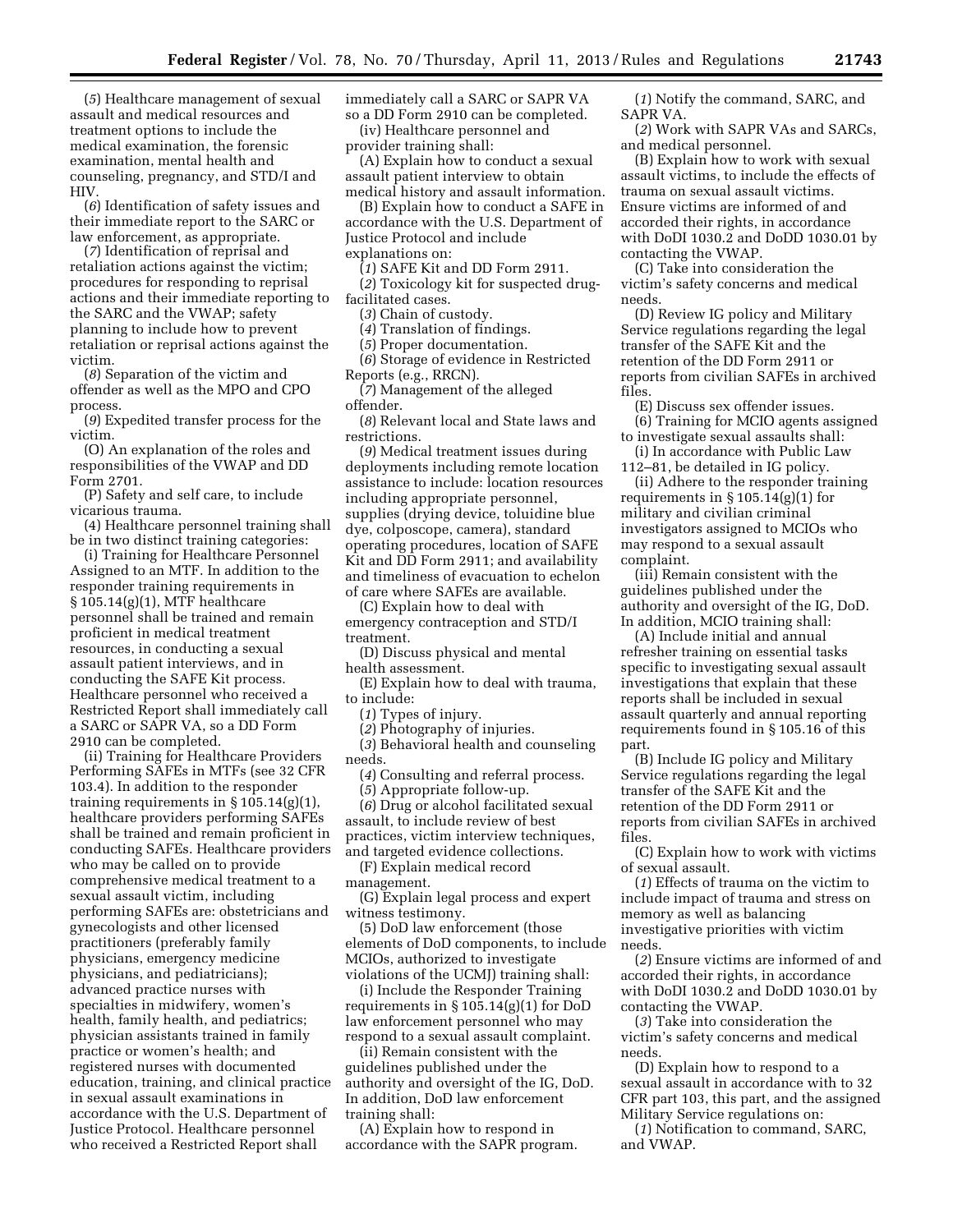(*2*) Investigating difficult cases to include drug and alcohol facilitated sexual assaults, having multiple suspects and sexual assaults in the domestic violence context as well as same-sex sexual assaults (male/male or female/female).

(E) Review of available research regarding false information and the factors influencing false reports and false information, to include possible victim harassment and intimidation.

(F) Explain unique issues with sex offenders to include identifying, investigating, and documenting predatory behaviors.

(G) Explain how to work with the SARC and SAPR VA to include SAPR VA and SARC roles, responsibilities, and limitations; victim services and support program; and MRE 514.

(7) Judge advocate training shall:

(i) Prior to performing judge advocate duties, adhere to the Responder Training requirements in  $\S 105.14(g)(1)$ for judge advocates who are responsible for advising commanders on the investigation or disposition of, or who prosecute or defend, sexual assault cases.

(ii) Explain legal support services available to victims.

(A) Pursuant to the respective Military Service regulations, explain that each Service member who reports a sexual assault shall be given the opportunity to consult with legal assistance counsel, and in cases where the victim may have been involved in collateral misconduct, to consult with defense counsel.

(*1*) Provide information concerning the prosecution, if applicable, in accordance with DoD 8910.1–M. Provide information regarding the opportunity to consult with legal assistance counsel as soon as the victim seeks assistance from a SARC, SAPR VA, or any DoD law enforcement agent or judge advocate.

(*2*) Ensure victims are informed of their rights and the VWAP program, in accordance with DoDI 1030.2 and DoDD 1030.01.

(B) Explain the sex offender registration program.

(iii) Explain issues encountered in the prosecution of sexual assaults.

(A) Typologies (characteristics) of victims and sex offenders in nonstranger sexual assaults.

(B) Addressing the consent defense.

(C) How to effectively prosecute alcohol and drug facilitated sexual assault.

(D) How to introduce forensic and scientific evidence (e.g., SAFE Kits, DNA, serology, toxicology).

(E) MRE issues and updates to regard sexual assault prosecution in

accordance with MRE 412, 413, and 615 of the Manual for Courts-Martial, United States.

(F) How to advise victims, SAPR VAs, and VWAP about the military justice process, and MRE 514. Explain:

(*1*) Victims' rights during trial and defense counsel interviews (e.g., guidance regarding answering questions on prior sexual behavior, interviewing parameters, coordinating interviews, case outcomes).

(*2*) In the case of a general or special court-martial involving a sexual assault as defined in 32 CFR part 103, a copy of the prepared record of the proceedings of the court-martial (not to include sealed materials, unless otherwise approved by the presiding military judge or appellate court) shall be given to the victim of the offense if the victim testified during the proceedings in accordance with Public Law 112–81.

(*3*) Guidance on victim accompaniment (e.g., who may accompany victims to attorney interviews, what is their role, and what should they do if victim is being mistreated).

(*4*) MRE 412 of the Manual for Courts-Martial, United States, to investigations pursuant to an Article 32 hearing.

(*5*) Protecting victim privacy (e.g., access to medical records and conversations with SARC or SAPR VA, discovery consequences of making victim's mental health an issue, MRE 514).

(8) Legal Assistance Attorney training shall adhere to the requirements of annual training in  $\S 105.14(c)(2)$ . Attorneys shall receive training in order to have the capability to provide legal assistance to sexual assault victims in accordance with the USD(P&R) Memorandum. Legal assistance attorney training shall include:

(i) The VWAP, including the rights and benefits afforded the victim.

(A) The role of the VWAP and what privileges do or do not exist between the victim and the advocate or liaison.

(B) The nature of the communication made to the VWAP as opposed to those made to the legal assistance attorney.

(ii) The differences between the two types of reporting in sexual assault cases.

(iii) The military justice system, including the roles and responsibilities of the trial counsel, the defense counsel, and investigators. This may include the ability of the Government to compel cooperation and testimony.

(iv) The services available from appropriate agencies or offices for emotional and mental health counseling and other medical services.

(v) The availability of protections offered by military and civilian restraining orders.

(vi) Eligibility for and benefits potentially available as part of transitional compensation benefits found in section 1059 of title 10, U.S.C., and other State and Federal victims' compensation programs.

(vii) Traditional forms of legal assistance.

(9) Chaplains, chaplain assistants and religious personnel training shall:

(i) Adhere to the responder training requirements in  $\S 105.14(g)(1)$ .

(ii) Pre-deployment SAPR training shall focus on counseling services needed by sexual assault victims and offenders in contingency and remote areas.

(iii) Address:

(A) Privileged communications and the Restricted Reporting policy rules and limitations, including legal protections for chaplains and their confidential communications, assessing victim or offender safety issues (while maintaining chaplain's confidentiality), and MRE 514.

(B) How to support victims with discussion on sensitivity of chaplains in addressing and supporting sexual assault victims, identifying chaplain's own bias and ethical issues, trauma training with pastoral applications, and how to understand victims' rights as prescribed in DoDI 1030.2 and DoDD 1030.01.

(C) Other counseling and support topics.

(*1*) Offender counseling should include: assessing and addressing victim and offender safety issues while maintaining confidentiality; and counseling an offender when the victim is known to the chaplain (counseling both the offender and the victim when there is only one chaplain at a military installation).

(*2*) Potential distress experienced by witnesses and bystanders over the assault they witnessed or about which they heard.

(*3*) Counseling for SARCs, SAPR VAs, healthcare personnel, chaplains, JAGs, law enforcement or any other professionals who routinely works with sexual assault victims and may experience secondary effects of trauma.

(*4*) Providing guidance to unit members and leadership on how to mitigate the impact that sexual assault has on a unit and its individuals, while keeping in mind the needs and concerns of the victim.

#### **§ 105.15 Defense Sexual Assault Incident Database (DSAID).**

(a) *Purpose.* (1) In accordance with section 563 of Public Law 110–417,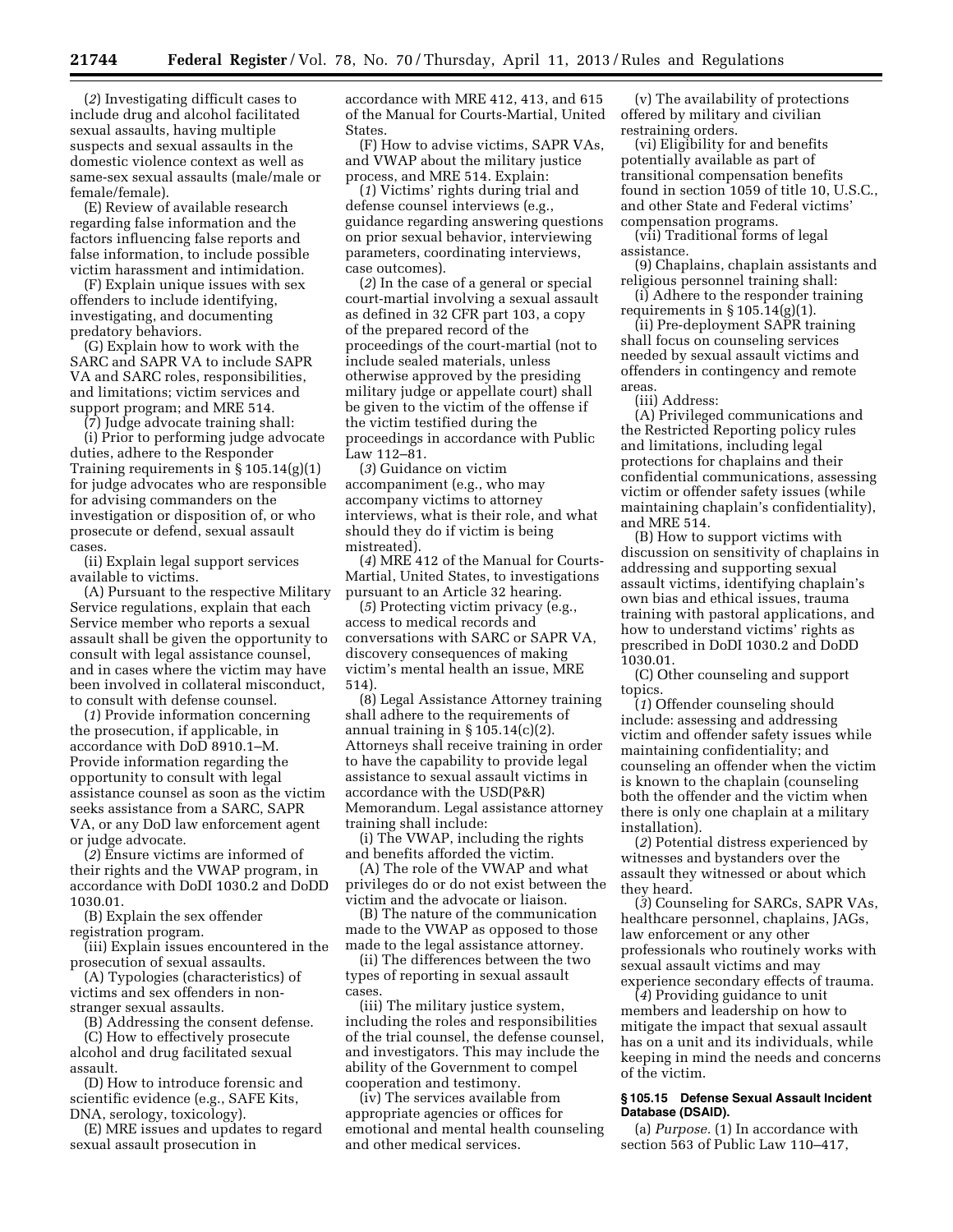DSAID shall support Military Service SAPR program management and DoD SAPRO oversight activities. It shall serve as a centralized, case-level database for the collection and maintenance of information regarding sexual assaults involving persons covered by this part. DSAID will include information, if available, about the nature of the assault, the victim, services offered to the victim, the offender, and the disposition of the reports associated with the assault. DSAID will serve as the DoD's SAPR source for internal and external requests for statistical data on sexual assault in accordance with section 563 of Public Law 110–417. The DSAID has been assigned OMB Control Number 0704– 0482. DSAID contains information provided by the military services, which are the original source of the information.

(2) Disclosure of data stored in DSAID will only be granted when disclosure is authorized or required by law or regulation.

(b) *Procedures.* DSAID shall:

(1) Contain information about sexual assaults reported to the DoD involving persons covered by this part, both via Unrestricted and Restricted Reporting options.

(2) Include adequate safeguards to shield PII from unauthorized disclosure. The system will not contain PII about victims who make a Restricted Report. Information about sexual assault victims and subjects will receive the maximum protection allowed under the law. DSAID will include stringent user access controls.

(3) Assist with annual and quarterly reporting requirements, identifying and managing trends, analyzing risk factors or problematic circumstances, and taking action or making plans to eliminate or to mitigate risks. DSAID shall store case information. Closed case information shall be available to DoD SAPRO for SAPR program oversight, study, research, and analysis purposes. DSAID will provide a set of core functions to satisfy the data collection and analysis requirements for the system in five basic areas: data warehousing, data query and reporting, SARC victim case management functions, subject investigative and legal case information, and SAPR program administration and management.

(4) Receive information from the Military Services' existing data systems or direct data entry by authorized Military Service personnel.

(c) *Notification procedure and record access procedures.* (1) Requests for information contained in DSAID are answered by the Services. All requests

for information should be made to the DoD Component that generated the information in DSAID. Individuals seeking to determine whether information about themselves is contained in this system of records or seeking access to records about themselves should address written inquiries to the appropriate Service office (see Service list at *[www.sapr.mil](http://www.sapr.mil)*).

(2) Requests for information to the DoD Components must be responded to by the office(s) designated by the Component to respond to Freedom of Information Act and Privacy Act requests. Requests shall not be informally handled by the SARCs.

#### **§ 105.16 Sexual assault annual and quarterly reporting requirements.**

(a) *Annual reporting for the military services.* The USD(P&R) submits annual FY reports to Congress on the sexual assaults involving members of the Military Services. Each Secretary of the Military Departments must submit their Military Service report for the prior FY to the Secretary of Defense through the DoD SAPRO by March 1. The Secretary of the Navy must provide separate reports for the Navy and the Marine Corps. The annual report is accomplished in accordance with section 1631(d) of Public Law 111–383, and includes:

(1) The policies, procedures, and processes in place or implemented by the SAPR program during the report year in response to incidents of sexual assault.

(2) An assessment of the implementation of the policies and procedures on the prevention, response, and oversight of sexual assaults in the military to determine the effectiveness of SAPR policies and programs, including an assessment of how Service efforts executed DoD SAPR priorities.

(3) Any plans for the following year on the prevention of and response to sexual assault, specifically in the areas of advocacy, healthcare provider and medical response, mental health, counseling, investigative services, legal services, and chaplain response.

(4) Matrices for Restricted and Unrestricted Reports of the number of sexual assaults involving Service members, that includes case synopses, and disciplinary actions taken in substantiated cases and relevant information.

(5) Analyses of the matrices of the number of sexual assaults involving Service members.

(b) *Quarterly reports.* The quarterly data reports from the Military Services are the basis for annual reports, including the data fields necessary for

comprehensive reporting. The information collected to prepare the quarterly reports has been assigned Reporting Control Symbol DD– P&R(A)2205. In quarterly reports, the policies and planned actions are not required to be reported. Each quarterly report and subsequent FY annual report shall update the status of those previously reported investigations that had been reported as opened but not yet completed or with action pending at the end of a prior reporting period. Once the final action taken is reported, that specific investigation no longer needs to be reported. This reporting system will enable the DoD to track sexual assault cases from date of initiation to completion of command action or disposition. Quarterly reports are due:

(1) January 31 for investigations opened during the period of October 1– December 31.

(2) April 30 for investigations opened during the period of January 1–March 31.

(3) July 31 for investigations opened during the period of April 1–June 30.

(4) The final quarterly report (July 1– September 30) shall be included as part of the FY annual report.

(c) *Annual reporting for the Military Service Academies (MSA).* Pursuant to section 532 of Public Law 109–364, the USD(P&R) submits annual reports on sexual harassment and violence at MSAs to the House of Representatives and Senate Armed Services Committees each academic program year (APY). The MSA Sexual Assault Survey conducted by the Defense Manpower Data Center (DMDC) has been assigned Report Control Symbol DD–P&R(A)2198.

(1) In odd-numbered APYs, superintendents will submit a report to their respective Military Department Secretaries assessing their respective MSA policies, training, and procedures on sexual harassment and violence involving cadets and midshipmen no later than October 15 of the following APY. DMDC will simultaneously conduct gender relations surveys of cadets and midshipmen to collect information relating to sexual assault and sexual harassment at the MSA to supplement these reports. DoD SAPRO will summarize and consolidate the results of each MSA's APY assessment, which will serve as the mandated DoD annual report to Congress.

(2) In even-numbered APYs, DoD SAPRO and the DoD Diversity Management and Equal Opportunity (DMEO) Office conduct MSA site visits and a data call to assess each MSA's policies; training, and procedures regarding sexual harassment and violence involving cadets and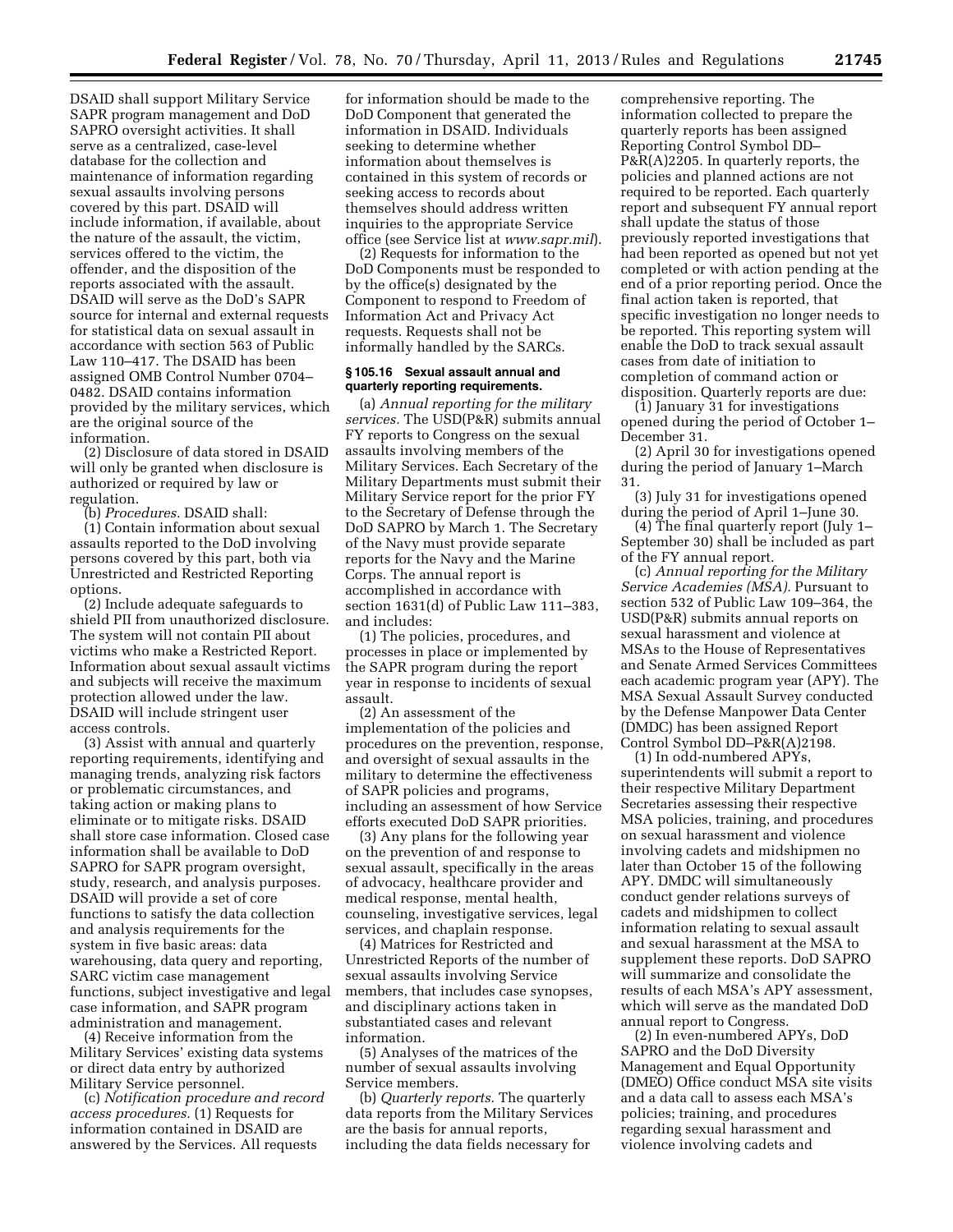midshipmen; perceptions of Academy personnel regarding program effectiveness; the number of reports and corresponding case dispositions; program accomplishments progress made; and challenges. Together with the DoD SAPRO and DMEO MSA visits, DMDC will conduct focus groups with cadets and midshipmen to collect information relating to sexual harassment and violence from the MSAs to supplement this assessment. DoD SAPRO consolidates the assessments and focus group results of each MSA into a report, which serves as the mandated DoD annual report to Congress that will be submitted in December of the following APY.

(d) *Annual reporting of installation data.* Installation data is drawn from the annual reports of sexual assault listed in § 105.16(a). The Secretaries of each Military Department must submit their Military Service report of sexual assault for the prior FY organized by installation to the Secretary of Defense through the DoD SAPRO by April 30. The Secretary of the Navy must provide separate reports for the Navy and the Marine Corps. Reports will contain matrices for Restricted and Unrestricted Reports of the number of sexual assaults involving Service members organized by military installation, and matrices including the synopsis and disciplinary actions taken in substantiated cases.

## **§ 105.17 Sexual assault offense investigation disposition descriptions.**

Pursuant to the legislated requirements specified in Public Law 111–383, the following definitions are used by the Services for annual and quarterly reporting of the dispositions of subjects in sexual assault investigations conducted by the MCIOs. Services must adapt their investigative policies and procedures to comply with these definitions.

(a) *Substantiated reports.* Dispositions in this category come from Unrestricted Reports that have been investigated and found to have sufficient evidence to provide to command for consideration of action to take some form of punitive, corrective, or discharge action against an offender.

(1) *Substantiated reports against Service member subjects.* A substantiated report of sexual assault is an Unrestricted Report that was investigated by an MCIO, provided to the appropriate military command for consideration of action, and found to have sufficient evidence to support the command's action against the subject. Actions against the subject may include court-martial charge preferral, Article 15 UCMJ punishment, nonjudicial

punishment, administrative discharge, and other adverse administrative action that result from a report of sexual assault or associated misconduct (e.g., adultery, housebreaking, false official statement, etc.).

(2) *Substantiated reports by Service member victims.* A substantiated report of a sexual assault victim's Unrestricted Report that was investigated by a MCIO, and provided to the appropriate military command for consideration of action, and found to have sufficient evidence to support the command's action against the subject. However, there are instances where an Unrestricted Report of sexual assault by a Service member victim may be substantiated but the command is not able to take action against the person who is the subject of the investigation. These categories include the following: the subject of the investigation could not be identified; the subject died or deserted from the Service before action could be taken; the subject was a civilian or foreign national not subject to the UCMJ; or the subject was a Service member being prosecuted by a civilian or foreign authority.

(b) *Substantiated report disposition descriptions.* In the event of several types of action a commander takes against the same offender, only the most serious action taken is reported, as provided for in the following list, in descending order of seriousness. For each offender, any court-martial sentence and non-judicial punishment administered by commanders pursuant to Article 15 of the UCMJ is reported annually to the DoD in the case synopses or via DSAID. Further additional actions of a less serious nature in the descending list should also be included in the case synopses reported to the Department. Public Law 111–383 requires the reporting of the number of victims associated with each of the following disposition categories.

(1) *Commander action for sexual assault offense.* (i) *Court-martial charges preferred (initiated) for sexual assault offense.* A court-martial charge was preferred (initiated) for at least one of the offenses punishable by Articles 120 and 125 of the UCMJ, or an attempt to commit an Article 120 or 125, UCMJ offense that would be charged as a violation of Article 80 of the UCMJ. (See Rules for Courts-Martial (RCM) 307 and 401 of the Manual for Courts-Martial, United States.13)

(ii) *Nonjudicial punishments (Article 15, UCMJ).* Disciplinary action for at least one of the UCMJ offenses comprised within the SAPR definition

of sexual assault that was initiated pursuant to Article 15 of the UCMJ.

(iii) *Administrative discharges.*  Commander action taken to involuntarily separate the offender from military service that is based in whole or in part on an offense within the SAPR definition of sexual assault.

(iv) *Other adverse administrative actions.* In the absence of an administrative discharge action, any other administrative action that was initiated (including corrective measures such as counseling, admonition, reprimand, exhortation, disapproval, criticism, censure, reproach, rebuke, extra military instruction, or other administrative withholding of privileges, or any combination thereof), and that is based in whole or in part on an offense within the SAPR definition of sexual assault. Cases should be placed in this category only when an administrative action other than an administrative discharge is the only action taken. If an ''other administrative action'' is taken in combination with another more serious action (e.g., courtsmartial, non-judicial punishment, administrative discharge, or civilian or foreign court action), only report the case according to the more serious action taken.

(2) *Commander action for other criminal offense.* Report actions against subjects in this category when there is probable cause for an offense, but only for a non-sexual assault offense (i.e., the commander took action on a non-sexual assault offense because an investigation showed that the allegations did not meet the required elements of, or there was insufficient evidence for, any of the UCMJ offenses that constitute the SAPR definition of sexual assault). Instead, an investigation disclosed other offenses arising from the sexual assault allegation or incident that met the required elements of, and there was sufficient evidence for, another offense under the UCMJ. Report court-martial charges preferred, non-judicial punishments, and sentences imposed in the case synopses provided to the DoD. To comply with Public Law 111–383, the number of victims associated with each of the following categories must also be reported.

(i) Court-martial charges preferred (initiated) for a non-sexual assault offense.

(ii) Nonjudicial punishments (Article 15, UCMJ) for non-sexual assault offense.

(iii) Administrative discharges for non-sexual assault offense.

(iv) Other adverse administrative actions for non-sexual assault offense.

<sup>13</sup>Available: *[http://www.dod.gov/dodgc/images/](http://www.dod.gov/dodgc/images/mcm2012.pdf)  [mcm2012.pdf.](http://www.dod.gov/dodgc/images/mcm2012.pdf)*